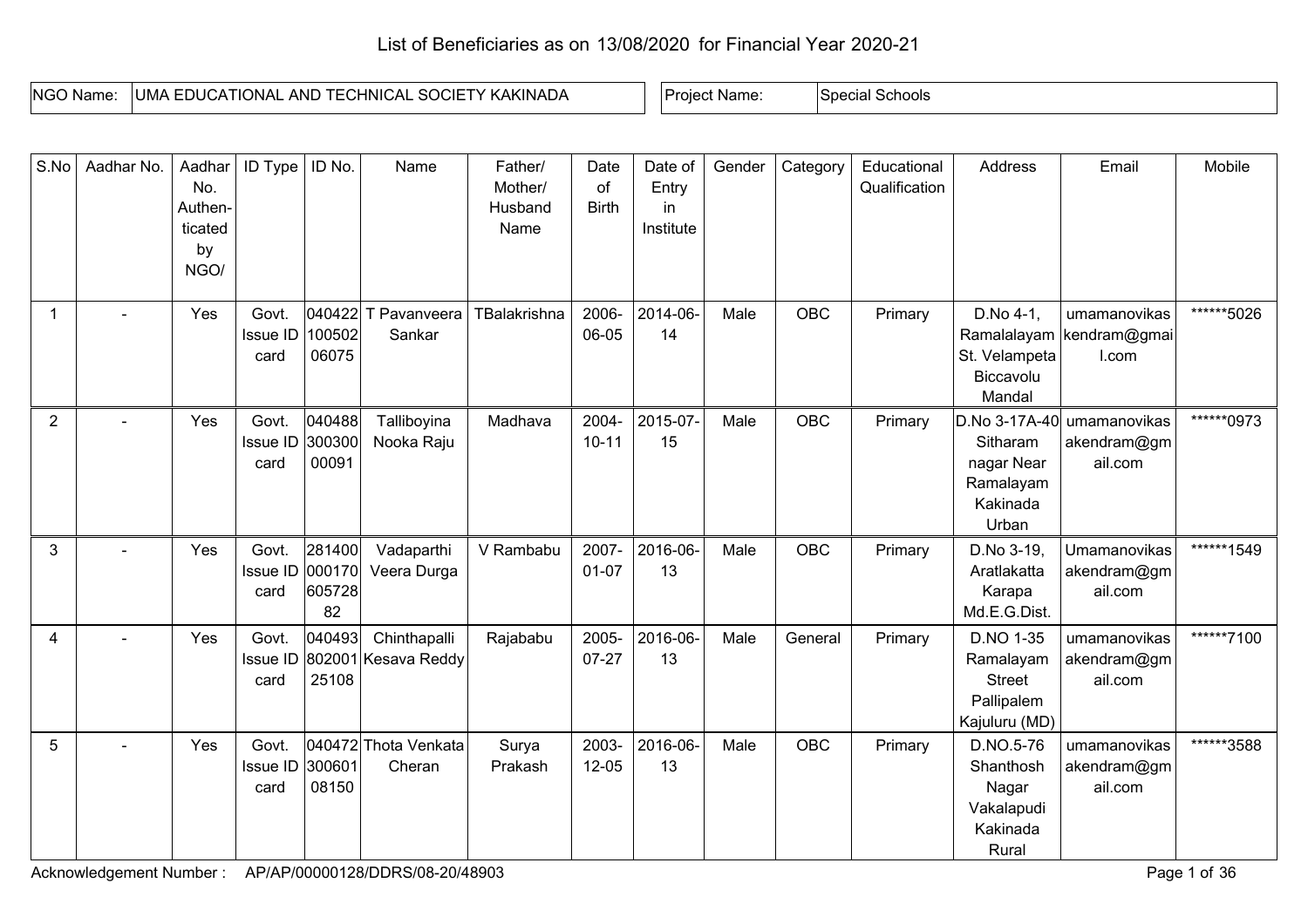| S.No           | Aadhar No.     | Aadhar<br>No.<br>Authen-<br>ticated<br>by<br>NGO/ | ID Type                          | ID No.                           | Name                                               | Father/<br>Mother/<br>Husband<br>Name | Date<br>of<br><b>Birth</b> | Date of<br>Entry<br>in<br>Institute | Gender | Category   | Educational<br>Qualification | Address                                                                                           | Email                                  | Mobile     |
|----------------|----------------|---------------------------------------------------|----------------------------------|----------------------------------|----------------------------------------------------|---------------------------------------|----------------------------|-------------------------------------|--------|------------|------------------------------|---------------------------------------------------------------------------------------------------|----------------------------------------|------------|
| 6              | $\overline{a}$ | Yes                                               | Govt.<br>Issue ID<br>card        | 040513<br>902101<br>21064        | Guthula Sai<br>Laxman<br>Kumar                     | Lakshmana<br>Rao                      | 2004-<br>$10 - 11$         | 2016-07-<br>26                      | Male   | <b>OBC</b> | Primary                      | D.NO 3-98<br>Near<br>Venkanna<br>Temple<br>Vegayammap<br>et<br>Ramachendra<br>puram (Md)          | umamanovikas<br>akendram@gm<br>ail.com | ******1271 |
| $\overline{7}$ |                | Yes                                               | Govt.<br>Issue ID 801401<br>card | 17049                            | 040493 K Veera Datta<br>Sai                        | Syamala                               | 2006-<br>$01 - 10$         | 2017-06-<br>13                      | Male   | General    | Primary                      | D.No 1-100<br>Durgamma<br>Temple,<br>Penumalla<br>Kajuluru<br><b>Mandal East</b><br>Godavari Dist | umamanovikas<br>akendram@gm<br>ail.com | ******8379 |
| 8              | $\blacksquare$ | Yes                                               | Govt.<br>Issue ID<br>card        | 281400<br>000170<br>703566<br>33 | Pampana<br>Karthik                                 | Naga<br>Venkatasatya<br>narayana      | 2009-<br>03-03             | 2017-06-<br>14                      | Male   | OBC        | Primary                      | D.No 10-137,<br>patha korangi<br>Thallarevu-<br>533464                                            | umamanovikas<br>akendram@gm<br>ail.com | ******1956 |
| 9              |                | Yes                                               | Govt.<br>Issue ID 601701<br>card | 040450<br>50025                  | Pandalapudi<br>Harini                              | P Prasad                              | 2006-<br>$10 - 10$         | 2012-06-<br>11                      | Female | <b>OBC</b> | Primary                      | D.NO 8-9-29<br>Etiwada<br>Veedhi Tuni<br>Md. E.G.Dist.                                            | umamanovikas<br>kendram@gmai<br>I.com  | ******0412 |
| 10             |                | Yes                                               | Govt.<br>Issue ID<br>card        | 284000<br>001707<br>7            | Chappidi<br>Balavenkata<br>024797 Subrahmanya<br>m | Lovaraju                              | 2006-<br>$04-19$           | 2017-06-<br>15                      | Male   | OBC        | Primary                      | D.No 3-<br>5, Reddypeta,<br>Gerorgepeta,<br>Neelapalle, Th<br>allarevu-<br>533464                 | umamanovikas<br>akendram@gm<br>ail.com | ******9240 |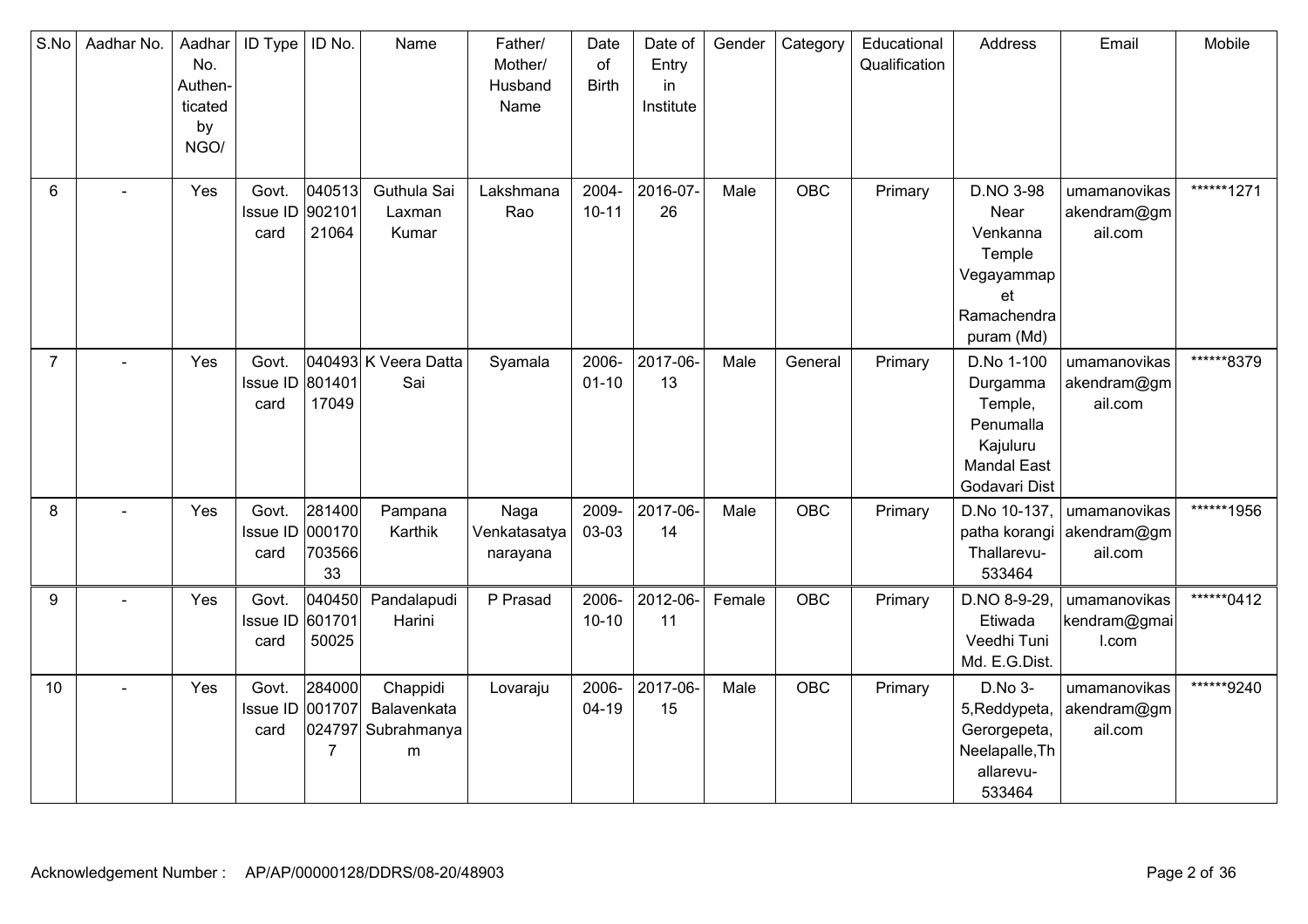| S.No | Aadhar No.     | Aadhar<br>No.<br>Authen-<br>ticated<br>by<br>NGO/ | ID Type                          | ID No.                                         | Name                    | Father/<br>Mother/<br>Husband<br>Name | Date<br>of<br><b>Birth</b> | Date of<br>Entry<br>in<br>Institute | Gender | Category   | Educational<br>Qualification | Address                                                                                           | Email                                                | Mobile     |
|------|----------------|---------------------------------------------------|----------------------------------|------------------------------------------------|-------------------------|---------------------------------------|----------------------------|-------------------------------------|--------|------------|------------------------------|---------------------------------------------------------------------------------------------------|------------------------------------------------------|------------|
| 11   | $\blacksquare$ | Yes                                               | Govt.<br>Issue ID<br>card        | 404937<br>005010<br>5122                       | Vasamsetti<br>Mahesh    | Venkatarao                            | 2005-<br>11-29             | 2017-06-<br>15                      | Male   | OBC        | Primary                      | D.No 9-227,<br>Sitharampura<br>m Tallarevu<br>Md. E.G.Dist                                        | umamanovikas<br>akendram@gm<br>ail.com               | ******2058 |
| 12   |                | Yes                                               | Govt.<br>Issue ID 000170<br>card | 281400<br>702661<br>40                         | Rakhadi<br>Kameshrao    | Lakshmanara<br>$\mathsf{o}$           | 2004-<br>$10 - 19$         | 2017-06-<br>15                      | Male   | <b>OBC</b> | Primary                      | D.No 4-7,<br>Pedavalasala,<br>P.Mallavaram,<br>Thallarevu-<br>533464                              | umamanovikas<br>akendram@gm<br>ail.com               | ******7422 |
| 13   | $\blacksquare$ | Yes                                               | Govt.<br><b>Issue ID</b><br>card | 300407<br>06058                                | 040472 Madada Lazar     | M Raju                                | 2003-<br>$12 - 10$         | 2014-06-<br>12                      | Male   | <b>OBC</b> | Primary                      | D.No 1-31,<br>Tammavaram,<br>East Godavari                                                        | umamanovikas<br>Suryarao Peta, kendram@gmai<br>I.com | ******6327 |
| 14   |                | <b>No</b>                                         | Govt.<br>Issue ID<br>card        | 040432<br>500601<br>06010                      | Polavarapu<br>Veerababu | Bhaskara Rao                          | 2003-<br>04-04             | 2017-07-<br>05                      | Male   | <b>OBC</b> | Primary                      | D.No 2-111/1<br>Kapavaram<br>Samarlakota<br>Md. E.G.Dist.                                         | umamanovikas<br>akendram@gm<br>ail.com               | ******4492 |
| 15   |                | No                                                | Govt.<br>Issue ID<br>card        | Childw<br>elfareA<br>doption<br>certifict<br>e | Balu                    | Uma Reddy                             | 2003-<br>05-08             | 2017-07-<br>28                      | Male   | OBC        | Primary                      | D.No 4-54<br>Teachers<br>Colony<br>Rayudupalem<br>Kakinada<br><b>Rural East</b><br>Godavari Dist. | umamanovikas<br>akendram@Ga<br>mail.com              | ******8379 |
| 16   |                | Yes                                               | Govt.<br>Issue ID<br>card        | 281400<br>000170<br>703567<br>17               | Sai Kiran<br>Aradhadi   | Lakshminagay<br>ana                   | 2003-<br>$04 - 01$         | 2017-07-<br>29                      | Male   | OBC        | Primary                      | D.No 8-86,<br>Kesavapuram<br>Rathsavari<br>Thallarevu-<br>533464                                  | umamanovikas<br>kendram@gmai<br>I.com                | ******8646 |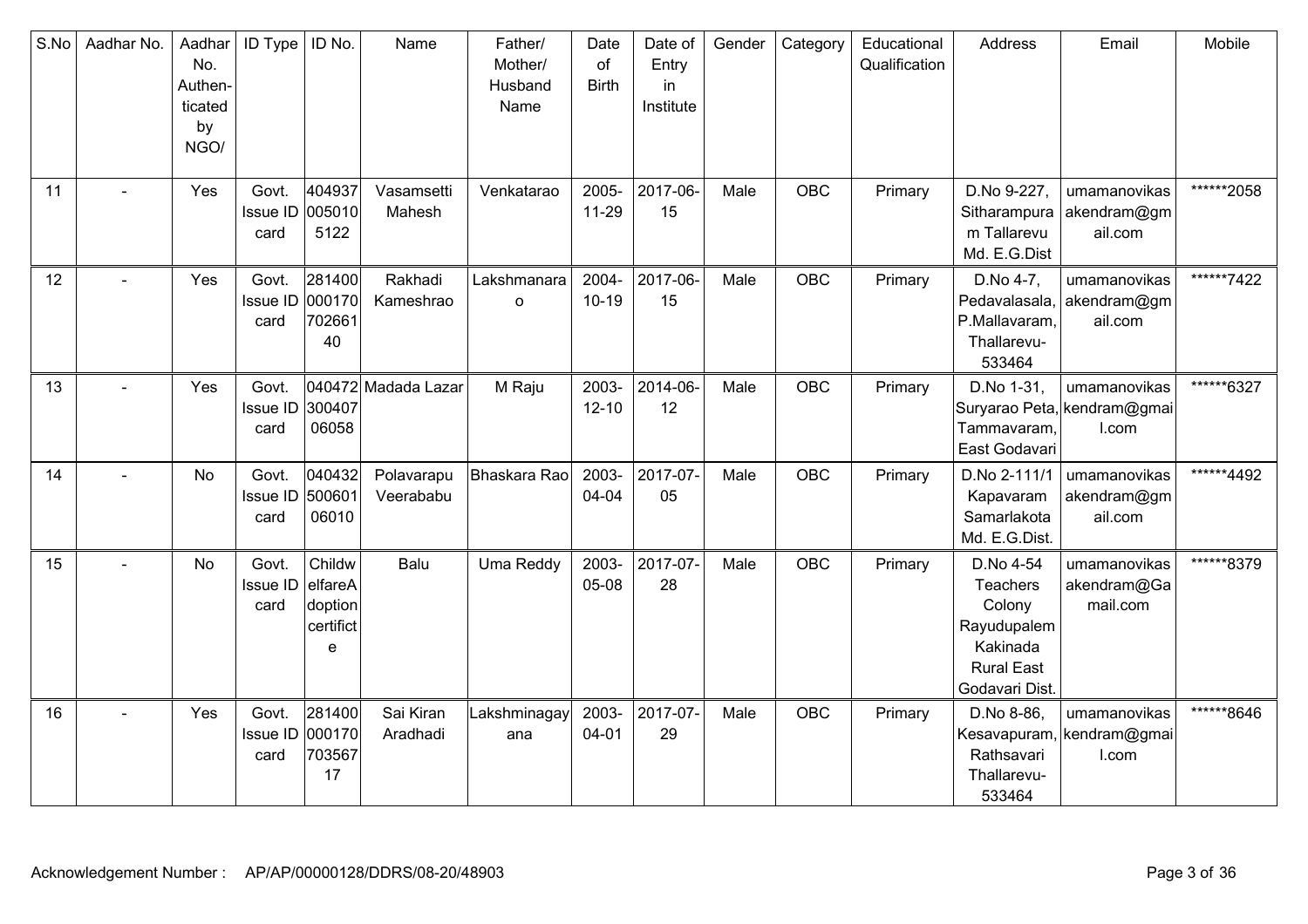| S.No | Aadhar No.     | Aadhar<br>No.<br>Authen-<br>ticated<br>by<br>NGO/ | <b>ID Type</b>                   | ID No.                    | Name                                     | Father/<br>Mother/<br>Husband<br>Name | Date<br>of<br><b>Birth</b> | Date of<br>Entry<br>in<br>Institute | Gender | Category   | Educational<br>Qualification | Address                                                                                    | Email                                              | Mobile      |
|------|----------------|---------------------------------------------------|----------------------------------|---------------------------|------------------------------------------|---------------------------------------|----------------------------|-------------------------------------|--------|------------|------------------------------|--------------------------------------------------------------------------------------------|----------------------------------------------------|-------------|
| 17   |                | Yes                                               | Govt.<br>Issue ID 000170<br>card | 702691<br>21              | 281400 Venkateswarlu Padmanabha<br>Reddy | ${\sf m}$                             | 2008-<br>10-09             | 2017-07-<br>29                      | Male   | General    | Primary                      | D.No 3-87,<br>Georgepeta,<br>Thallarevu-<br>533464                                         | umamanovikas<br>akendram@gm<br>ail.com             | *******0913 |
| 18   |                | Yes                                               | Govt.<br>Issue ID<br>card        | 040488<br>302100<br>00062 | Enukurthi<br>Krishna                     | Srinu                                 | 2008-<br>09-10             | 2018-06-<br>04                      | Male   | General    | Primary                      | D.No48-21-<br>19/14,<br>Goleelapeta,<br>Jegannadhapu<br>ram Kakinada<br>Urban<br>E.G.Dist. | umamanovikas<br>akendram@gm<br>ail.com             | ******3853  |
| 19   |                | No                                                | Govt.<br>Issue ID 301001<br>card | 040472<br>14048           | Teripari<br>Santhoshi                    | Apparao                               | 2003-<br>$08-18$           | 2015-06-<br>12                      | Female | General    | Primary                      | Dno 1-110<br>ArjunNagar<br>Indrapalem<br>Kakinada                                          | umamanovikas<br>kendram@gmai<br>I.com              | ******1440  |
| 20   |                | No                                                | Govt.<br>Issue ID 301001<br>card | 040472<br>14048           | Teripari<br>Santhoshi                    | Apparao                               | 2003-<br>$08-18$           | 2015-06-<br>12                      | Female | General    | Primary                      | Dno1-<br>rIndrapalemKa<br>kinada                                                           | umamanovikas<br>110ArjunNaga kendram@gmai<br>I.com | ******1440  |
| 21   |                | No                                                | Govt.<br>Issue ID<br>card        | 060894<br>900401<br>05042 | Penumarthi<br>Subhash                    | Sunitha                               | 2007-<br>04-20             | 2018-06-<br>15                      | Male   | <b>OBC</b> | Primary                      | Kuttamuru<br>Kalidindi<br>Mandal<br>Krishna dist                                           | umamanovikas<br>akendram@gm<br>ail.com             | ******8855  |
| 22   | $\overline{a}$ | Yes                                               | Govt.<br>Issue ID<br>card        | 040462<br>101202<br>14051 | Chinthalapudi<br>Samyelu                 | Ammaji                                | 2003-<br>$05 - 22$         | 2018-06-<br>16                      | Male   | <b>OBC</b> | Primary                      | D.No.1-84<br>Kolanka<br>Pithapuram<br><b>Mandal East</b><br>Godavari Dist.                 | umamanovikas<br>akendram@gm<br>ail.com             |             |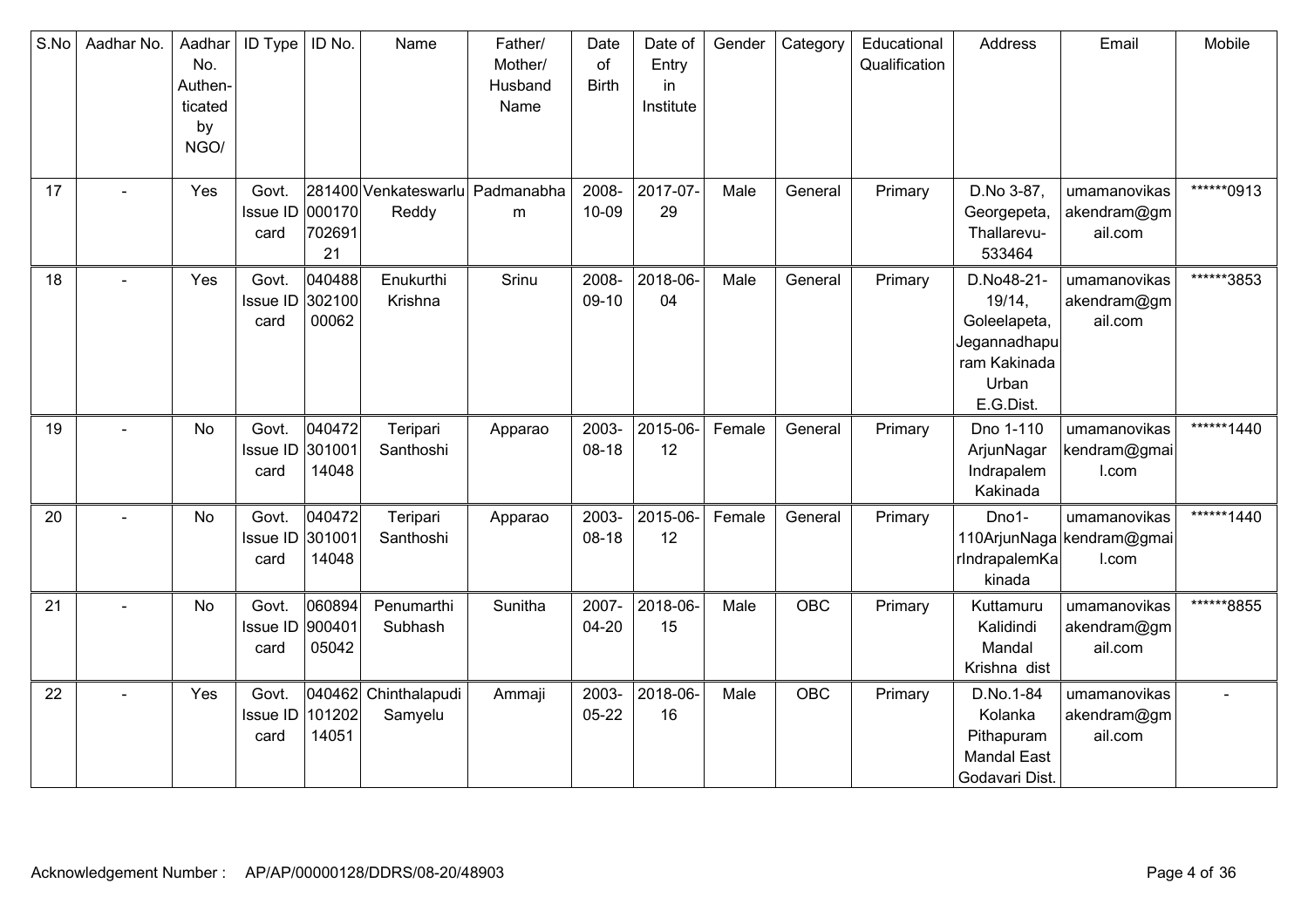| S.No | Aadhar No. | Aadhar<br>No.<br>Authen-<br>ticated<br>by<br>NGO/ | ID Type                          | ID No.                    | Name                                  | Father/<br>Mother/<br>Husband<br>Name | Date<br>of<br><b>Birth</b> | Date of<br>Entry<br>in<br>Institute | Gender | Category   | Educational<br>Qualification | Address                                                                 | Email                                                | Mobile     |
|------|------------|---------------------------------------------------|----------------------------------|---------------------------|---------------------------------------|---------------------------------------|----------------------------|-------------------------------------|--------|------------|------------------------------|-------------------------------------------------------------------------|------------------------------------------------------|------------|
| 23   |            | Yes                                               | Govt.<br>Issue ID<br>card        | 040488<br>300100<br>00090 | Ananthapalli<br>Teja                  | Suresh                                | 2007-<br>04-04             | 2015-06-<br>13                      | Male   | General    | Primary                      | D.No. 70-2-<br>196/2 Kapula<br>Ramalayam<br>street<br>Kakinada<br>Urban | umamanovikas<br>kendram@gmai<br>I.com                | ******9945 |
| 24   |            | No                                                | Govt.<br><b>Issue ID</b><br>card | manual<br>certific<br>ate | Kasireddy<br>Srinivasu                | Hanumantha<br>Rao                     | 2003-<br>06-03             | 2018-06-<br>19                      | Male   | <b>OBC</b> | Primary                      | D.No. 4-6-91/1<br>Kolavar Street<br>Samalkota<br>urban<br>E.G.Dist.     | umamanoviuka<br>sakendram@g<br>mail.com              | ******3485 |
| 25   |            | Yes                                               | Govt.<br>Issue ID<br>card        | 040488<br>301100<br>00070 | KareKaveri                            | Jagannadham                           | 2004-<br>$10 - 31$         | 2015-06-<br>15                      | Female | <b>OBC</b> | Primary                      | D.NO 16-6-<br>74/C<br>Moosavarist<br>Dummulapeta<br>Kakinada<br>Urban   | umamanovikas<br>kendram@gmai<br>I.com                | ******8596 |
| 26   |            | Yes                                               | Govt.<br><b>Issue ID</b><br>card | 404937<br>5112            | Attili Pavan<br>005010 Srilakshmi Sai | Srinivasa Rao                         | 2003-<br>09-08             | 2018-06-<br>25                      | Male   | <b>OBC</b> | Primary                      | D.No 9-129/4,<br>Tallarevu Md.<br>E.G.Dist                              | luamanovikasak<br>Sitarampuram, endram@gmail.<br>com | ******3289 |
| 27   |            | Yes                                               | Govt.<br>Issue ID<br>card        | 040472<br>300407<br>06100 | Gollapalli<br>Satyaveni               | G Suribabu                            | 2003-<br>$07 - 11$         | 2015-06-<br>15                      | Female | <b>OBC</b> | Primary                      | D.No 1-107,<br><b>Light House</b><br>Suryarao Peta<br>Kakinada<br>Rural | umamanovikas<br>kendram@gmai<br>I.com                | ******1881 |
| 28   |            | Yes                                               | Govt.<br>Issue ID 005021<br>card | 405351<br>5112            | Pemmadi<br>Surendra                   | Rambabu                               | 2003-<br>$02 - 12$         | 2018-06-<br>25                      | Male   | <b>OBC</b> | Primary                      | D.No 2-296,<br>Byravapalem,<br>I.Polavaram<br>Md. E.G.Dist              | umamanovikas<br>akendram@gm<br>ail.com               | ******5570 |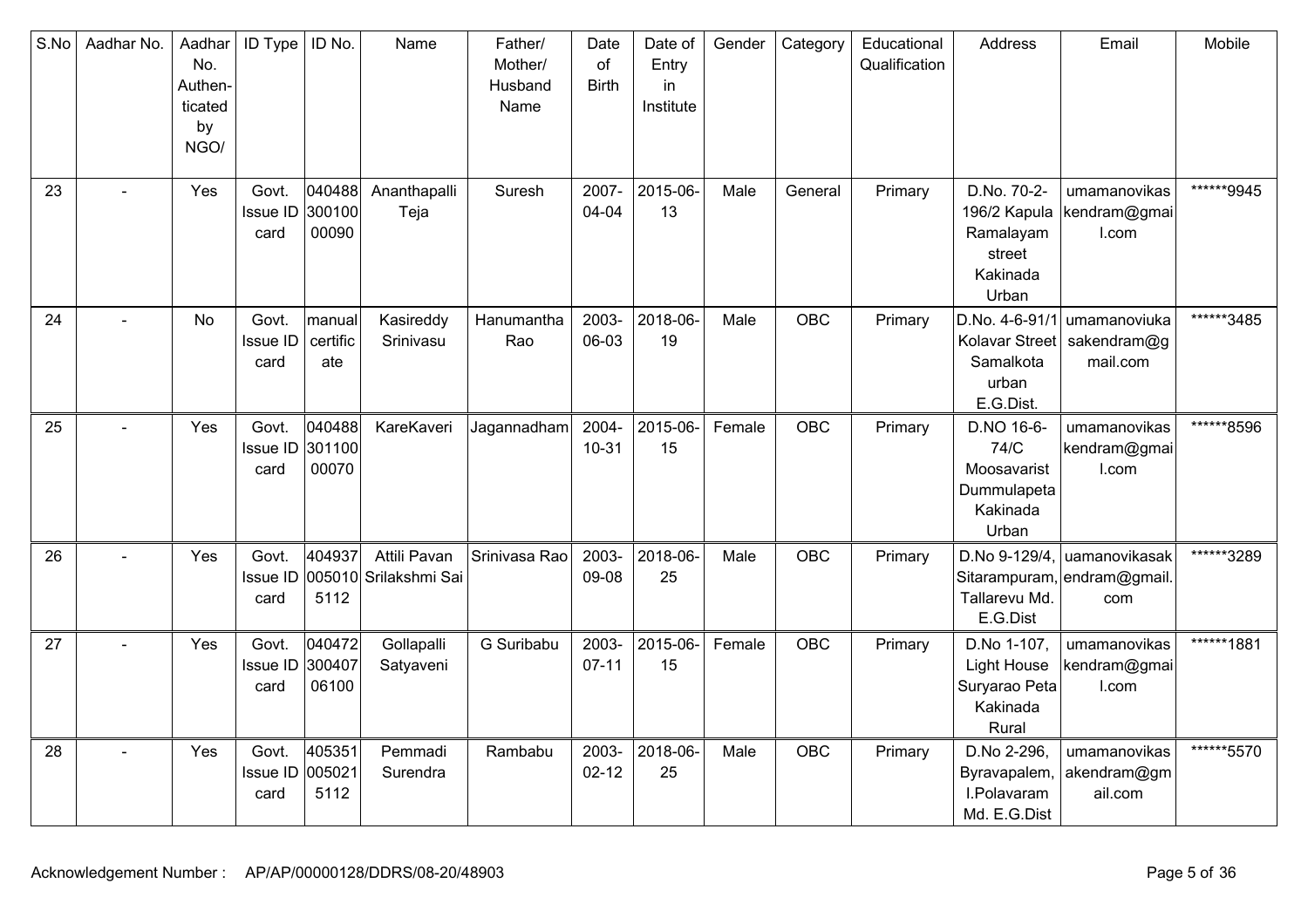| S.No | Aadhar No. | Aadhar<br>No.<br>Authen-<br>ticated<br>by<br>NGO/ | <b>ID Type</b>                   | ID No.                    | Name                                                                  | Father/<br>Mother/<br>Husband<br>Name | Date<br>of<br><b>Birth</b> | Date of<br>Entry<br>in<br>Institute | Gender | Category   | Educational<br>Qualification | Address                                                                             | Email                                               | Mobile      |
|------|------------|---------------------------------------------------|----------------------------------|---------------------------|-----------------------------------------------------------------------|---------------------------------------|----------------------------|-------------------------------------|--------|------------|------------------------------|-------------------------------------------------------------------------------------|-----------------------------------------------------|-------------|
| 29   |            | Yes                                               | Govt.<br>Issue ID<br>card        | 040524<br>100801<br>09171 | Vudumula<br>Hemanth                                                   | Satyanarayan<br>a                     | 2003-<br>05-03             | 2018-06-<br>30                      | Male   | <b>OBC</b> | Primary                      | D.No. 11-98/1<br>Anmgara<br>Kapileswara<br>Puram E.G.Dt.                            | umamanovikas<br>akendram@gm<br>ail.com              | ******8310  |
| 30   |            | Yes                                               | Govt.<br>Issue ID 200700<br>card | 050678                    | K Venkata<br>Sesha Sai<br>00074   Madhuri Andal<br>Lakshmi<br>Vaibhav | A V S S Chari                         | 2003-<br>$01 - 03$         | 2018-06-<br>18                      | Female | General    | Primary                      | D.NO 2-159/4<br>Anjaneya<br>Nagar Near<br><b>HP Petrol</b><br>Pump<br>KakinadaRural | umamanovikas<br>kendram@gmai<br>I.com               | ******8125  |
| 31   |            | Yes                                               | Govt.<br>Issue ID 801301<br>card | 040412<br>19069           | Attili Venkat                                                         | Prasad                                | 2007-<br>09-29             | 2018-06-<br>30                      | Male   | OBC        | Primary                      | D.No. 2-130<br>du<br>Rajamendrava<br>ram E.G.Dist.                                  | umamanovikas<br>Pathatungapa kendram@gmai<br>I.com  | ******1878  |
| 32   |            | Yes                                               | Govt.<br>Issue ID 006020<br>card | 404723<br>9080            | Mohamad<br><b>Abdhul Rasid</b>                                        | Shakhadri                             | $2011 -$<br>05-29          | 2019-06-<br>14                      | Male   | <b>OBC</b> | Primary                      | D.No 23-10-<br>Colony<br>Rajahmandry<br>E.G.Dist                                    | umamanovikas<br>13, Municipal kendram@gmai<br>I.com | ******5540  |
| 33   |            | Yes                                               | Govt.<br>Issue ID 049000<br>card | 404883<br>0080            | Dandu Meena<br>Satya Durga<br>prasad                                  | Venkata Srinu                         | 2007-<br>$02 - 16$         | 2015-06-<br>25                      | Male   | OBC        | Primary                      | <b>DNO 68 10</b><br>15/3 Vidyuth<br>Nagar<br>Kakinada<br>urban                      | umamanovikas<br>kendram@gmai<br>I.com               | *******5794 |
| 34   | $\sim$     | Yes                                               | Govt.<br>Issue ID<br>card        | 040472<br>200301<br>03075 | GandepalliTej Satyanarayan<br>a Govinda<br>Raju                       | a                                     | 2004-<br>$12 - 22$         | 2019-06-<br>14                      | Male   | OBC        | Primary                      | D.No.6-55<br>Moolapeta<br>U.Kothapalli<br>Md. E.G.Dist                              | umamanovikas<br>akendram@gm<br>ail.com              | ******6676  |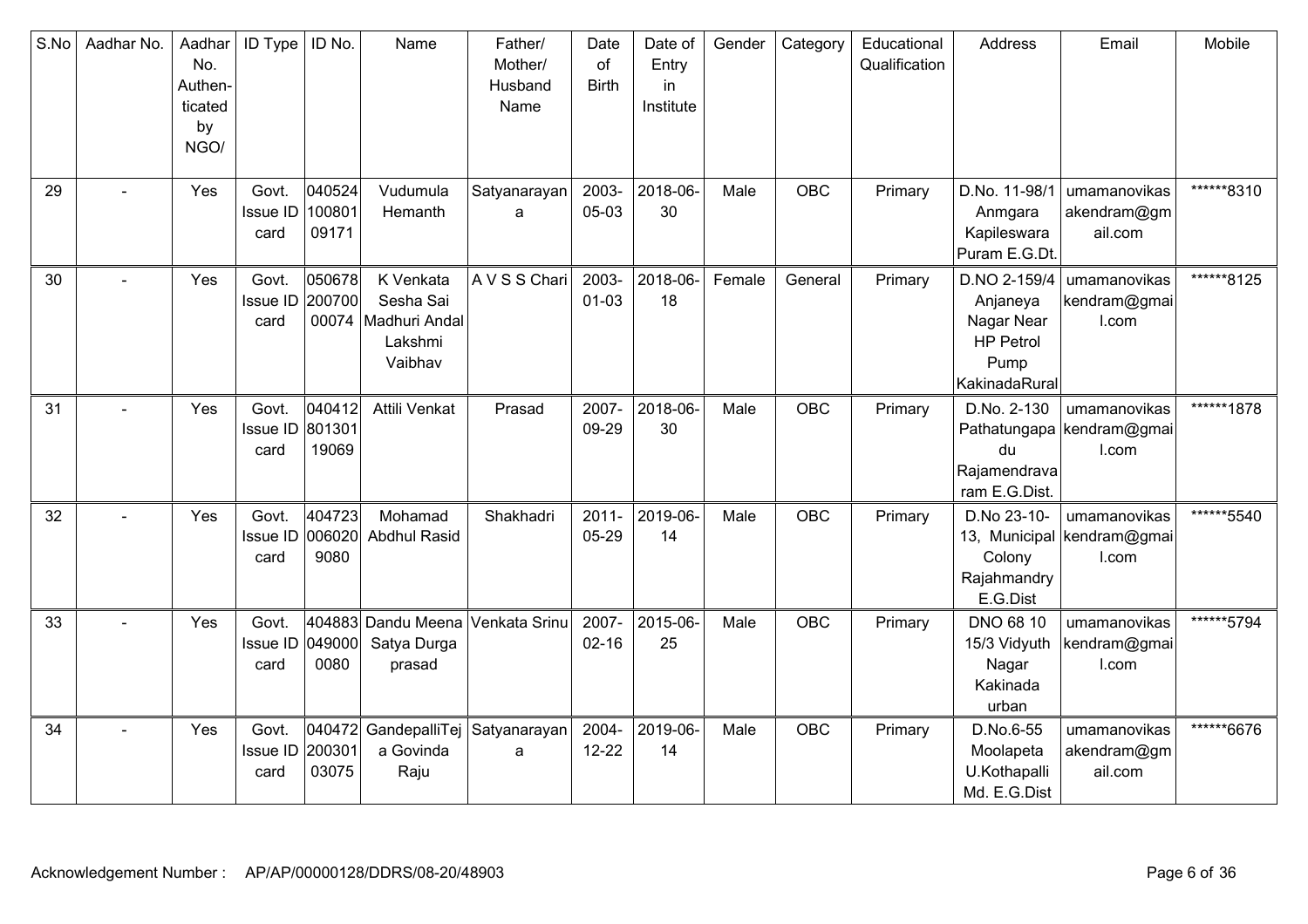| S.No | Aadhar No. | Aadhar<br>No.<br>Authen-<br>ticated<br>by<br>NGO/ | <b>ID Type</b>                   | ID No.                    | Name                                                 | Father/<br>Mother/<br>Husband<br>Name | Date<br>of<br><b>Birth</b> | Date of<br>Entry<br>in<br>Institute | Gender | Category   | Educational<br>Qualification | <b>Address</b>                                                                      | Email                                                 | Mobile     |
|------|------------|---------------------------------------------------|----------------------------------|---------------------------|------------------------------------------------------|---------------------------------------|----------------------------|-------------------------------------|--------|------------|------------------------------|-------------------------------------------------------------------------------------|-------------------------------------------------------|------------|
| 35   |            | Yes                                               | Govt.<br>Issue ID<br>card        | 304200<br>00066           | 040488 Penugadi V v<br>Sai<br>Gangadhara<br>Yaswanth | Veera<br>Venkata<br>Satyananda<br>Rao | 2007-<br>$04 - 16$         | 2015-07-<br>24                      | Male   | <b>OBC</b> | Primary                      | D No 5 2 54<br>street<br>Suryarao peat<br>Kakinada 3                                | umamanovikas<br>Madireddivari   kendram@gmai<br>I.com | ******2143 |
| 36   |            | Yes                                               | Govt.<br><b>Issue ID</b><br>card | 902103<br>21016           | 030353 Chekuri Vamsi<br>Raju                         | Venkata<br>Subba Raju                 | 2003-<br>08-05             | 2019-06-<br>19                      | Male   | <b>OBC</b> | Primary                      | D.No. 2-97/1<br>Patimeeda<br>Nakkapalli<br>Visakhapatna<br>m                        | umamanovikas<br>kendram@gmai<br>I.com                 | ******9735 |
| 37   |            | Yes                                               | Govt.<br>Issue ID<br>card        | 2014Ps<br>ychiatr<br>y34  | Meda Satya<br>Lakshmi<br>Durga Prasad                | Ramakrishna<br>Raju                   | 2007-<br>08-01             | 2019-06-<br>14                      | Male   | <b>OBC</b> | Primary                      | D.No. 2-9-015<br>Thativari<br><b>Street Yanam</b>                                   | umamanovikas<br>kendram@gmai<br>I.com                 | ******9365 |
| 38   |            | Yes                                               | Govt.<br>Issue ID<br>card        | Manual<br>Certific<br>ate | Sigatapu<br>Satyanarayan<br>a                        | Rambabu                               | 2003-<br>06-20             | 2016-06-<br>13                      | Male   | General    | Primary                      | D.NO.4-56/D<br>Temaple<br>Vakalapudi<br>Kakinada<br>Rural                           | umamanovikas<br>Near Vinayaka kendram@gmai<br>I.com   | ******8837 |
| 39   |            | Yes                                               | Govt.<br>Issue ID<br>card        | 040493<br>701101<br>14044 | Chinthakula<br>Rama Naga<br>Charan                   | Chinna<br>Apparao                     | 2007-<br>$12 - 05$         | 2019-06-<br>14                      | Male   | OBC        | Primary                      | D.No 4-126,<br>Tallarevu Md.<br>E.G.Dist                                            | umamanovikas<br>Sunkarapalem kendram@gmai<br>I.com    | ******9861 |
| 40   |            | Yes                                               | Govt.<br>Issue ID 900502<br>card | 040585                    | Pati Sai<br>Shanthosh<br>08066 Krishna Kumar         | Satya Prasad                          | 2004-<br>06-07             | 2019-06-<br>14                      | Male   | <b>OBC</b> | Primary                      | D.No. 4-57<br>Vuyyurivari<br>Meraka.Gandh<br>i nagar<br>Sakhinetipalli<br>E.G.Dist. | umamanovikas<br>kendram@gmai<br>I.com                 | ******9619 |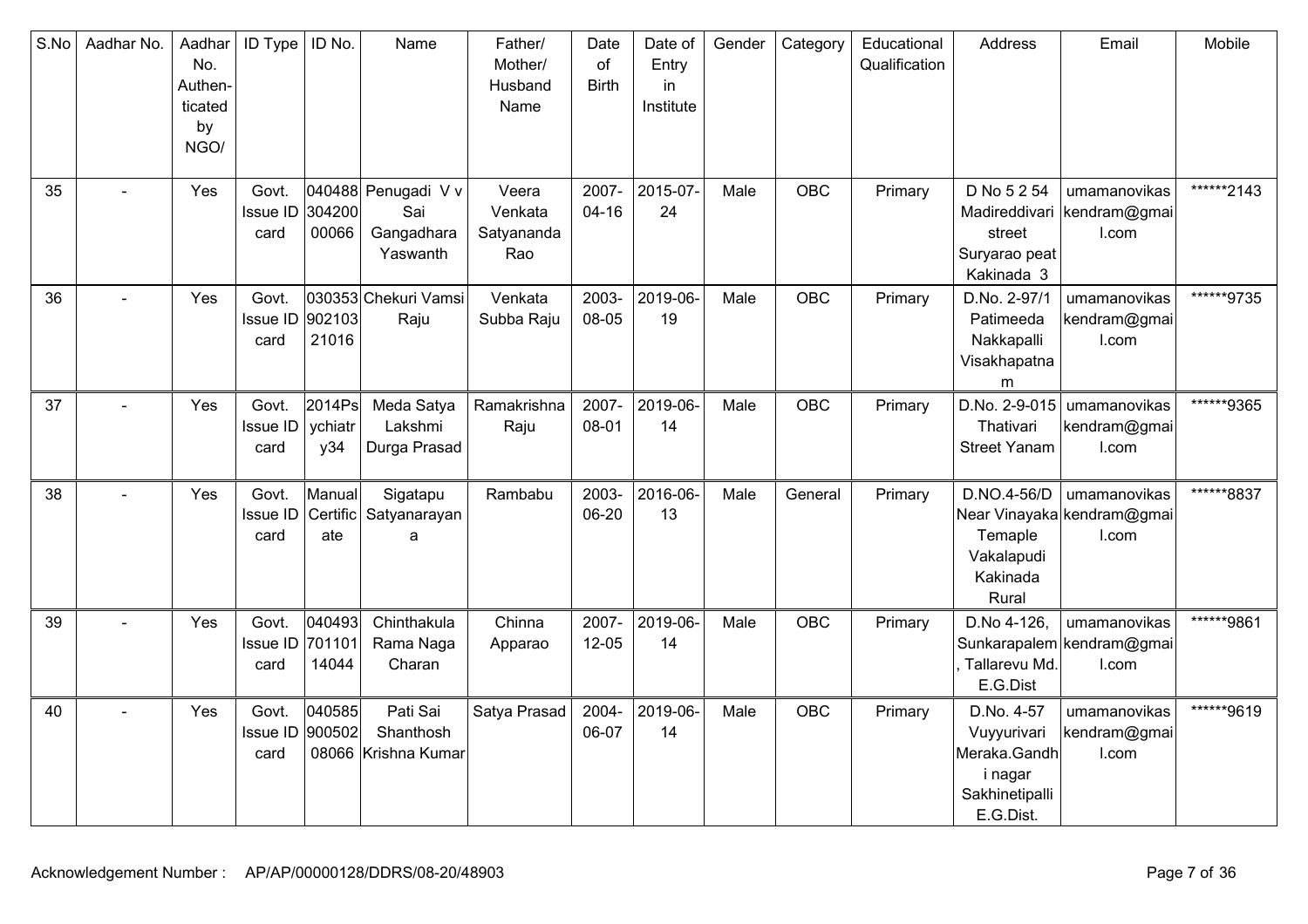| S.No | Aadhar No. | Aadhar<br>No.<br>Authen-<br>ticated<br>by<br>NGO/ | ID Type                          | ID No.                           | Name                          | Father/<br>Mother/<br>Husband<br>Name | Date<br>of<br><b>Birth</b> | Date of<br>Entry<br>in<br>Institute | Gender | Category   | Educational<br>Qualification | Address                                                                 | Email                                               | Mobile     |
|------|------------|---------------------------------------------------|----------------------------------|----------------------------------|-------------------------------|---------------------------------------|----------------------------|-------------------------------------|--------|------------|------------------------------|-------------------------------------------------------------------------|-----------------------------------------------------|------------|
| 41   |            | Yes                                               | Govt.<br><b>Issue ID</b><br>card | 281400<br>000200<br>710087<br>25 | Mosa Raj<br>Kumar             | M Nookaraj                            | 2012-<br>06-20             | 2020-06-<br>15                      | Male   | OBC        | Primary                      | D.No.6-20<br>a Peta,<br>Thondangi Md.<br>E.G.Dist.                      | umamanovikas<br>Vadamusalayy kendram@gmai<br>I.com  | ******5882 |
| 42   |            | Yes                                               | Govt.<br>Issue ID 002007<br>card | 281400<br>104514<br>0            | Palika Vasu                   | P Srinivasu                           | 2012-<br>05-24             | 2020-06-<br>16                      | Male   | OBC        | Primary                      | D.No.9-57<br>Tallarevu Md.<br>E.G.Dist.                                 | umamanovikas<br>Sitarampuram, kendram@gmai<br>I.com | ******4487 |
| 43   |            | Yes                                               | Govt.<br>Issue ID<br>card        | 040493<br>700505<br>05063        | Pemmadi<br>Dhanush            | P Nataraj                             | 2012-<br>$03 - 11$         | 2020-06-<br>16                      | Male   | OBC        | Primary                      | D.No.8-126<br>Gollavedhi<br>Sitarampuram,<br>Tallarevu Md.<br>E.G.Dist. | umamanovikas<br>kendram@gmai<br>I.com               | ******0584 |
| 44   |            | Yes                                               | Govt.<br>Issue ID<br>card        | 281400<br>000200<br>712554<br>64 | Jekkapu<br>Baharoop<br>Sanath | J Srinivas                            | 2012-<br>06-06             | 2020-06-<br>18                      | Male   | General    | Primary                      | D.NO. 10-6-01<br>Yanam                                                  | umamanovikas<br>Kanakalapeta, kendram@gmai<br>I.com | ******1666 |
| 45   |            | Yes                                               | Govt.<br>Issue ID EW080<br>card  | 7070D<br>9                       | Kamadi<br>Apparao             | Akkamma                               | 2012-<br>$07-22$           | 2020-06-<br>20                      | Male   | OBC        | Primary                      | D.No 5-8-083<br>Giruyampeta,<br>Yanam                                   | umamanovikas<br>kendram@gmai<br>I.com               | ******4011 |
| 46   |            | Yes                                               | Govt.<br>Issue ID<br>card        | 281400<br>002003<br>103660<br>35 | Gandha<br>Ramana              | Nalla babu                            | 2008-<br>03-01             | 2020-06-<br>20                      | Male   | <b>OBC</b> | Primary                      | D.No.2-260<br>Suryaraon<br>Peta Kakinada<br>Rural E.G.Dist.             | umamanovikas<br>kendram@gmai<br>I.com               | ******8632 |
| 47   |            | Yes                                               | Govt.<br>Issue ID 302200<br>card | 040488<br>00091                  | Kosuri Uday<br>Surya          | Srinivasa Rao                         | 2003-<br>$12 - 07$         | 2020-07-<br>22                      | Male   | OBC        | Primary                      | D.No.17-10-<br>224 Sundara<br>colony<br>Sanjeev Nagar<br>Kakinada E.G.  | umamanovikas<br>kendram@gmai<br>I.com               | ******6307 |

Acknowledgement Number : AP/AP/00000128/DDRS/08-20/48903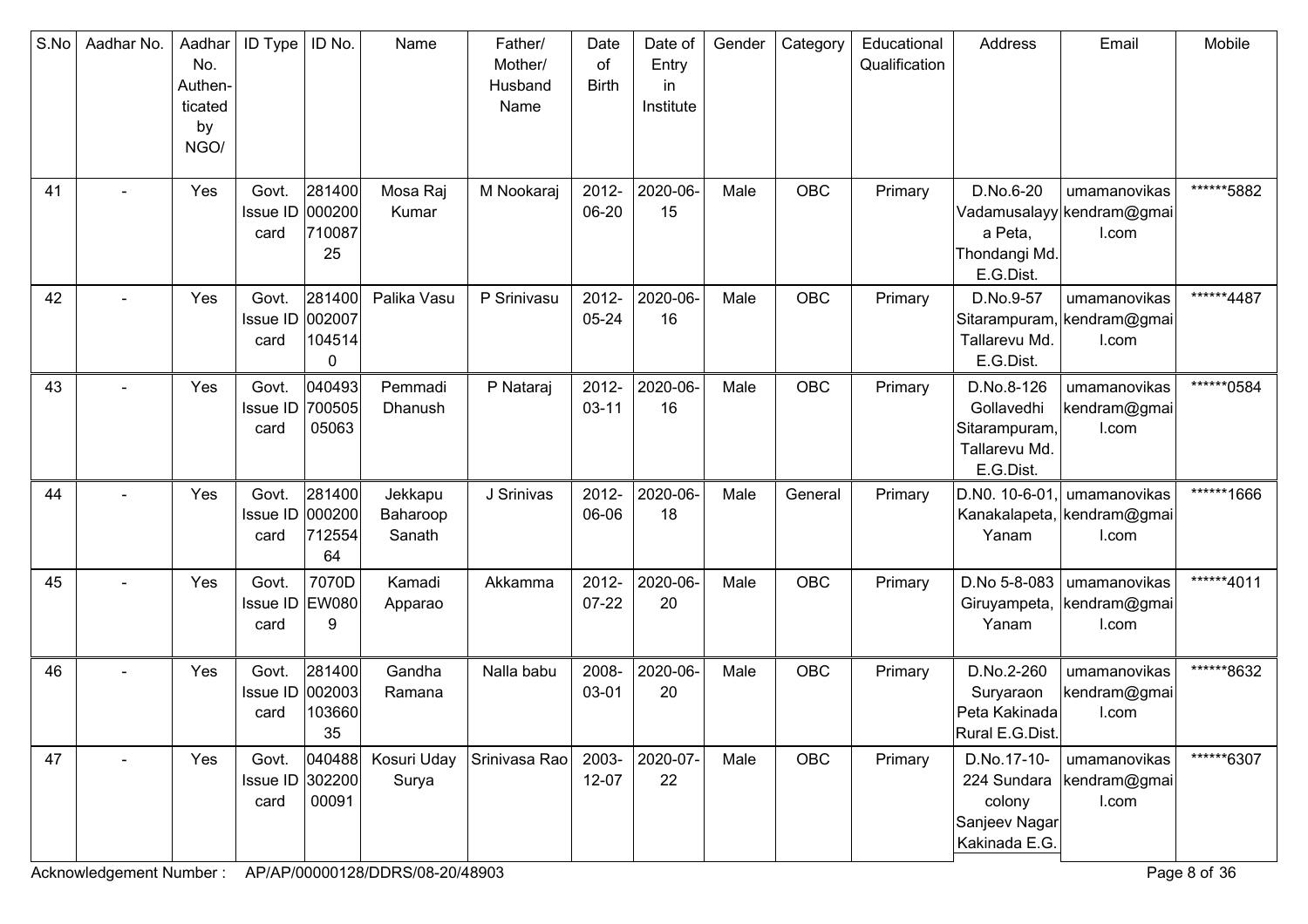| S.No | Aadhar No. | Aadhar<br>No.<br>Authen-<br>ticated<br>by<br>NGO/ | <b>ID Type</b>                   | ID No.                          | Name                                            | Father/<br>Mother/<br>Husband<br>Name | Date<br>of<br><b>Birth</b> | Date of<br>Entry<br>in<br>Institute | Gender | Category   | Educational<br>Qualification | Address                                                                                   | Email                                                             | Mobile     |
|------|------------|---------------------------------------------------|----------------------------------|---------------------------------|-------------------------------------------------|---------------------------------------|----------------------------|-------------------------------------|--------|------------|------------------------------|-------------------------------------------------------------------------------------------|-------------------------------------------------------------------|------------|
|      |            |                                                   |                                  |                                 |                                                 |                                       |                            |                                     |        |            |                              | Dist.                                                                                     |                                                                   |            |
| 48   |            | Yes                                               | Govt.<br>Issue ID 300407<br>card | 040472<br>06099                 | Ganta Raju                                      | G Apparao                             | 2003-<br>$01 - 01$         | 2020-06-<br>22                      | Male   | <b>OBC</b> | Primary                      | D.No.2-127<br>Suryaraon<br>Peta Kakinada<br>Rural E.G.Dist                                | umamanovikas<br>akendram@gm<br>ail.com                            | ******7716 |
| 49   |            | Yes                                               | Govt.<br>Issue ID<br>card        | 040472<br>300101<br>01138       | Vattara Naga<br>Satya Sai<br>Manikanta          | Venkata<br>Satyanarayan<br>a          | 2010-<br>03-06             | 2020-06<br>22                       | Male   | General    | Primary                      | D.No.2-69/A<br>Lankevari St.<br>Timmapuram<br>Kakinada<br>Rural E.G.Dist                  | umamanovikas<br>kendram@gmai<br>I.com                             | ******6488 |
| 50   |            | Yes                                               | Govt.<br>Issue ID<br>card        | 00197                           | 040488 Ketha Haswith<br>300800 Sri Kiran Balaji | K Ramesh                              | 2013-<br>$10 - 26$         | 2020-06-<br>24                      | Male   | <b>OBC</b> | Primary                      | Nagar, Diary<br>form centre<br>Kakinada<br>E.G.Dist.                                      | D.No.16-40-13 umamanovikas<br>Sabhamurthy   kendram@gmai<br>I.com | ******8998 |
| 51   |            | Yes                                               | Govt.<br>Issue ID<br>card        | 281400<br>059048<br>9           | Gelli Shesha<br>002007 krishna Pavan<br>Kumar   | Venkata<br>Subrahmanya<br>m           | 2005-<br>03-31             | 2020-06-<br>30                      | Male   | General    | Primary                      | D.No.3-16/1/A<br>Godarigunta<br>Kakinada<br>Rural E.G.Dist.                               | umamanovikas<br>kendram@gmai<br>I.com                             | ******6387 |
| 52   |            | Yes                                               | Govt.<br>Issue ID<br>card        | 281400<br>002007<br>187508<br>0 | Panthadi<br>Bhavani<br>Prasad                   | Sathi Babu                            | 2012-<br>$01 - 18$         | 2020-06-<br>30                      | Male   | OBC        | Primary                      | D.No.47-7-40<br>Pemmadivari<br>St. Yetimoga<br>Jegannadhapu<br>ram, Kakinada<br>E.G.Dist. | umamanovikas<br>kendram@gmai<br>I.com                             |            |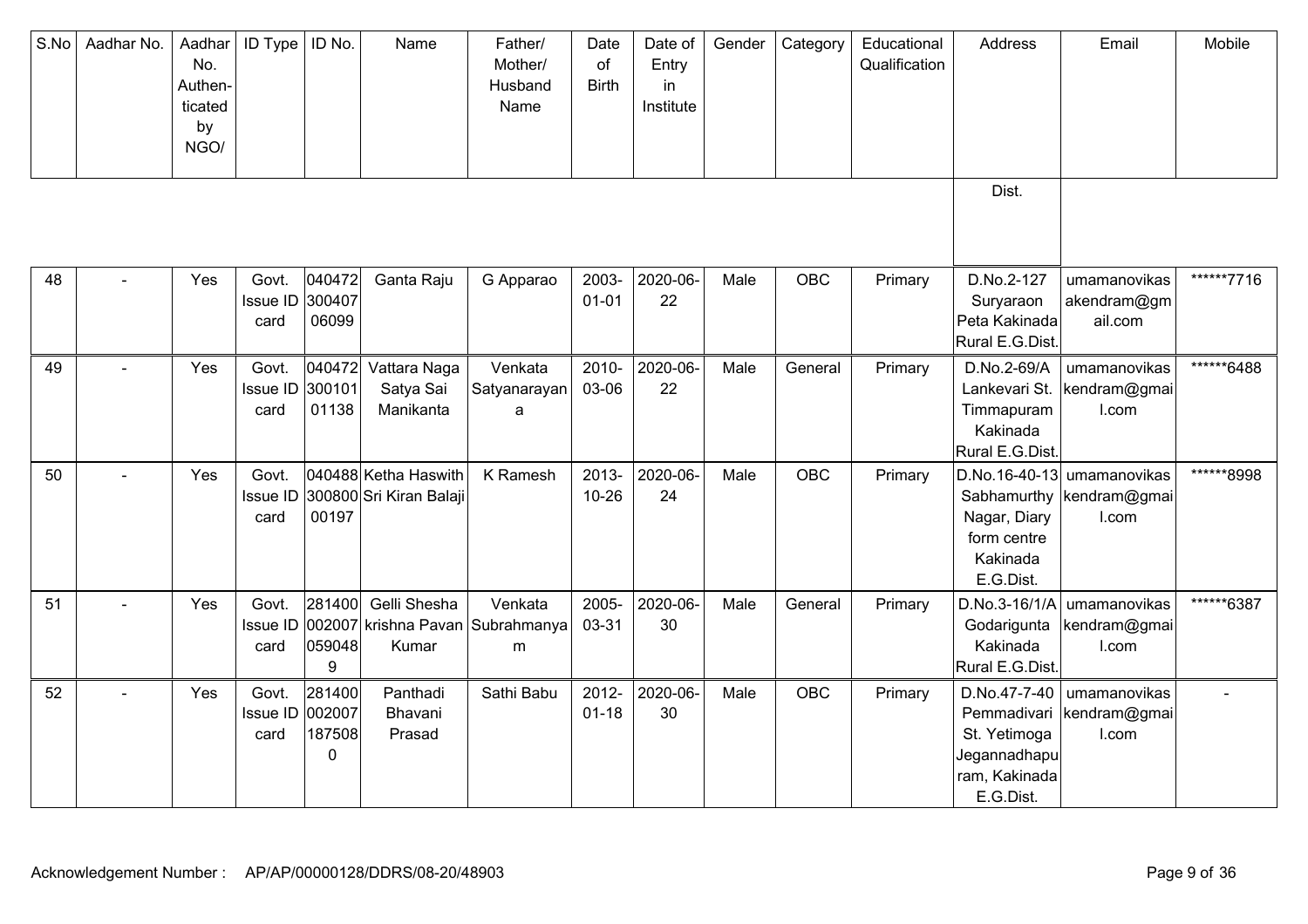| S.No | Aadhar No.     | Aadhar<br>No.<br>Authen-<br>ticated<br>by<br>NGO/ | <b>ID</b> Type                   | ID No.                    | Name                                      | Father/<br>Mother/<br>Husband<br>Name | Date<br>of<br><b>Birth</b> | Date of<br>Entry<br>in.<br>Institute | Gender | Category   | Educational<br>Qualification | Address                                                                      | Email                                               | Mobile     |
|------|----------------|---------------------------------------------------|----------------------------------|---------------------------|-------------------------------------------|---------------------------------------|----------------------------|--------------------------------------|--------|------------|------------------------------|------------------------------------------------------------------------------|-----------------------------------------------------|------------|
| 53   |                | Yes                                               | Govt.<br><b>Issue ID</b><br>card | 040488<br>301700<br>00081 | Surada<br>Duraga<br>Prasad                | Tata Rao                              | 2006-<br>$05 - 14$         | 2020-06-<br>30                       | Male   | OBC        | Primary                      | D.No.58-19-61<br>Mosavari St.<br>Jegannadhapu<br>ram, Kakinada<br>E.G.Dist.  | umamanovikas<br>kendram@gmai<br>I.com               |            |
| 54   | $\blacksquare$ | Yes                                               | Govt.<br>card                    | 281400<br>488766          | Kakinada<br>Issue ID 002000 Kushan Balaji | Lakshmana<br>Rao                      | 2018-<br>08-08             | 2020-06-<br>30                       | Male   | OBC        | Primary                      | D.No.3-11,<br>Indira Colony,<br>Penumarthi<br>Kakinada (R)<br>Md. E.G.Dist   | umamanovikas<br>kendram@gmai<br>I.com               | ******5352 |
| 55   |                | Yes                                               | Govt.<br>Issue ID 004101<br>card | 040446<br>26040           | <b>Batsa Siddu</b>                        | Rajababu                              | 2010-<br>$03 - 17$         | 2020-06-<br>30                       | Male   | OBC        | Primary                      | Bapabhupala<br>Patnam<br>Rowthulapudi<br>mandal<br>E.G.Dist                  | umamanovikas<br>kendram@gmai<br>I.com               | ******6604 |
| 56   |                | Yes                                               | Govt.<br>Issue ID 501201<br>card | 040006<br>03033           | Pappula<br>Jagadish<br>Manikanta          | Suresh                                | 2004-<br>$12 - 22$         | 2020-07-<br>01                       | Male   | <b>OBC</b> | Primary                      | D.No.1-26,<br>m Lakshmi<br>Puram<br>Yetapaka Md.<br>E.G.Dist                 | umamanovikas<br>Chinthalagude kendram@gmai<br>I.com |            |
| 57   | $\blacksquare$ | Yes                                               | Govt.<br>Issue ID<br>card        | 040432<br>501701<br>16068 | Dandamagi<br>Vijay Kumar                  | D Yesubabu                            | 2003-<br>$07 - 11$         | 2016-06-<br>20                       | Male   | SC         | Primary                      | D.No 3-78,<br>Venkata<br>Krishna<br>rayapuram<br>Samarakota<br>Md. E.G.Dist. | umamanovikas<br>kendram@gmai<br>I.com               | ******3697 |
| 58   | $\overline{a}$ | No                                                | Govt.<br>Issue ID 008011<br>card | 404937<br>0020            | Vinakoti John                             | Ramu                                  | 2003-<br>03-03             | 2018-06-<br>30                       | Male   | SC         | Primary                      | D.No 2-8,<br>Latchipalem,<br>Tallarevu Md.<br>E.G.Dist                       | umamanovikas<br>kendram@gmai<br>I.com               | ******6381 |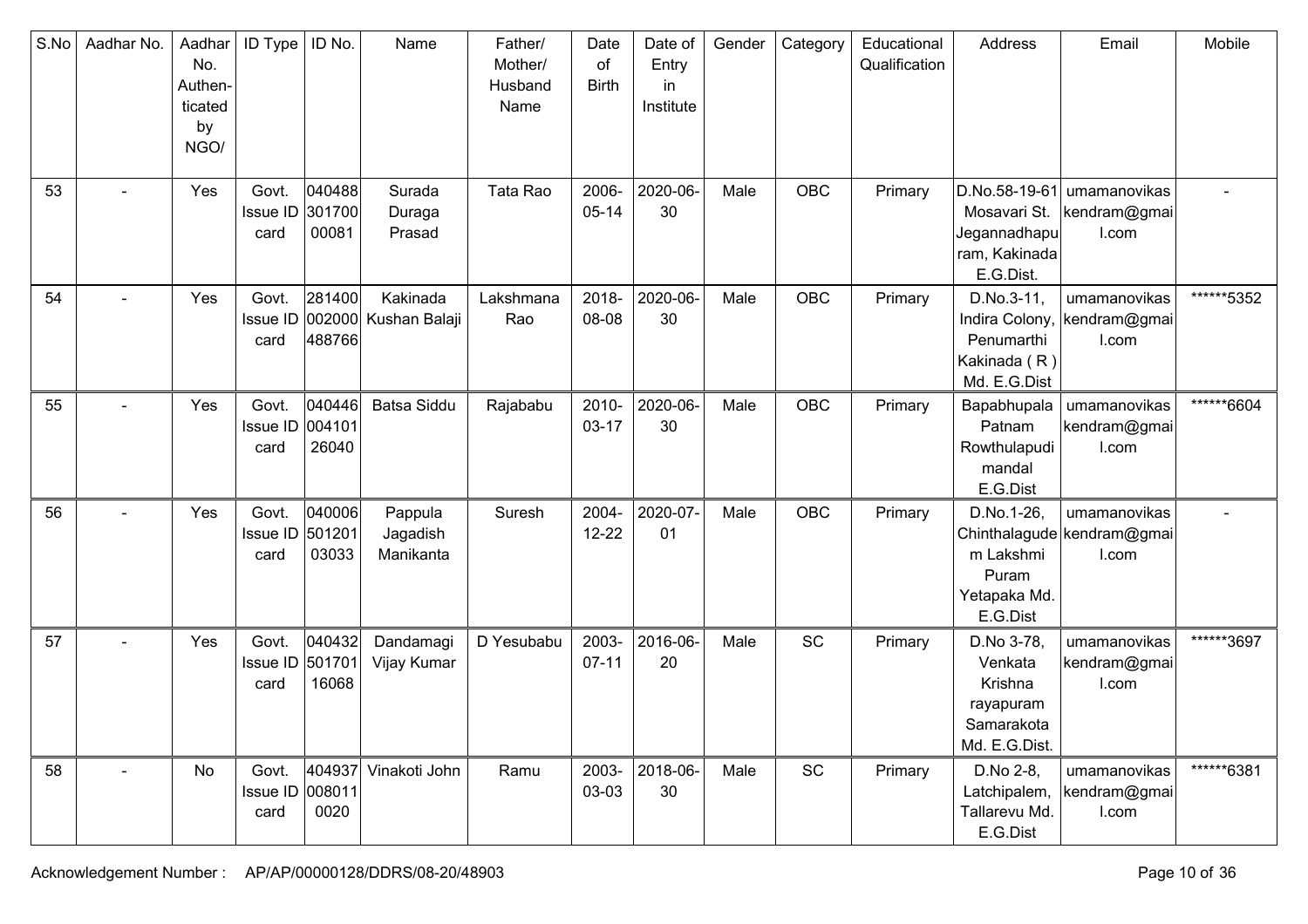| S.No | Aadhar No.     | Aadhar<br>No.<br>Authen-<br>ticated<br>by<br>NGO/ | <b>ID Type</b>                   | ID No.                          | Name                        | Father/<br>Mother/<br>Husband<br>Name | Date<br>of<br><b>Birth</b> | Date of<br>Entry<br>in<br>Institute | Gender | Category   | Educational<br>Qualification | Address                                                                             | Email                                               | Mobile     |
|------|----------------|---------------------------------------------------|----------------------------------|---------------------------------|-----------------------------|---------------------------------------|----------------------------|-------------------------------------|--------|------------|------------------------------|-------------------------------------------------------------------------------------|-----------------------------------------------------|------------|
| 59   |                | Yes                                               | Govt.<br>Issue ID<br>card        | 119313<br><b>NIMH</b>           | Pinipey<br>Aswanth<br>Kumar | Anjaneyulu                            | $2011 -$<br>$12 - 25$      | 2019-06-<br>19                      | Male   | SC         | Primary                      | D.No 6-7-155.<br>Parampeta,<br>Yanam                                                | umamanovikas<br>kendram@gmai<br>I.com               | ******5003 |
| 60   |                | Yes                                               | Govt.<br>Issue ID<br>card        | 281400<br>002007<br>165130<br>3 | Palika Samil<br>Kiran       | P Raju                                | 2012-<br>06-22             | 2020-06-<br>16                      | Male   | SC         | Primary                      | D.NO. 3-63,<br>S.C.Peta<br>Kothamanjeru<br>Kajuluru Md.<br>E.G.Dist                 | umamanovikas<br>kendram@gmai<br>I.com               | ******0901 |
| 61   |                | Yes                                               | Govt.<br>Issue ID 002008<br>card | 281400<br>048823                | Kattamuru<br>Durga          | Subbarao                              | 2006-<br>$12 - 26$         | 2020-06-<br>16                      | Male   | SC         | Primary                      | D.No.3-13<br><b>Hostel Street,</b><br>Divili Village,<br>Peddapuram<br>Md. E.G.Dist | umamanovikas<br>kendram@gmai<br>I.com               | ******7296 |
| 62   |                | Yes                                               | Govt.<br>Issue ID 301400<br>card | 040488<br>00097                 | Y Govinda<br>Laxmi          | Y Sivaji                              | 2005-<br>$11-05$           | 2010-06-<br>12                      | Female | <b>OBC</b> | Primary                      | D.No 58-19-<br>43, Turangi<br>peta Kakinada                                         | umamanovikas<br>kendram@gmai<br>I.com               | ******5427 |
| 63   | $\blacksquare$ | Yes                                               | Govt.<br>Issue ID<br>card        | 302000<br>00019                 | 040488 A Siva Sankar        | A Vanaraju                            | 2004-<br>$01 - 05$         | 2013-06-<br>12                      | Male   | OBC        | Primary                      | D.No 62-4-31<br>Komali vari<br>street<br>Jagganadhapu<br>ram Kakinada<br>$-2$       | umamanovikas<br>kendram@gmai<br>I.com               | ******6190 |
| 64   |                | Yes                                               | Govt.<br>Issue ID<br>card        | Manual<br>certific<br>ate       | Lanke Babuji                | Venkateswara<br>Rao                   | 2003-<br>$08-12$           | 2013-06-<br>12                      | Male   | OBC        | Primary                      | Goleelapeta<br>kakinada-2                                                           | umamanovikas<br>Jagannaickpur kendram@gmai<br>I.com | ******6190 |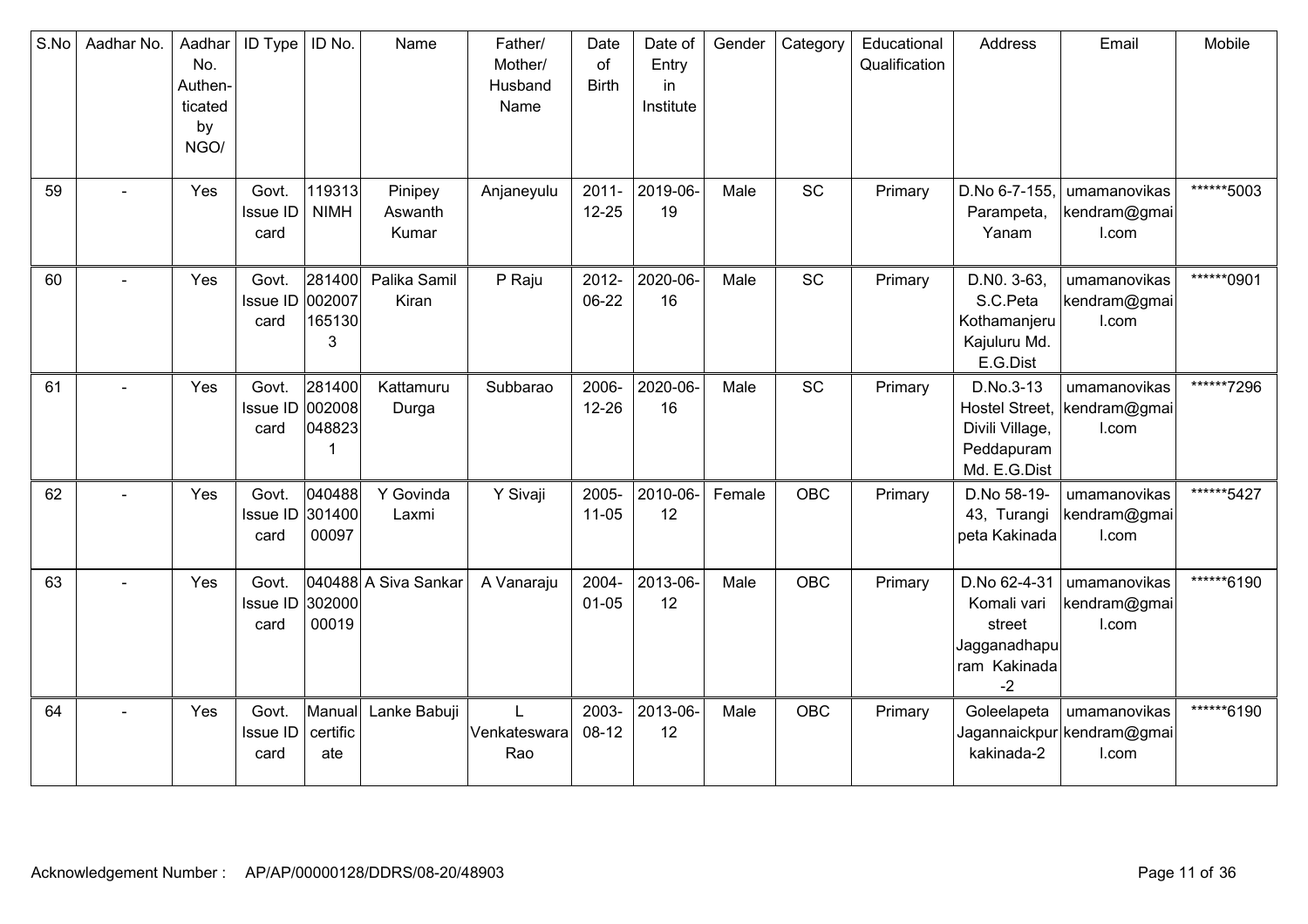| S.No | Aadhar No.               | Aadhar<br>No.<br>Authen-<br>ticated<br>by<br>NGO/ | <b>ID Type</b>                   | ID No.                       | Name                          | Father/<br>Mother/<br>Husband<br>Name | Date<br>of<br><b>Birth</b> | Date of<br>Entry<br>in<br>Institute | Gender | Category   | Educational<br>Qualification | Address                                                                            | Email                                                  | Mobile     |
|------|--------------------------|---------------------------------------------------|----------------------------------|------------------------------|-------------------------------|---------------------------------------|----------------------------|-------------------------------------|--------|------------|------------------------------|------------------------------------------------------------------------------------|--------------------------------------------------------|------------|
| 65   |                          | Yes                                               | Govt.<br><b>Issue ID</b><br>card | 040488<br>300700<br>00044    | Ganta Babu                    | Srinu                                 | 2004-<br>$05 - 25$         | 2013-06-<br>13                      | Male   | OBC        | Primary                      | D.No.48-1-291<br>Mullaramma<br>Temple, Goleel<br>apeta<br>Kakinada                 | umamanovikas<br>kendram@gmai<br>I.com                  | ******2280 |
| 66   |                          | Yes                                               | Govt.<br>Issue ID<br>card        | 301500<br>00097              | 040488 K Manikumar            | K Peddaraju                           | 2003-<br>$01 - 01$         | 2014-06-<br>12                      | Male   | OBC        | Primary                      | D no 48-19-3<br>Gollilapeta<br>Jagganadhapu <br>ram Pin code<br>533002<br>Kakinada | umamanovikas<br>kendram@gmai<br>I.com                  | ******9417 |
| 67   | $\overline{\phantom{0}}$ | Yes                                               | Govt.<br><b>Issue ID</b><br>card | 700602<br>07218              | 040493 VathadiAkhiles<br>wari | EswaraRao                             | 2009-<br>08-14             | 2014-06-<br>23                      | Female | OBC        | Primary                      | D.No 48 1 42<br>A<br>Mallayyaveripe<br>ta<br>Jegannadhapu<br>ram 2 E.G.Dist        | umamanovikas<br>kendram@gmai<br>I.com                  | ******2958 |
| 68   | $\overline{\phantom{0}}$ | Yes                                               | Govt.<br><b>Issue ID</b><br>card | 302500<br>00118              | 040488 Shaik Rashida<br>Bhanu | Shaik<br>Shajahan                     | 2009-<br>$10 - 01$         | 2014-06-<br>26                      | Female | General    | Primary                      | D.No 62-2-<br>peta, Shaireef<br>Jaggannaickp<br><b>ur</b>                          | umamanovikas<br>12, J. Ramarao   kendram@gmai<br>I.com | ******0436 |
| 69   |                          | Yes                                               | Govt.<br>Issue ID 301300         | 040488<br>card $\vert$ 00114 | <b>K</b> Kishore              | K Venkatesh                           | 2004-<br>$07 - 14$         | 2015-01<br>22                       | Male   | OBC        | Primary                      | D.No 47-7-7<br>Turpu peta<br>Yetimoga<br>Kakinada -2                               | umamanovikas<br>kendram@gmai<br>l.com                  | ******1497 |
| 70   | $\overline{a}$           | Yes                                               | Govt.<br>Issue ID 501601<br>card | 040473<br>17049              | Pampana<br>Praveen<br>Kumar   | Prasad Rao                            | 2003-<br>06-24             | 2015-06-<br>26                      | Male   | <b>OBC</b> | Primary                      | D.No 4-78<br>Gubbalavari<br>palem<br>Peddapudi                                     | umamanovikas<br>kendram@gmai<br>I.com                  | ******3755 |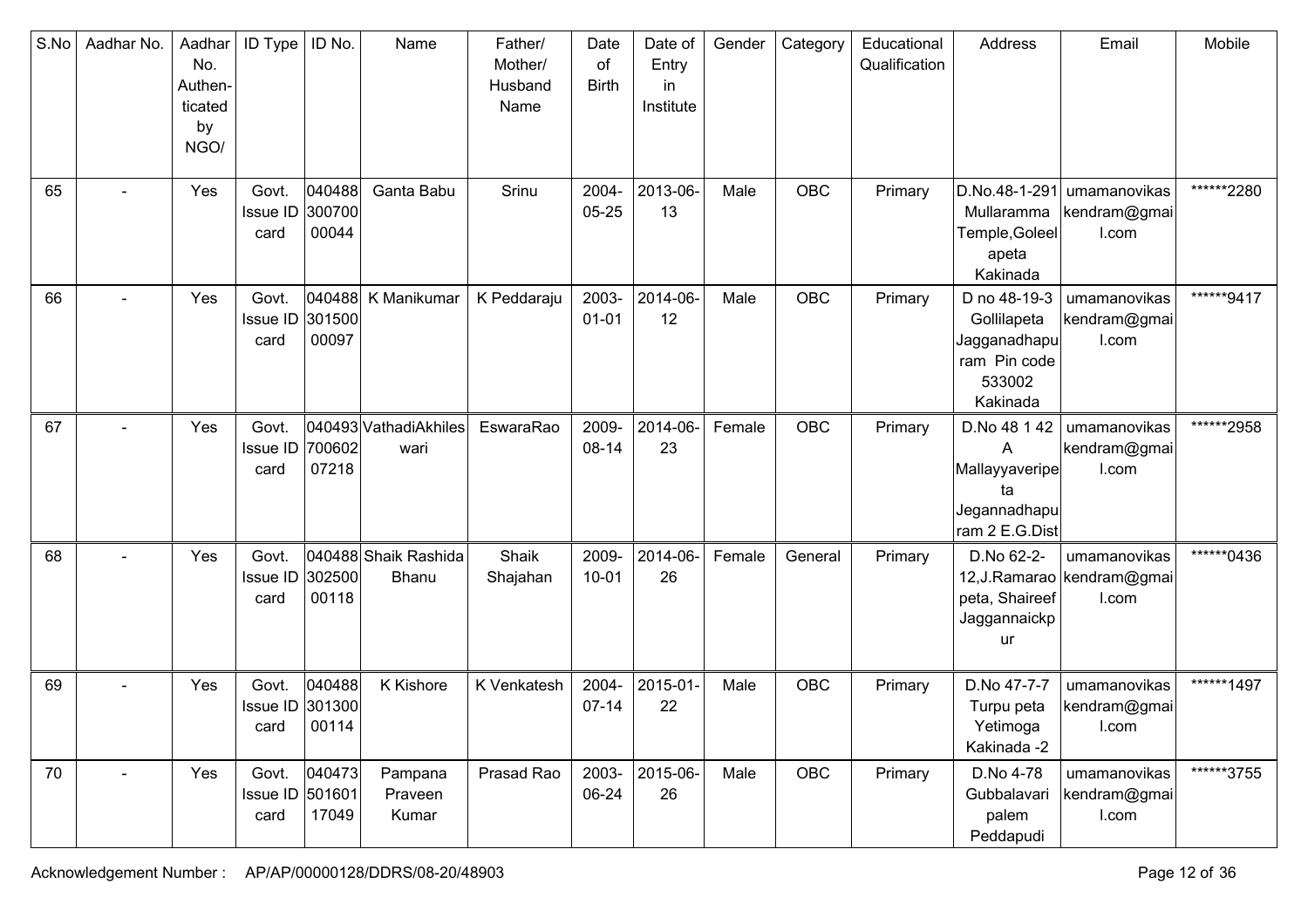| S.No | Aadhar No. | Aadhar<br>No.<br>Authen-<br>ticated<br>by<br>NGO/ | <b>ID Type</b>                   | ID No.                    | Name                                      | Father/<br>Mother/<br>Husband<br>Name | Date<br>of<br><b>Birth</b> | Date of<br>Entry<br>in<br>Institute | Gender | Category   | Educational<br>Qualification | Address                                                                            | Email                                              | Mobile     |
|------|------------|---------------------------------------------------|----------------------------------|---------------------------|-------------------------------------------|---------------------------------------|----------------------------|-------------------------------------|--------|------------|------------------------------|------------------------------------------------------------------------------------|----------------------------------------------------|------------|
| 71   |            | Yes                                               | Govt.<br>Issue ID 303000<br>card | 040488<br>00076           | N Veera Sai<br>Akshaya                    | Gangadhar<br>Rao                      | 2009-<br>$12 - 27$         | 2017-02-<br>06                      | Female | <b>OBC</b> | Primary                      | D.No 52-11-41<br>Nagar,<br>Kakinada                                                | umamanovikas<br>Padmanabha   kendram@gmai<br>I.com | ******1282 |
| 72   |            | Yes                                               | Govt.<br>Issue ID<br>card        | 040488<br>302500<br>00117 | L Neladri                                 | Srinu                                 | $2011 -$<br>04-08          | 2017-06-<br>13                      | Male   | OBC        | Primary                      | D.No 47-3-96.<br>m veedhi<br>Yetimoga                                              | umamanovikas<br>Veerabhrama kendram@gmai<br>I.com  | ******4711 |
| 73   |            | Yes                                               | Govt.<br>Issue ID<br>card        | 040472<br>301501<br>20376 | Indugu Surya<br>Sri Krishna<br>Chaintanya | Srinivasarao                          | 2005-<br>$01 - 01$         | 2017-06-<br>19                      | Male   | OBC        | Primary                      | D.No 9-<br>99, Jaya<br>prakash Nagar<br>Turangi-<br>533016                         | umamanovikas<br>kendram@gmai<br>I.com              | ******9760 |
| 74   |            | No                                                | Govt.<br>Issue ID 301501<br>card | 040472<br>20306           | K Taraka<br>lakshmi<br>Nukallamma         | Durgarao                              | 2009-<br>08-16             | 2017-08-<br>16                      | Female | OBC        | Primary                      | D.No 11-32,<br>Turangi<br>Kakinada<br>E.G.Dist.                                    | umamanovikas<br>kendram@gmai<br>I.com              | ******9894 |
| 75   |            | Yes                                               | Govt.<br>Issue ID 301500<br>card | 040488<br>00122           | Prathipati<br>Naga Surya<br>Manikanta     | Nagendra<br>Kumar                     | 2003-<br>$06-15$           | 2018-06-<br>25                      | Male   | General    | Primary                      | D.No 58-8-81<br>17<br>Annammagati<br>Jegannadhapu<br>ram <sub>2</sub><br>E.G.Dist. | umamanovikas<br>kendram@gmai<br>I.com              | ******2875 |
| 76   |            | Yes                                               | Govt.<br>Issue ID<br>card        | 040488<br>301300<br>00139 | Sangadi<br>Lohitha                        | Bujji                                 | 2012-<br>$02 - 27$         | 2018-06-<br>29                      | Female | OBC        | Primary                      | D.No 1-80-7<br>20 Yetimoga<br>Jegannadhapu<br>ram 2<br>E.G.Dist.                   | umamanovikas<br>kendram@gmai<br>I.com              | ******9574 |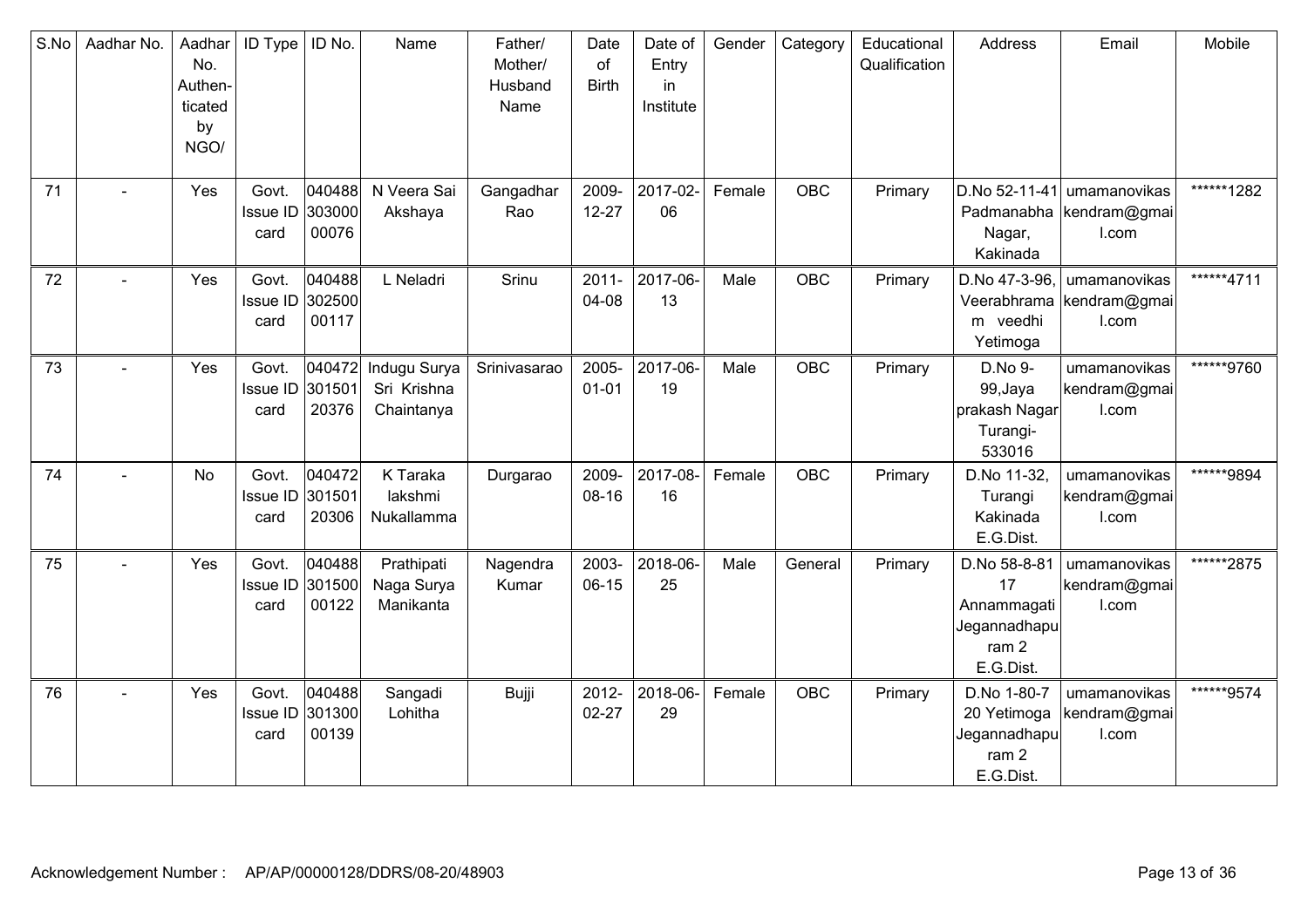| S.No | Aadhar No. | Aadhar<br>No.<br>Authen-<br>ticated<br>by<br>NGO/ | <b>ID Type</b>                   | ID No.                    | Name                                                | Father/<br>Mother/<br>Husband<br>Name | Date<br>of<br><b>Birth</b> | Date of<br>Entry<br>in<br>Institute | Gender | Category   | Educational<br>Qualification | Address                                                    | Email                                             | Mobile     |
|------|------------|---------------------------------------------------|----------------------------------|---------------------------|-----------------------------------------------------|---------------------------------------|----------------------------|-------------------------------------|--------|------------|------------------------------|------------------------------------------------------------|---------------------------------------------------|------------|
| 77   |            | Yes                                               | Govt.<br>Issue ID<br>card        | 700601<br>03191           | 040493 Malladi Karuna                               | Byrava<br>Swamy                       | 2009-<br>$01 - 22$         | 2018-06-<br>29                      | Female | <b>OBC</b> | Primary                      | D.No 2-51<br>peta Tallarevu<br>Md. E.G.Dist                | umamanovikas<br>Paradesamma kendram@gmai<br>I.com | ******5177 |
| 78   |            | <b>Yes</b>                                        | Govt.<br>Issue ID<br>card        | 070974<br>600502<br>08024 | Prathipati<br>Amulya                                | Venkatarao                            | 2007-<br>$04 - 16$         | 2018-06-<br>29                      | Female | General    | Primary                      | D.No 2-15,<br>Santhapeta<br>Tallarevu Md.<br>E.G.Dist      | umamanovikas<br>kendram@gmai<br>I.com             | ******1075 |
| 79   |            | Yes                                               | Govt.<br><b>Issue ID</b><br>card | 070974<br>600502<br>08015 | Prathipati<br>Rithisha                              | Venkatarao                            | 2003-<br>$12 - 01$         | 2018-06-<br>29                      | Female | General    | Primary                      | D.No 2-15,<br>Santhapeta<br>Tallarevu Md.<br>E.G.Dist      | umamanovikas<br>kendram@gmai<br>I.com             | ******9688 |
| 80   |            | Yes                                               | Govt.<br>Issue ID<br>card        | 040488<br>302400<br>00150 | Karri Jashwa                                        | Sudhakar                              | 2008-<br>$10 - 02$         | 2019-06-<br>12                      | Male   | <b>OBC</b> | Primary                      | D.No 46-2-17<br>peta Kakinada,<br>E.G.Dist                 | umamanovikas<br>Gogudanayya kendram@gmai<br>I.com | ******9335 |
| 81   |            | Yes                                               | Govt.<br>Issue ID 303000<br>card | 040488<br>00088           | Merugu Devi<br>Prasad                               | Maniraju                              | 2012-<br>$11 - 18$         | 2019-06-<br>14                      | Male   | OBC        | Primary                      | D.No 58-8-46<br>Thurangipeta<br>Kakinada,<br>E.G.Dist      | umamanovikas<br>kendram@gmai<br>I.com             | ******9332 |
| 82   |            | Yes                                               | Govt.<br>Issue ID<br>card        | 302200<br>00075           | 040488 Rameswarapu Satyanarayan<br>Jayanth<br>Kumar | a                                     | 2003-<br>$05 - 10$         | 2019-06-<br>14                      | Male   | <b>OBC</b> | Primary                      | D.No 19-8-81<br>28<br>Annammagati<br>Kakinada,<br>E.G.Dist | umamanovikas<br>kendram@gmai<br>I.com             | ******1184 |
| 83   |            | Yes                                               | Govt.<br>Issue ID<br>card        | Manual<br>certific<br>ate | Bathula Nani                                        | Suryanarayan<br>a                     | 2005-<br>$01 - 01$         | 2019-06-<br>16                      | Male   | <b>OBC</b> | Primary                      | D.No 2-81<br>S.C.Peta<br>Kajuluru,<br>E.G.Dist             | umamanovikas<br>kendram@gmai<br>l.com             |            |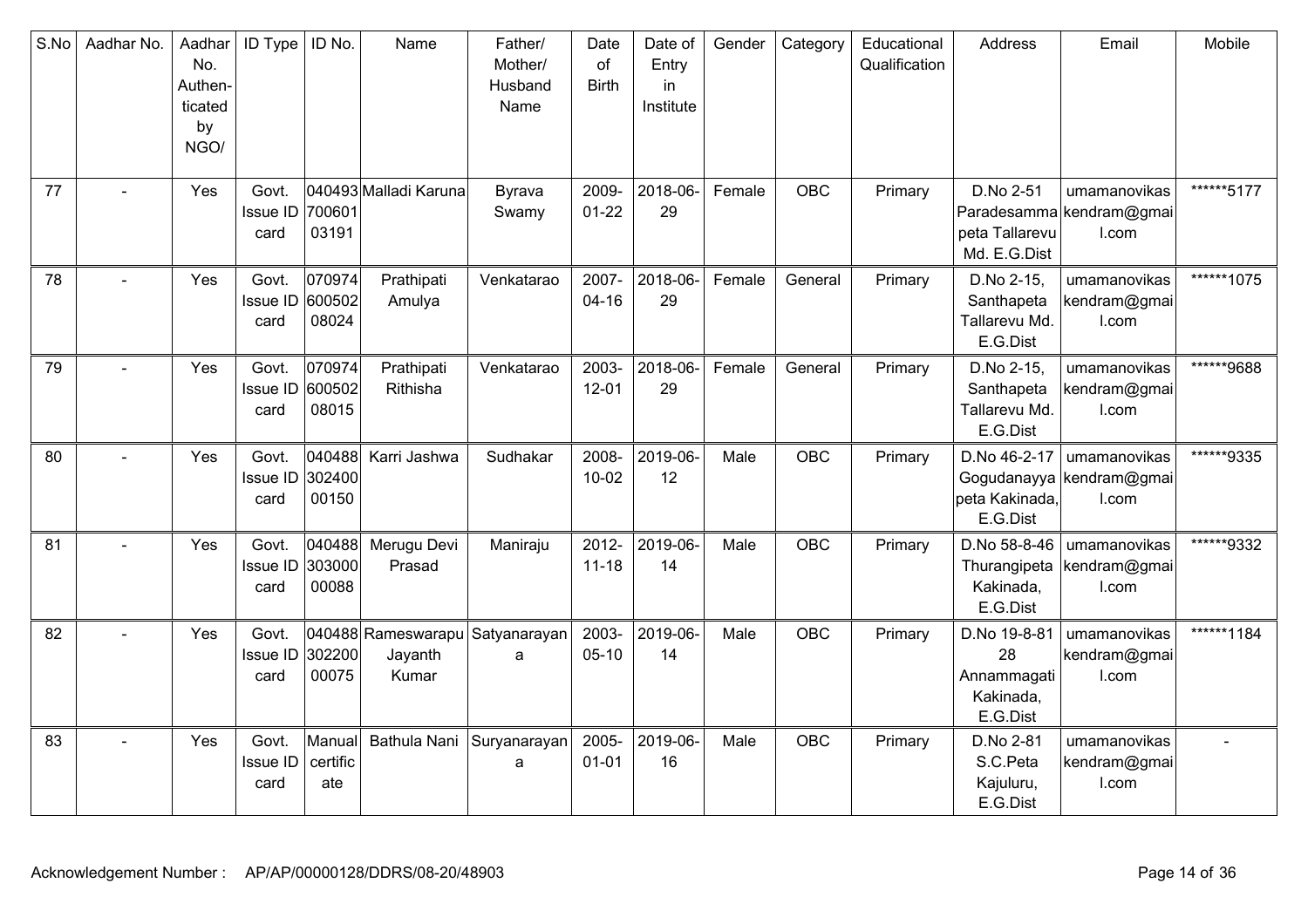| S.No | Aadhar No.     | Aadhar<br>No.<br>Authen-<br>ticated<br>by<br>NGO/ | ID Type                          | ID No.                    | Name                                   | Father/<br>Mother/<br>Husband<br>Name | Date<br>of<br><b>Birth</b> | Date of<br>Entry<br>in<br>Institute | Gender | Category   | Educational<br>Qualification | Address                                                                      | Email                                                              | Mobile     |
|------|----------------|---------------------------------------------------|----------------------------------|---------------------------|----------------------------------------|---------------------------------------|----------------------------|-------------------------------------|--------|------------|------------------------------|------------------------------------------------------------------------------|--------------------------------------------------------------------|------------|
| 84   | $\overline{a}$ | Yes                                               | Govt.<br><b>Issue ID</b><br>card | 040381<br>404201<br>13020 | Devara Divya<br>Jyothika               | Kannayya                              | 2006-<br>$01 - 01$         | 2019-06-<br>16                      | Female | <b>OBC</b> | Primary                      | D.No 6-9,<br>Indukuru<br>Devipatnam<br>E.G.Dist                              | umamanovikas<br>kendram@gmai<br>I.com                              |            |
| 85   |                | Yes                                               | Govt.<br>card                    | 040472<br>13049           | Padala<br>Issue ID 501401 Appanna Dora | PVarala Babu                          | 2003-<br>$01 - 13$         | 2016-07-<br>22                      | Male   | <b>OBC</b> | Primary                      | D.No 1-161,<br>Panasapadu<br>Post Samalkot<br><b>Mandal East</b><br>Godavari | umamanovikas<br>kendram@gmai<br>I.com                              | ******6772 |
| 86   |                | Yes                                               | Govt.<br>Issue ID<br>card        | 040493<br>700602<br>07224 | Vaidhadi<br>Mahesh                     | John<br>Sudhakar                      | 2010-<br>$08-12$           | 2019-06-<br>18                      | Male   | OBC        | Primary                      | D.No 2-37,<br>Tallarevu<br>E.G.Dist                                          | umamanovikas<br>kendram@gmai<br>I.com                              |            |
| 87   |                | Yes                                               | Govt.<br>Issue ID<br>card        | 040472<br>200501<br>06095 | Adda Satya<br>Rohini<br>Akshitha       | Sathibabu                             | 2004-<br>03-26             | 2019-06-<br>18                      | Female | <b>OBC</b> | Primary                      | D.No 1-50,<br>Srirampuram<br>U.Kothapalli<br>E.G.Dist                        | umamanovikas<br>kendram@gmai<br>I.com                              |            |
| 88   |                | Yes                                               | Govt.<br>Issue ID<br>card        | 404723<br>0340            | Kunchala<br>007011 Srujana Kumar       | Sunil kumar                           | 2007-<br>08-27             | 2016-11-<br>01                      | Male   | OBC        | Primary                      | D.No 3-106<br>Gangaraju<br>nagar<br>Valasapakala<br>Kakinada<br>Rural        | umamanovikas<br>kendram@gmai<br>I.com                              | ******9556 |
| 89   |                | Yes                                               | Govt.<br><b>Issue ID</b><br>card | 040488<br>301600<br>00119 | U Vasudeva<br>Rao                      | Naga Raju                             | 2003-<br>$11 - 03$         | 2020-06-<br>15                      | Male   | <b>OBC</b> | Primary                      | peta<br>Jegannadhapu<br>ram Kakinada<br>E.G.Dist.                            | D.No. 48-4-14   umamanovikas<br>Gowrishankar kendram@gmai<br>I.com | ******9604 |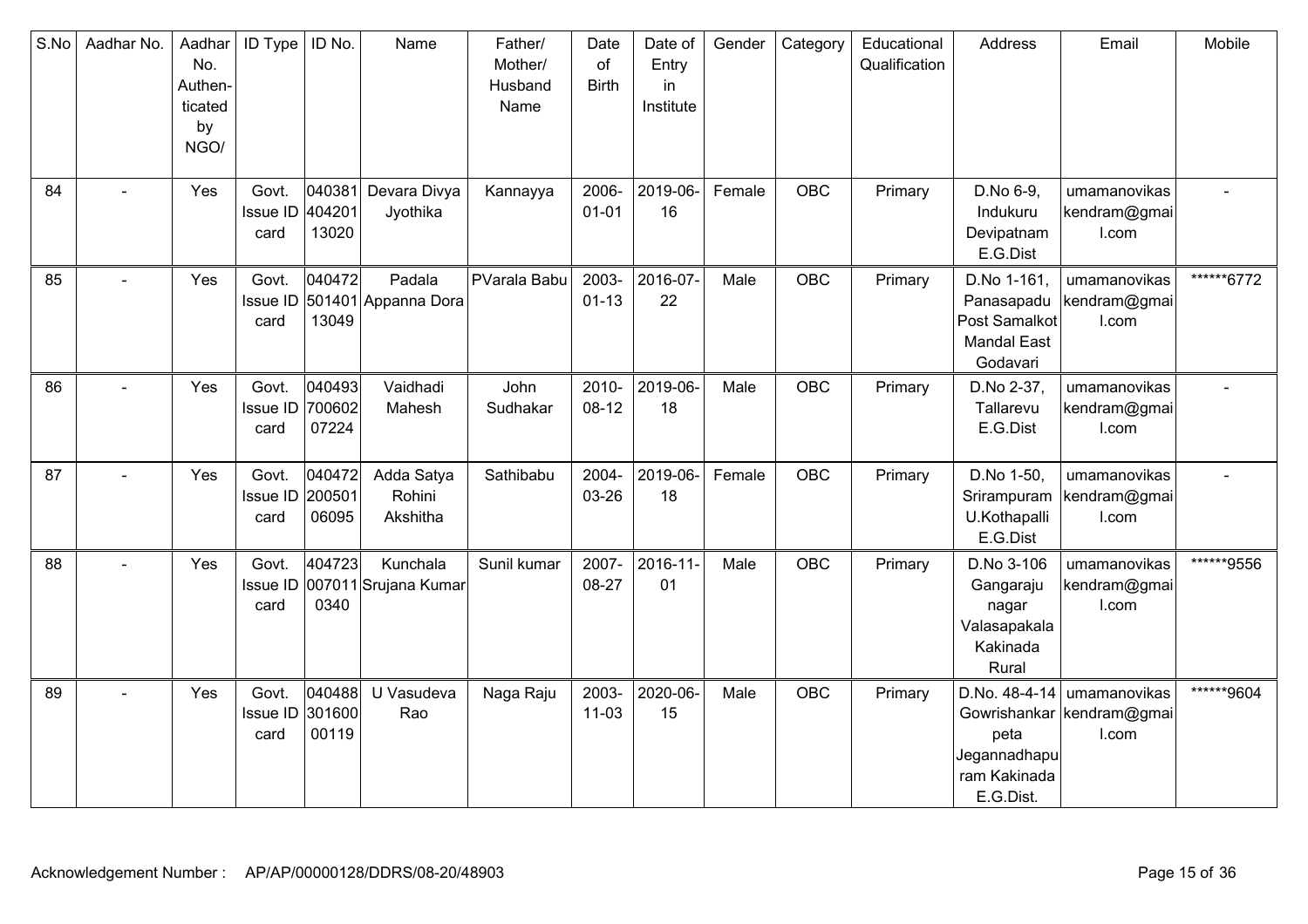| S.No | Aadhar No. | Aadhar<br>No.<br>Authen-<br>ticated<br>by<br>NGO/ | <b>ID Type</b>                   | ID No.                     | Name                   | Father/<br>Mother/<br>Husband<br>Name | Date<br>of<br><b>Birth</b> | Date of<br>Entry<br>in<br>Institute | Gender | Category   | Educational<br>Qualification | Address                                                                         | Email                                              | Mobile     |
|------|------------|---------------------------------------------------|----------------------------------|----------------------------|------------------------|---------------------------------------|----------------------------|-------------------------------------|--------|------------|------------------------------|---------------------------------------------------------------------------------|----------------------------------------------------|------------|
| 90   | $\sim$     | Yes                                               | Govt.<br><b>Issue ID</b><br>card | 304200<br>00090            | 040488 Oleti Dilip Raj | Kamesh                                | $2011 -$<br>$07 - 24$      | 2020-06-<br>18                      | Male   | OBC        | Primary                      | D.No. 62-11-<br>29 Mutha<br>Nagar<br>Jegannadhapu<br>ramk Kakinada<br>E.G.Dist. | umamanovikas<br>kendram@gmai<br>I.com              | ******4118 |
| 91   |            | Yes                                               | Govt.<br>Issue ID<br>card        | 040472<br>300701<br>108114 | Chokka Vasu            | Srinu                                 | 2003-<br>$10 - 18$         | 2017-06-<br>12                      | Male   | <b>OBC</b> | Primary                      | DNo48-11<br>eta<br>Goleelapeta<br>Kakinada                                      | umamanovikas<br>Gogudanaiahp kendram@gmai<br>I.com | ******1861 |
| 92   |            | Yes                                               | Govt.<br><b>Issue ID</b><br>card | 301000<br>00082            | 040488 Chikati Joseph  | Daniyelu                              | 2006-<br>$11 - 03$         | 2017-06-<br>13                      | Male   | OBC        | Primary                      | D No 16-20-<br>27B Jyothula<br>vari St<br>Dummulapeta<br>Kakinada<br>Urban      | umamanovikas<br>kendram@gmai<br>I.com              | ******7482 |
| 93   |            | Yes                                               | Govt.<br>Issue ID<br>card        | 040493<br>700607<br>08121  | Ramadi<br>Gangadhar    | Vishnu                                | 2008-<br>$08-12$           | 2019-06-<br>20                      | Male   | OBC        | Primary                      | D.No. 12-481<br>Colony<br>Thuramgi<br>Kakinada<br>Rural E.G.Dist.               | umamanovikas<br>Nayi Brahman kendram@gmai<br>I.com | ******1747 |
| 94   | $\sim$     | Yes                                               | Govt.<br><b>Issue ID</b><br>card | 040493<br>700607<br>08120  | Ramadi Vara<br>Lakshmi | Vishnu                                | 2010-<br>$07-17$           | 2020-06-<br>22                      | Female | OBC        | Primary                      | D.No. 12-481<br>Colony<br>Thuramgi<br>Kakinada<br>Rural E.G.Dist.               | umamanovikas<br>Nayi Brahman kendram@gmai<br>I.com | ******1747 |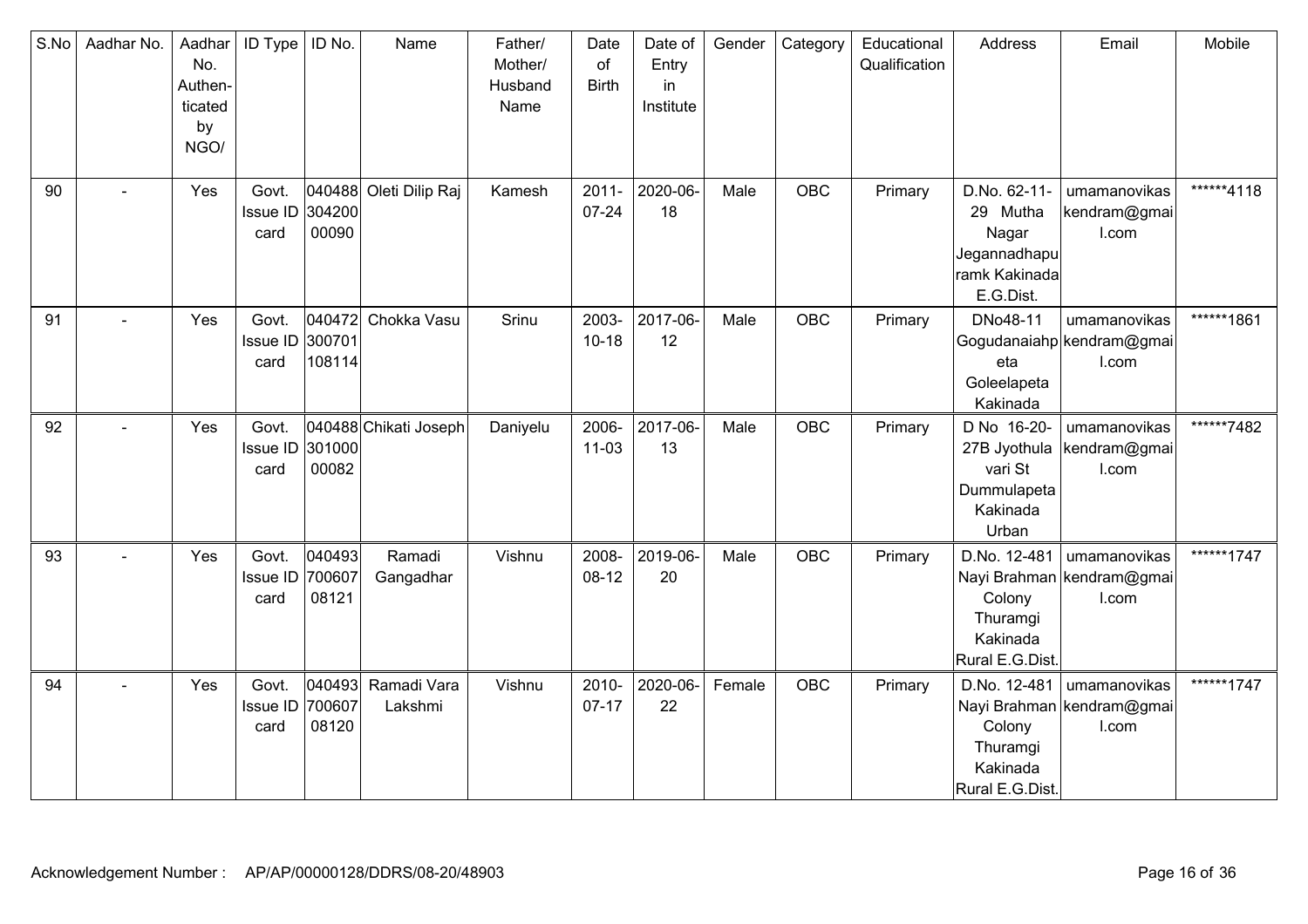| S.No | Aadhar No.               | Aadhar<br>No.<br>Authen-<br>ticated<br>by<br>NGO/ | ID Type                           | ID No.                    | Name                                     | Father/<br>Mother/<br>Husband<br>Name | Date<br>of<br><b>Birth</b> | Date of<br>Entry<br>in<br>Institute | Gender | Category   | Educational<br>Qualification | Address                                                                           | Email                                                 | Mobile     |
|------|--------------------------|---------------------------------------------------|-----------------------------------|---------------------------|------------------------------------------|---------------------------------------|----------------------------|-------------------------------------|--------|------------|------------------------------|-----------------------------------------------------------------------------------|-------------------------------------------------------|------------|
| 95   |                          | Yes                                               | Govt.<br>Issue ID<br>card         | 040488<br>303000<br>00058 | Palepu<br>Manisha                        | Eswararao                             | 2006-<br>07-07             | 2020-06-<br>22                      | Female | OBC        | Primary                      | D.No. 62-21-<br>40 Lakshmi<br>Nagar<br>Jegannadhapu<br>ram Kakinada<br>E.G.Dist.  | umamanovikas<br>kendram@gmai<br>I.com                 | ******6077 |
| 96   | $\overline{\phantom{a}}$ | Yes                                               | Govt.<br>Issue ID<br>card         | 040488<br>301300<br>00081 | Pemmadi<br>Suvarna Raju                  | Dharma Rao                            | 2003-<br>$01 - 01$         | 2020-06-<br>25                      | Male   | <b>OBC</b> | Primary                      | Near<br>Kalyanamadap<br>am, Yetimoga<br>Jegannadhapu<br>ram Kakinada<br>E.G.Dist. | D.No. 47-7-10   umamanovikas<br>kendram@gmai<br>I.com | ******8502 |
| 97   | $\overline{\phantom{a}}$ | Yes                                               | Govt.<br>Issue ID<br>card         | 000200<br>719100<br>98    | 281400 Siniribilli Jagan                 | Kameswara<br>Rao                      | 2007-<br>03-27             | 2020-06-<br>26                      | Male   | <b>OBC</b> | Primary                      | Kondababu<br>Colony<br>Yetimoga<br>Jegannadhapu<br>ram Kakinada<br>E.G.Dist.      | D.No.47-1-132 umamanovikas<br>kendram@gmai<br>I.com   | ******5392 |
| 98   | $\blacksquare$           | Yes                                               | Govt.<br>Issue ID euralog<br>card | 2018N<br>y29              | Challapalli<br>Kumar                     | Prakash                               | 2004-<br>08-14             | 2020-06-<br>29                      | Male   | OBC        | Primary                      | D.No.6-6-57<br>Yanam<br>Puducherry                                                | umamanovikas<br>Kurasam Peta, kendram@gmai<br>I.com   |            |
| 99   |                          | Yes                                               | Govt.<br>card                     | 040493<br>07052           | Jonnada<br>Issue ID 800701 Shashi Vardha | Venkata<br>ramana                     | 2009-<br>04-23             | 2018-06-<br>30                      | Male   | <b>SC</b>  | Primary                      | D.No 1-144A<br>Chinna<br>Hrijanapeta<br>Kajuluru<br>Manddal<br>E.G.Dist.          | umamanovikas<br>kendram@gmai<br>I.com                 | ******5212 |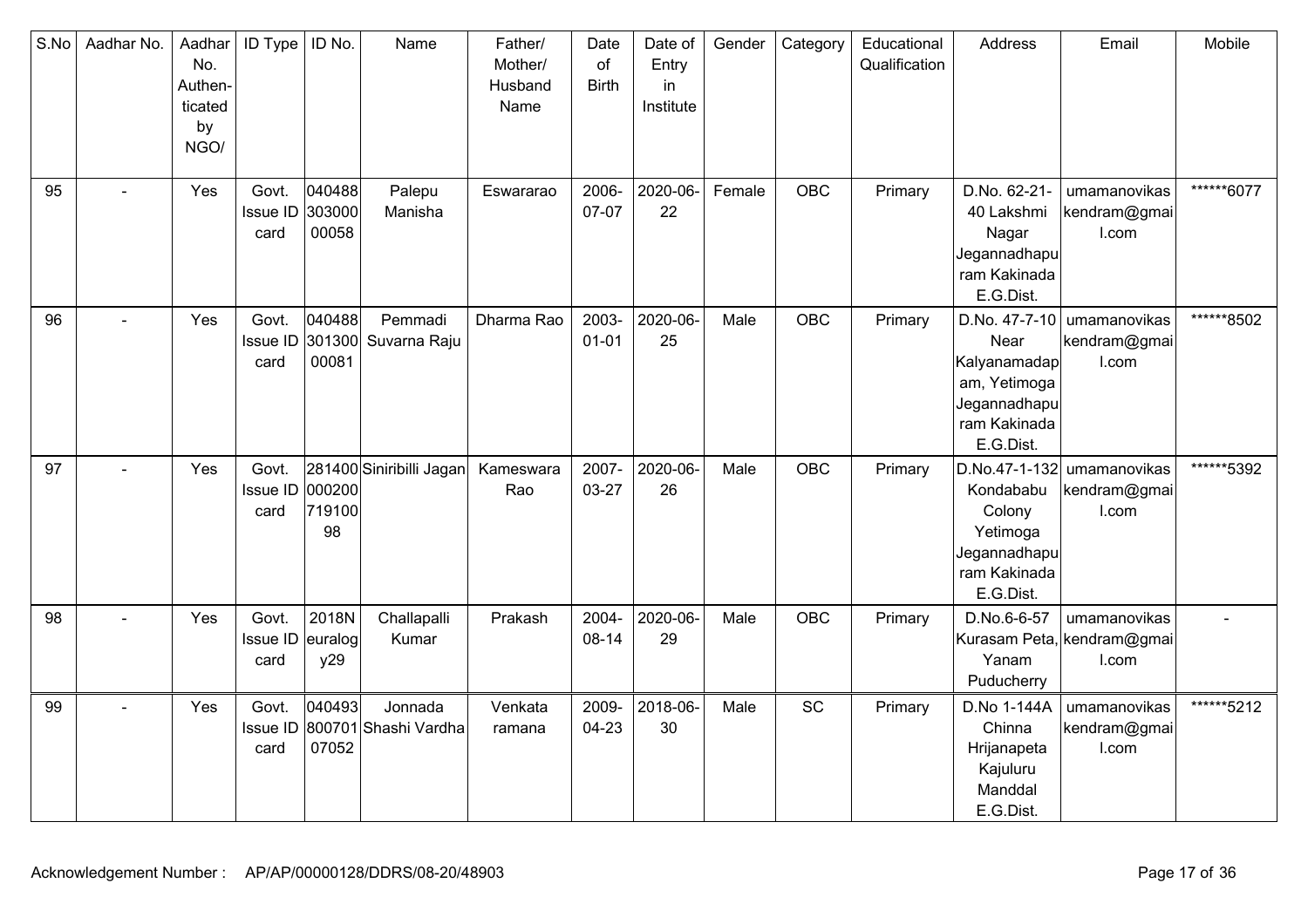| S.No | Aadhar No.     | Aadhar<br>No.<br>Authen-<br>ticated<br>by<br>NGO/ | ID Type                          | ID No.                    | Name                          | Father/<br>Mother/<br>Husband<br>Name | Date<br>of<br><b>Birth</b> | Date of<br>Entry<br>in<br>Institute | Gender | Category   | Educational<br>Qualification | Address                                                                         | Email                                               | Mobile     |
|------|----------------|---------------------------------------------------|----------------------------------|---------------------------|-------------------------------|---------------------------------------|----------------------------|-------------------------------------|--------|------------|------------------------------|---------------------------------------------------------------------------------|-----------------------------------------------------|------------|
| 100  |                | Yes                                               | Govt.<br>Issue ID<br>card        | 040488<br>301500<br>00118 | Nandiga<br>Rajesh             | Prakash                               | 2006-<br>$12 - 09$         | 2018-06-<br>30                      | Male   | SC         | Primary                      | Goleelapeta<br>Jegannadhapu<br>ram $-2$<br>E.G.Dist.                            | D.No 48-21-19 umamanovikas<br>kendram@gmai<br>I.com | ******3142 |
| 101  |                | Yes                                               | Govt.<br><b>Issue ID</b><br>card | 040488<br>301000<br>00086 | Guthula<br>Jashith            | Jagadeesh                             | 2014-<br>09-22             | 2018-07-<br>05                      | Male   | SC         | Primary                      | D.No 58-4-7<br>Yetimiga<br>Jegannadhapu $\mid$<br>ram $-2$<br>E.G.Dist.         | umamanovikas<br>kendram@gmai<br>I.com               | ******2622 |
| 102  |                | Yes                                               | Govt.<br>Issue ID<br>card        | 040488<br>304600<br>00082 | Nallamilli<br>Jnaneswar       | Surya<br><b>Bhaskar</b>               | 2009-<br>03-06             | 2017-06-<br>15                      | Male   | <b>OBC</b> | Primary                      | D.NO.104<br><b>GFA Sanjay</b><br>Nagar Rajiv<br>Gruhakalpa<br>Kakinada<br>Urban | umamanovikas<br>kendram@gmai<br>I.com               | ******8644 |
| 103  | $\overline{a}$ | Yes                                               | Govt.<br><b>Issue ID</b><br>card | 040488<br>301500<br>00121 | Chikkati<br>Jashuva           | Daniyelu                              | 2008-<br>$04 - 10$         | 2017-07-<br>13                      | Male   | OBC        | Primary                      | D NO 16-20-<br>278<br>Jyothulavari st<br>Dummulapeta<br>Kakinada<br>Urban       | umamanovikas<br>kendram@gmai<br>I.com               | ******7482 |
| 104  | L,             | <b>No</b>                                         | Govt.<br>Issue ID<br>card        | 040493<br>700602<br>07107 | Galinki Usha<br>Rani          | Srinnu                                | 2004-<br>$02 - 28$         | 2018-07-<br>05                      | Female | SC         | Primary                      | D.No7-190,<br>Santhapeta<br>Tallarevu Md.<br>E.G.Dist                           | umamanovikas<br>kendram@gmai<br>I.com               | ******3448 |
| 105  |                | Yes                                               | Govt.<br>Issue ID<br>card        | 040418<br>104600<br>00124 | Manyam<br>Lakshmi<br>Bhargavi | Srinivasarao                          | 2003-<br>09-16             | 2017-07-<br>30                      | Female | OBC        | Primary                      | D No 65-7-4<br>Anand nagar<br>Rajamundry<br>E G Dist                            | umamanovikas<br>kendram@gmai<br>I.com               | ******3204 |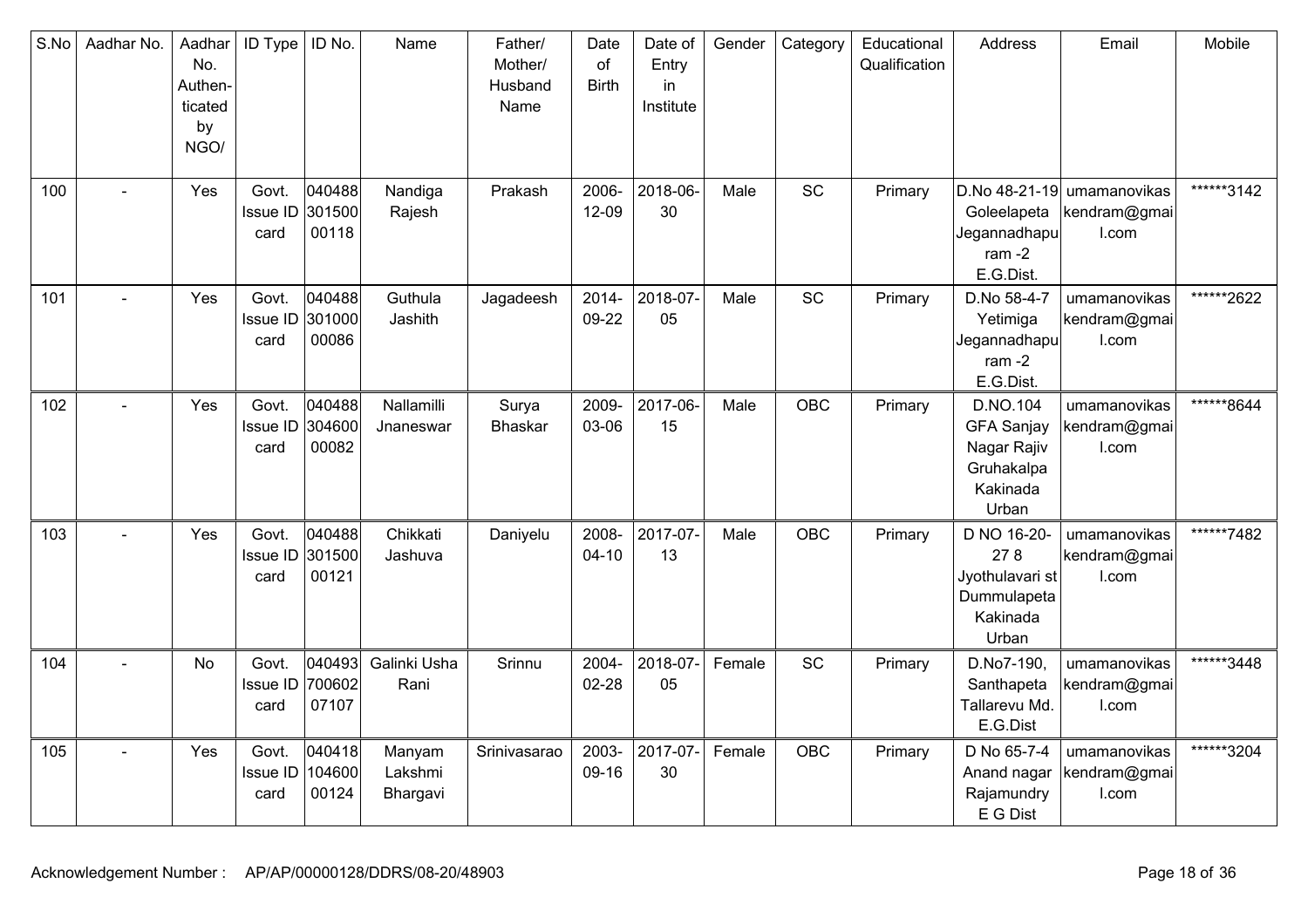| S.No | Aadhar No.     | Aadhar<br>No.<br>Authen-<br>ticated<br>by<br>NGO/ | <b>ID Type</b>                   | ID No.                    | Name                                            | Father/<br>Mother/<br>Husband<br>Name | Date<br>of<br><b>Birth</b> | Date of<br>Entry<br>in<br>Institute | Gender | Category   | Educational<br>Qualification | Address                                                                  | Email                                             | Mobile     |
|------|----------------|---------------------------------------------------|----------------------------------|---------------------------|-------------------------------------------------|---------------------------------------|----------------------------|-------------------------------------|--------|------------|------------------------------|--------------------------------------------------------------------------|---------------------------------------------------|------------|
| 106  |                | Yes                                               | Govt.<br>Issue ID<br>card        | 700301<br>0437            | 040391 Vanapalli Uma<br>Maheswari               | Naga<br>Venkateswara<br>Rao           | 2007-<br>$01 - 01$         | 2020-06-<br>14                      | Female | <b>SC</b>  | Primary                      | D.No8-462,<br>Murali Nagar<br>Gokavaram<br>Md. E.G.Dist                  | umamanovikas<br>kendram@gmai<br>I.com             | ******1524 |
| 107  |                | Yes                                               | Govt.<br>Issue ID 302300<br>card | 040488<br>00081           | Devani Sai<br>Ajay                              | Trinadh                               | $2011 -$<br>$01 - 01$      | 2019-06-<br>14                      | Male   | <b>SC</b>  | Primary                      | D.No 56-1-<br>104,<br>Annammagati<br>centre<br>Kakinada.<br>E.G.Dist     | umamanovikas<br>kendram@gmai<br>I.com             | ******2063 |
| 108  | $\sim$         | Yes                                               | Govt.<br>Issue ID<br>card        | 040488<br>302700<br>00130 | Hundi Anil<br>Kumar                             | Srinivasarao                          | 2003-<br>09-16             | 2017-07-<br>30                      | Male   | General    | Primary                      | D No 63-5-8<br>Dwaraka<br>Nagar,<br>Kakinada<br>Urban E G<br><b>Dist</b> | umamanovikas<br>kendram@gmai<br>I.com             | ******0745 |
| 109  | $\sim$         | Yes                                               | Govt.<br>Issue ID<br>card        | 281400<br>712577<br>20    | Akumarthi<br>000200 Shanmuka Sai<br><b>Sree</b> | Chittibabu                            | 2010-<br>$12 - 28$         | 2020-06-<br>15                      | Male   | SC         | Primary                      | D.No 2-41,<br>y Temple,<br>Turangi Vil.<br>Kakinada -2<br>E.G.Dist.      | umamanovikas<br>Ayyappaswam kendram@gmai<br>I.com | ******5399 |
| 110  | $\blacksquare$ | Yes                                               | Govt.<br>Issue ID<br>card        | 040488<br>304500<br>00043 | Yeluri<br>Gowtham<br>Venkat Aditya              | Surya<br>Chandra<br>Sekhar            | 2003-<br>09-29             | 2009-06-<br>11                      | Male   | <b>OBC</b> | Primary                      | D.No 63-6-21<br>Krishna<br>Temple<br>Dwaraka<br>nagar<br>Kakinada-3      | umamanovikas<br>kendram@gmai<br>I.com             | ******1139 |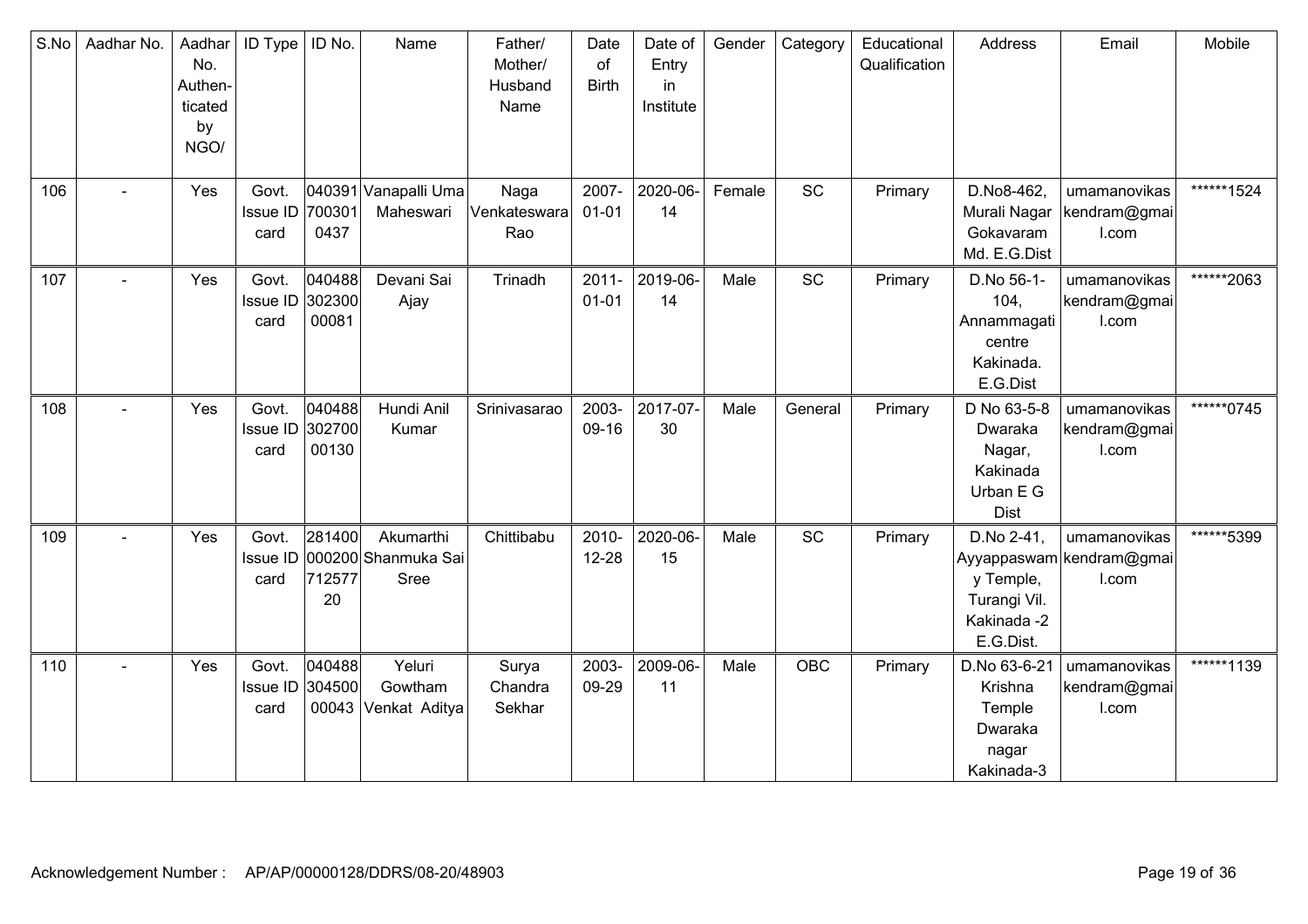| S.No | Aadhar No.     | Aadhar<br>No.<br>Authen-<br>ticated<br>by<br>NGO/ | ID Type                          | ID No.                           | Name                                                         | Father/<br>Mother/<br>Husband<br>Name | Date<br>of<br><b>Birth</b> | Date of<br>Entry<br>in.<br>Institute | Gender | Category   | Educational<br>Qualification | Address                                                                                           | Email                                                | Mobile     |
|------|----------------|---------------------------------------------------|----------------------------------|----------------------------------|--------------------------------------------------------------|---------------------------------------|----------------------------|--------------------------------------|--------|------------|------------------------------|---------------------------------------------------------------------------------------------------|------------------------------------------------------|------------|
| 111  |                | Yes                                               | Govt.<br><b>Issue ID</b><br>card | 040488<br>302700<br>00115        | Kasireddy<br>Hema Durga                                      | Srinivas                              | 2007-<br>$05-10$           | 2009-01-<br>29                       | Female | <b>OBC</b> | Primary                      | D.No 41-2-17<br>Pydavari<br>Veedhi<br>Budampetata<br>Kakinada<br>Urban-1                          | umamanovikas<br>kendram@gmai<br>I.com                | ******2894 |
| 112  |                | Yes                                               | Govt.<br>Issue ID<br>card        | 300601<br>08143                  | 040472 Takasi Likhith                                        | Ramasiva                              | 2010-<br>06-07             | 2011-02-<br>28                       | Male   | OBC        | Primary                      | D.No 4-294<br>Gowthami<br>Nagar<br>Vakalapudi,<br>Kakinada<br>Rural,<br>E.G.Dist.                 | umamanovikas<br>kendram@gmai<br>I.com                | ******1957 |
| 113  |                | Yes                                               | Govt.<br>Issue ID 000601<br>card | 040504<br>08150                  | Nallamilli<br>Ramyasri                                       | Surireddy                             | 2003-<br>$06-11$           | 2012-06-<br>14                       | Female | General    | Primary                      | D.No 5-51<br>Devi Centre<br>Rayavaram                                                             | umamanovikas<br>kendram@gmai<br>I.com                | ******5199 |
| 114  | $\blacksquare$ | Yes                                               | Govt.<br><b>Issue ID</b><br>card | 281400<br>000170<br>605994<br>60 | Kosuri Veera<br>Venkata<br>Jagadesh<br>Satya Siva<br>Shankar | Veera<br>Venkata<br>Somaraju          | 2006-<br>$02 - 12$         | 2012-06-<br>14                       | Male   | General    | Primary                      | D.No 59-19-<br>20, Swamini<br>vari St.<br>Ramalyam<br>Temple,<br>Jagandhapura<br>m Kakinada<br>02 | umamanovikas<br>kendram@gmai<br>I.com                | ******5885 |
| 115  |                | Yes                                               | Issue ID 303000<br>card          | Govt. 040488<br>00073            | Ganta<br>Nookamma                                            | Danaiah                               | 08-14                      | 2008- 2017-07- Female<br>31          |        | OBC        | Primary                      | st<br>Samabamurth<br>y nagar<br>Kakinada<br>urban East                                            | Malladiswamy   umamanovikas<br>kendram@gmai<br>I.com | ******3205 |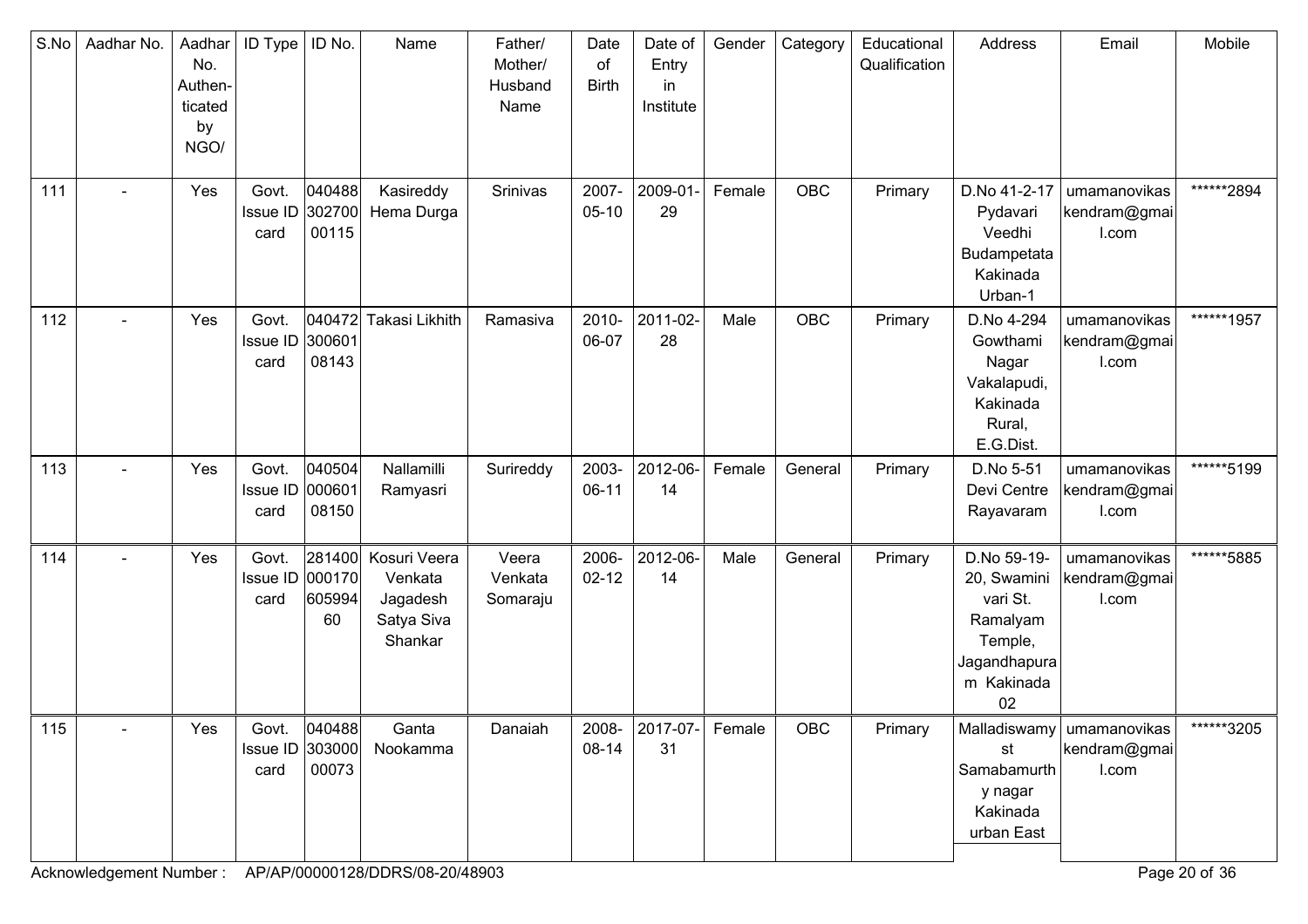| S.No | Aadhar No. | Aadhar<br>No.<br>Authen-<br>ticated<br>by<br>NGO/ | <b>ID Type</b>                           | ID No.                     | Name                                       | Father/<br>Mother/<br>Husband<br>Name | Date<br>of<br><b>Birth</b> | Date of<br>Entry<br>in<br>Institute | Gender | Category   | Educational<br>Qualification | Address                                                                          | Email                                               | Mobile     |
|------|------------|---------------------------------------------------|------------------------------------------|----------------------------|--------------------------------------------|---------------------------------------|----------------------------|-------------------------------------|--------|------------|------------------------------|----------------------------------------------------------------------------------|-----------------------------------------------------|------------|
|      |            |                                                   |                                          |                            |                                            |                                       |                            |                                     |        |            |                              | Godavari dist                                                                    |                                                     |            |
| 116  |            | Yes                                               | Govt.<br>$Is sue ID$   certifict<br>card | Manual<br>ae               | Kadali Sai<br>Charan                       | Vasanth<br>Kumar                      | 2003-<br>08-28             | 2012-06-<br>14                      | Male   | OBC        | Primary                      | Bhanugudi jn<br>Kakinada 1                                                       | D.No 26-1-194 umamanovikas<br>kendram@gmai<br>I.com | ******8219 |
| 117  |            | Yes                                               | <b>Driving</b><br>Licence                | 802001<br>25067            | 040493 Relli Valasala<br>Durga<br>Prasanth | Sitaramudu                            | 2006-<br>09-13             | 2013-04-<br>02                      | Male   | <b>OBC</b> | Primary                      | D.No 5-1063.<br>Pallipalem<br>Kojuluri<br>Mandal<br>E.G.Dist.                    | umamanovikas<br>kendram@gmai<br>I.com               | ******4665 |
| 118  |            | Yes                                               | Govt.<br>Issue ID<br>card                | 040477<br>230040<br>706101 | Ummidi Vijay<br>Raju                       | Sathish                               | 2007-<br>$08-13$           | 2018-06-<br>12                      | Male   | OBC        | Primary                      | D No 3-221<br>Suryaraopeta<br>Kakinada<br><b>Rural E GDist</b>                   | umamanovikas<br>kendram@gmai<br>I.com               | ******2558 |
| 119  |            | Yes                                               | Govt.<br>Issue ID<br>card                | certific<br>ate            | Manual Md Mahaboob<br>Moin                 | Shahida                               | 2003-<br>$03 - 17$         | 2014-06-<br>12                      | Male   | General    | Primary                      | D.No 4-3-43,<br>Komeswari<br>Nagar<br>Ramakrishnar<br>ao Peta<br>Kakinada -1     | umamanovikas<br>kendram@gmai<br>I.com               | ******0160 |
| 120  |            | Yes                                               | Govt.<br>Issue ID<br>card                | 000170<br>700172<br>93     | 281400 Nammi Surya<br>Teja                 | Satyanarayan<br>$\mathsf a$           | 2005-<br>03-08             | 2014-06-<br>14                      | Male   | OBC        | Primary                      | D.No 15-4-17.<br>Magalavari<br>street<br>Ramakrishna<br>vari peat<br>Kakinada -1 | umamanovikas<br>kendram@gmai<br>I.com               | ******8685 |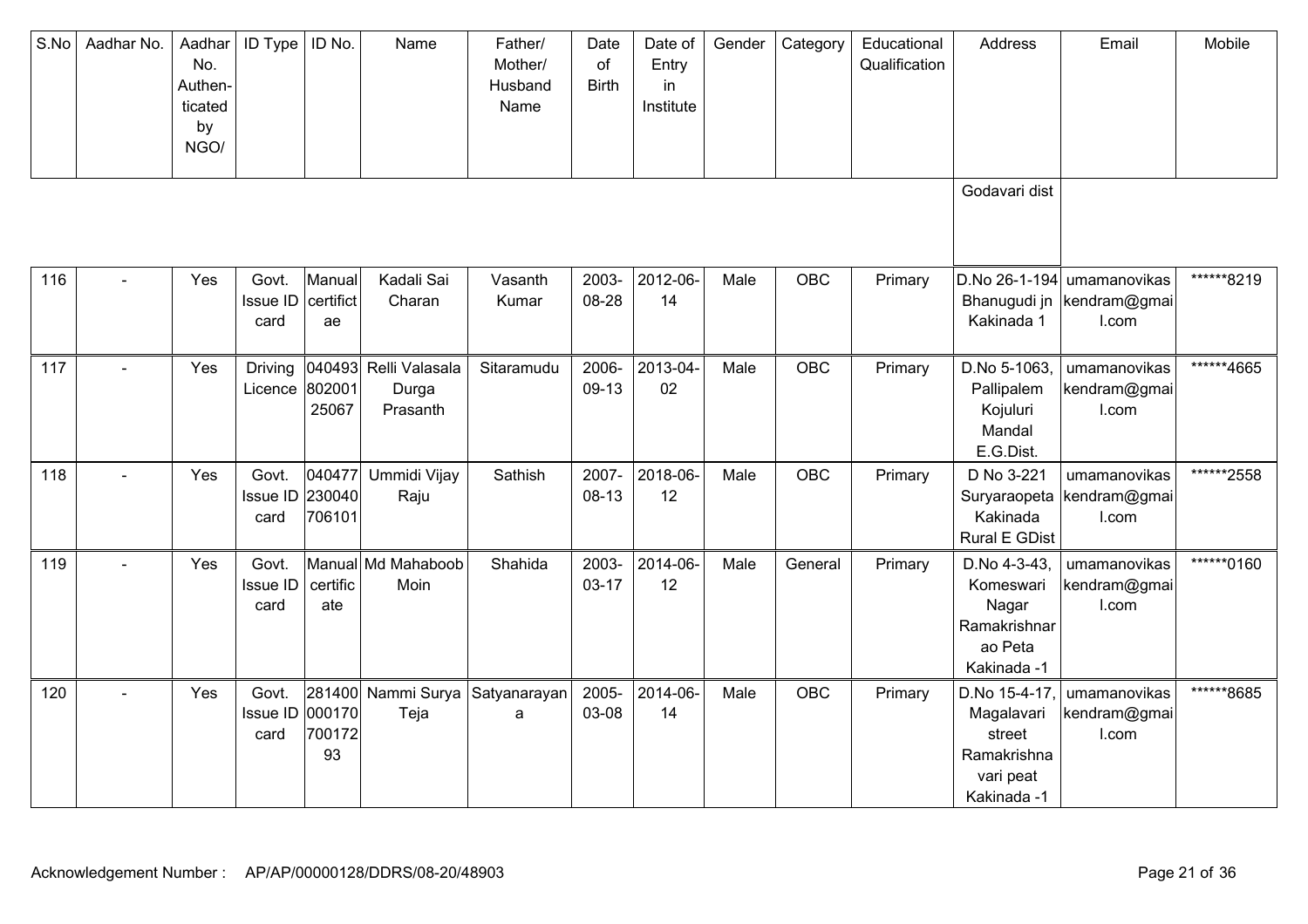| S.No | Aadhar No.               | Aadhar<br>No.<br>Authen-<br>ticated<br>by<br>NGO/ | <b>ID Type</b>                   | ID No.                           | Name                                | Father/<br>Mother/<br>Husband<br>Name | Date<br>of<br><b>Birth</b> | Date of<br>Entry<br>in<br>Institute | Gender | Category   | Educational<br>Qualification | Address                                                                                     | Email                                               | Mobile     |
|------|--------------------------|---------------------------------------------------|----------------------------------|----------------------------------|-------------------------------------|---------------------------------------|----------------------------|-------------------------------------|--------|------------|------------------------------|---------------------------------------------------------------------------------------------|-----------------------------------------------------|------------|
| 121  |                          | Yes                                               | Govt.<br>Issue ID 303200<br>card | 040488<br>00061                  | Bandam<br>Vijaykumar                | Yesubabu                              | 2003-<br>12-26             | 2015-06-<br>27                      | Male   | <b>OBC</b> | Primary                      | D.No 18-9-3,<br>St. Ragampeta<br>Kakinada 1                                                 | umamanovikas<br>Bandham vari kendram@gmai<br>I.com  | ******2848 |
| 122  |                          | Yes                                               | Govt.<br>Issue ID 302300<br>card | 040488<br>00061                  | Vasamsetti<br>Yamini<br>Krishnaveni | Trinath                               | 2006-<br>08-08             | 2015-07-<br>08                      | Female | OBC        | Primary                      | D.No 59-2-4<br>Mekavari<br><b>Street</b><br>Jaganaickpura<br>m Kakinada -<br>$\overline{2}$ | umamanovikas<br>kendram@gmai<br>I.com               | ******8240 |
| 123  | $\blacksquare$           | Yes                                               | Govt.<br>Issue ID<br>card        | 300602<br>05540                  | 050702 Thota Chandra<br>Kiran       | Ravi                                  | 2003-<br>$01 - 28$         | 2018-06-<br>13                      | Male   | OBC        | Primary                      | D No 2-6<br>Dairyfaram<br>Centre<br>Kakinada<br><b>Urban EGDist</b>                         | umamanovikas<br>kendram@gmai<br>I.com               | ******9927 |
| 124  |                          | Yes                                               | Govt.<br>Issue ID<br>card        | 281400<br>000170<br>606087<br>16 | B Joshna<br>Bhavani                 | Veerababu                             | 2006-<br>09-30             | 2016-06-<br>15                      | Female | OBC        | Primary                      | D.No 17-16A-<br>281 Godari<br>Gunta<br>Kakinada 3                                           | umamanovikas<br>kendram@gmai<br>I.com               | ******9171 |
| 125  | $\sim$                   | Yes                                               | Govt.<br>Issue ID<br>card        | 040462<br>101701<br>50034        | Rampa<br>Prakash                    | Srinu                                 | 2003-<br>$05 - 11$         | 2018-06-<br>14                      | Male   | OBC        | Primary                      | D No Block 5,<br>GF 8,<br>Jaggayyacher<br>uvu<br>Pithapuram<br>East Godavari<br>dist        | umamanovikas<br>kendram@gmai<br>I.com               | ******2745 |
| 126  | $\overline{\phantom{0}}$ | No                                                | Govt.<br>Issue ID 501501<br>card | 16136                            | 040473 Kuppala Siva<br>Sai          | Ravi Durga<br>Thammana<br>Prasad      | 2008-<br>09-19             | 2016-06-<br>15                      | Male   | <b>OBC</b> | Primary                      | D.No 1-174<br>Peddapudi<br>Mandam<br>Pincode                                                | umamanovikas<br>Kaluva veedhi kendram@gmai<br>I.com | ******4888 |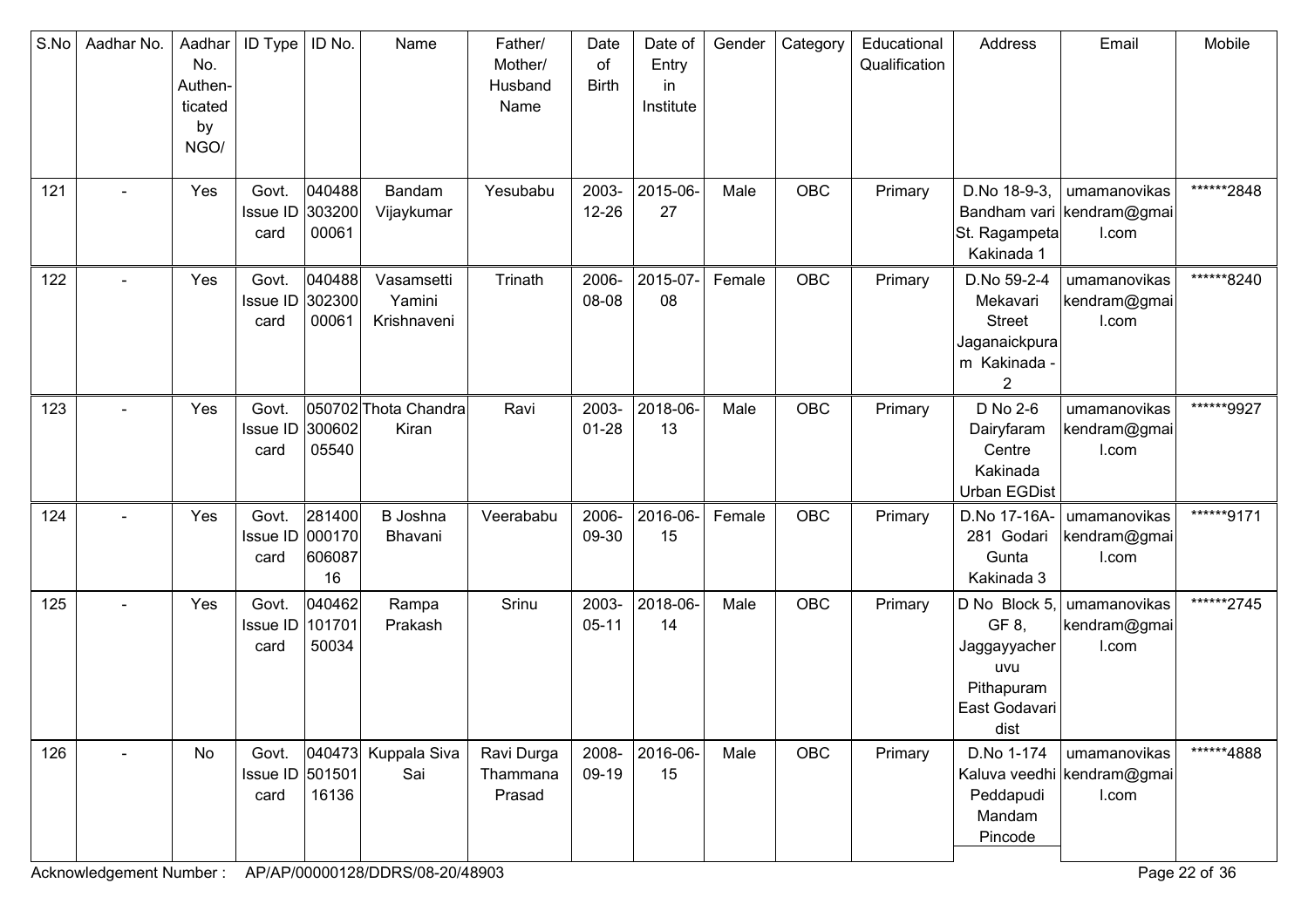| S.No | Aadhar No. | Aadhar<br>No.<br>Authen-<br>ticated<br>by<br>NGO/ | <b>ID Type</b>                   | ID No.                    | Name                                        | Father/<br>Mother/<br>Husband<br>Name | Date<br>of<br><b>Birth</b> | Date of<br>Entry<br>in<br>Institute | Gender | Category   | Educational<br>Qualification | Address                                                                      | Email                                                | Mobile     |
|------|------------|---------------------------------------------------|----------------------------------|---------------------------|---------------------------------------------|---------------------------------------|----------------------------|-------------------------------------|--------|------------|------------------------------|------------------------------------------------------------------------------|------------------------------------------------------|------------|
|      |            |                                                   |                                  |                           |                                             |                                       |                            |                                     |        |            |                              | 533344                                                                       |                                                      |            |
| 127  |            | Yes                                               | Govt.<br>Issue ID<br>card        | 040472<br>301001<br>14173 | Mattaparthi<br>Samyelu                      | Rajashekar                            | 2003-<br>03-28             | 2018-06-<br>16                      | Male   | OBC        | Primary                      | DNo 5-135,<br>Indrapalem<br>Kakinada<br>Ruarl                                | umamanovikas<br>Vasamsetti St  kendram@gmai<br>I.com |            |
| 128  |            | Yes                                               | Govt.<br><b>Issue ID</b><br>card | 040468<br>600600<br>00035 | Somireddy<br>Harika Laxmi<br>Aparna         | Krishna<br>Govindu                    | 2010-<br>09-05             | 2016-08-<br>05                      | Female | General    | Primary                      | D.No 4-3-<br>102C2<br>Madhapuram<br>Road<br>Pithapuram<br>Pin code<br>533450 | umamanovikas<br>kendram@gmai<br>I.com                | ******5405 |
| 129  |            | Yes                                               | Govt.<br>Issue ID<br>card        | 040472<br>300701<br>10308 | Mailavarapu<br>Ganesh                       | mahesh                                | 2005-<br>$02 - 13$         | 2018-06-<br>16                      | Male   | <b>OBC</b> | Primary                      | 3rd A P S P<br>a Kakinada<br>rural E G D ist                                 | umamanovikas<br>Ramanaiahpet kendram@gmai<br>I.com   | ******3522 |
| 130  |            | Yes                                               | Govt.<br>Issue ID<br>card        | 304900<br>00076           | 040488 Putcha Pavan<br>Kumar                | Sri Rama<br>Murthi Sarma              | 2003-<br>$01 - 01$         | 2018-06-<br>14                      | Male   | General    | Primary                      | D.No 68-8-<br>15119 Abdul<br>kalam Road<br>Kakinada3                         | umamanovikas<br>kendram@gmai<br>I.com                | ******6689 |
| 131  |            | Yes                                               | Govt.<br>Issue ID<br>card        | 040488<br>300600<br>00125 | Muhammad<br>Haneefa<br>Susanoor<br>Ahammadi | Mahammad<br>Ahamad<br>Alisha          | 2008-<br>$12 - 15$         | 2017-06-<br>24                      | Female | OBC        | Primary                      | D.No 16-32-<br>397C SM<br>Nagar<br>Kakinada                                  | umamanovikas<br>kendram@gmai<br>I.com                | ******1786 |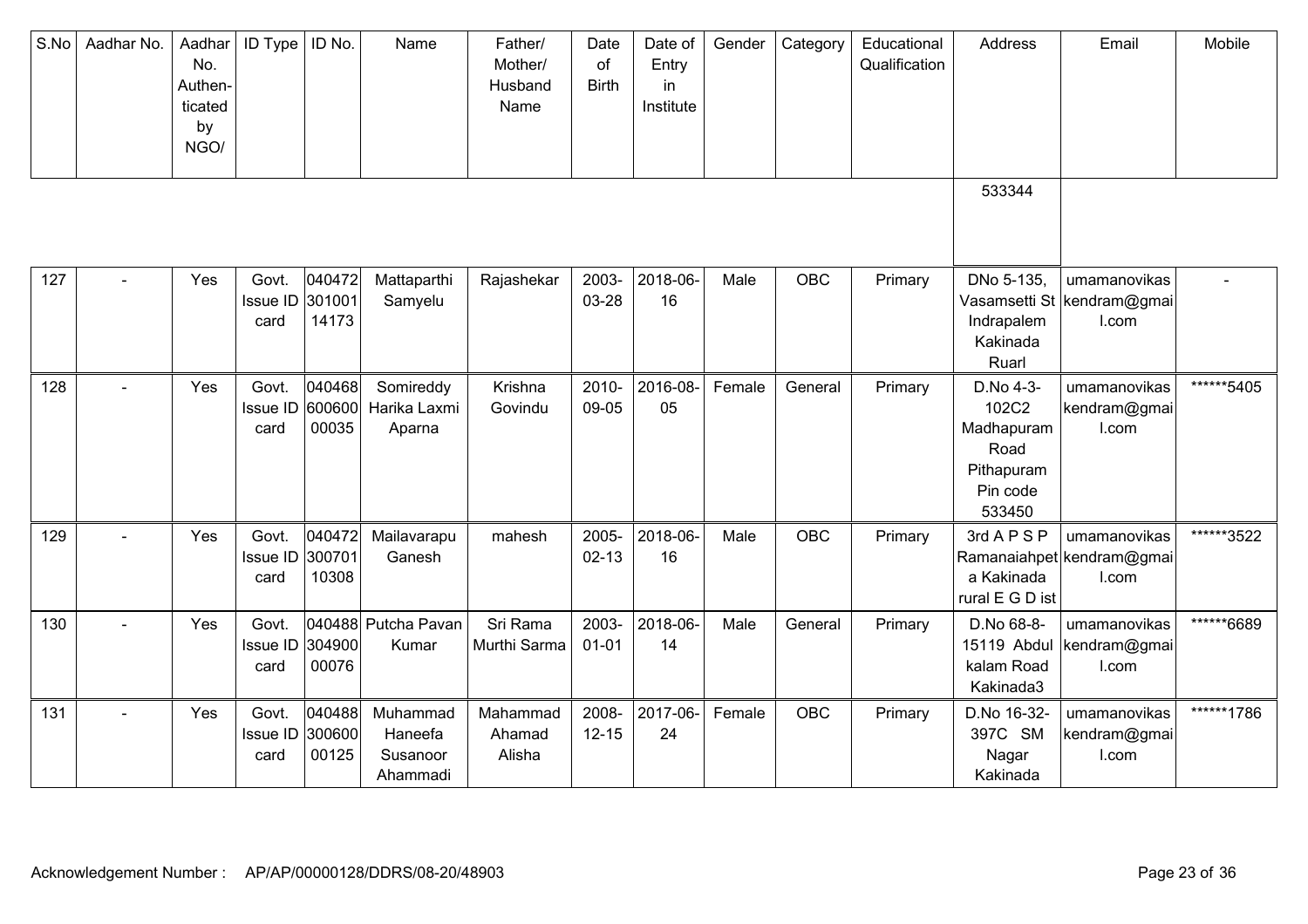| S.No | Aadhar No.     | Aadhar<br>No.<br>Authen-<br>ticated<br>by<br>NGO/ | ID Type                          | ID No.                    | Name                             | Father/<br>Mother/<br>Husband<br>Name | Date<br>of<br><b>Birth</b> | Date of<br>Entry<br>in<br>Institute | Gender | Category   | Educational<br>Qualification | Address                                                                                             | Email                                 | Mobile     |
|------|----------------|---------------------------------------------------|----------------------------------|---------------------------|----------------------------------|---------------------------------------|----------------------------|-------------------------------------|--------|------------|------------------------------|-----------------------------------------------------------------------------------------------------|---------------------------------------|------------|
| 132  |                | Yes                                               | Govt.<br>Issue ID 000170<br>card | 281400<br>701979<br>42    | Kota Sai<br>Durga Teja           | Naga Prasad                           | 2006-<br>$10 - 10$         | 2018-06-<br>18                      | Male   | OBC        | Primary                      | D No 69-1-2<br>Near<br>Gaigolupadu<br>Kakinada<br>Urban E G<br><b>Dist</b>                          | umamanovikas<br>kendram@gmai<br>I.com | ******8857 |
| 133  |                | Yes                                               | Govt.<br>Issue ID<br>card        | 040488<br>303100<br>00080 | Korukonda<br>Bhargav<br>Murali   | Srinivas                              | 2012-<br>$12 - 18$         | 2020-06-<br>05                      | Male   | General    | Primary                      | D.No.2-42-<br>197Vimkuti<br>colony,<br>Peerajupeta,<br>Kakinada.E.G.<br>Di                          | umamanovikas<br>kendram@gmai<br>I.com | ******1786 |
| 134  | $\blacksquare$ | Yes                                               | Govt.<br>Issue ID<br>card        | 000170<br>705197<br>07    | 281400 Swarna Durga<br>Manikanta | Srinu                                 | $2011 -$<br>$01 - 22$      | 2018-06-<br>19                      | Male   | <b>OBC</b> | Primary                      | D No 2-162<br>Gollapeta,<br>Chollangi<br>Tallarevu Md                                               | umamanovikas<br>kendram@gmai<br>I.com | ******8923 |
| 135  |                | Yes                                               | Govt.<br><b>Issue ID</b><br>card | 040488<br>302300<br>00098 | Chebrolu<br>Bhumika devi         | Rajesh                                | 2012-<br>$10 - 21$         | 2020-06-<br>05                      | Female | OBC        | Primary                      | D.No.59-16-<br>2C<br>Ponnamandav<br>ari St.<br>Jagnayikpura<br>m, Kakinada.                         | umamanovikas<br>kendram@gmai<br>I.com | ******9737 |
| 136  |                | Yes                                               | Govt.<br>Issue ID<br>card        | 102900<br>00045           | 010168 Bura Nirvarya             | Prasanna<br>rama Chandra<br>rao       | 2013-<br>09-11             | 2020-06-<br>20                      | Male   | OBC        | Primary                      | D.No.70-3-<br>5736,<br>Sandeep<br>towers, CTO<br>Colony,<br>Ramanayapet<br>a, Kakinada,<br>E.G.Dist | umamanovikas<br>kendram@gmai<br>I.com | ******0626 |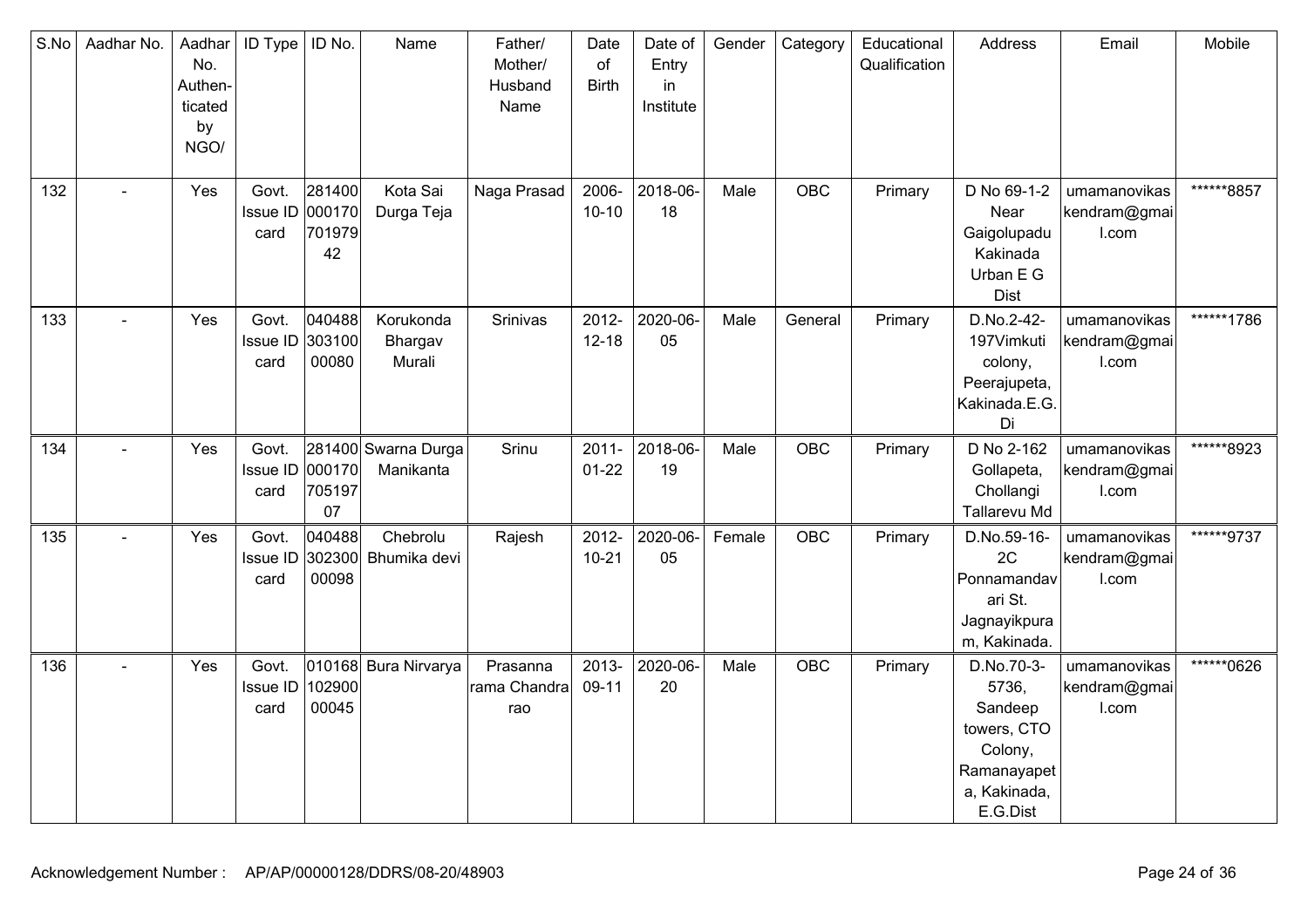| S.No | Aadhar No. | Aadhar<br>No.<br>Authen-<br>ticated<br>by<br>NGO/ | ID Type                          | ID No.                    | Name                                          | Father/<br>Mother/<br>Husband<br>Name | Date<br>of<br><b>Birth</b> | Date of<br>Entry<br>in<br>Institute | Gender | Category   | Educational<br>Qualification | Address                                                                             | Email                                                 | Mobile      |
|------|------------|---------------------------------------------------|----------------------------------|---------------------------|-----------------------------------------------|---------------------------------------|----------------------------|-------------------------------------|--------|------------|------------------------------|-------------------------------------------------------------------------------------|-------------------------------------------------------|-------------|
| 137  |            | Yes                                               | Govt.<br>Issue ID 501402<br>card | 040472<br>14042           | Sasthinati<br>Dhanush                         | Rambabu                               | 2008-<br>$03 - 11$         | 2018-06-<br>20                      | Male   | <b>OBC</b> | Primary                      | D No 2-78<br>Panasapadu<br>Samalkota M<br>E G Dist                                  | umamanovikas<br>kendram@gmai<br>I.com                 |             |
| 138  |            | Yes                                               | Govt.<br>Issue ID 501901<br>card | 040432<br>18114           | Rellivalasala<br>Anjali                       | Krishna                               | 2007-<br>$06-10$           | 2020-06-<br>21                      | Female | OBC        | Primary                      | D.No. 1-361.<br>Madhavapatna<br>m Samalkot<br>mandal.<br>E.G.Dist                   | umamanovikas<br>Srinivas nagar, kendram@gmai<br>I.com | ******4476  |
| 139  |            | Yes                                               | Govt.<br>Issue ID<br>card        | Manual<br>Certific<br>ate | Nakka Siva<br>Manikanta                       | Yedukondalu                           | 2004-<br>03-23             | 2018-06-<br>20                      | Male   | <b>OBC</b> | Primary                      | D No 16-42-<br>62<br>Sabhamurthy<br>Nagar<br>Kakinada<br>Urban E G<br><b>Dist</b>   | umamanovikas<br>kendram@gmai<br>I.com                 | *******2379 |
| 140  | $\sim$     | Yes                                               | Govt.<br>Issue ID<br>card        | 040488<br>00080           | Kalepu Devi<br>303100 Naga Amrutha<br>Varshni | Venkateshwar<br>ao                    | 2015-<br>09-24             | 2020-07-<br>15                      | Female | <b>OBC</b> | Primary                      | DO.No. 30-9-<br>2A,<br>Suryanaryana<br>puram,<br>Kakinada.                          | umamanovikas<br>kendram@gmai<br>I.com                 | ******6063  |
| 141  |            | Yes                                               | Govt.<br>Issue ID 300100<br>card | 040488<br>00095           | Kada Sahith                                   | Sivaiah                               | 2012-<br>03-22             | 2013-03-<br>14                      | Male   | <b>OBC</b> | Primary                      | D.No. 70-2-<br>188<br>Guntamukkala<br>vari St.<br>Ramanaihpeta<br>Kakinada<br>Urban | umamanovikas<br>kendram@gmai<br>I.com                 | ******6663  |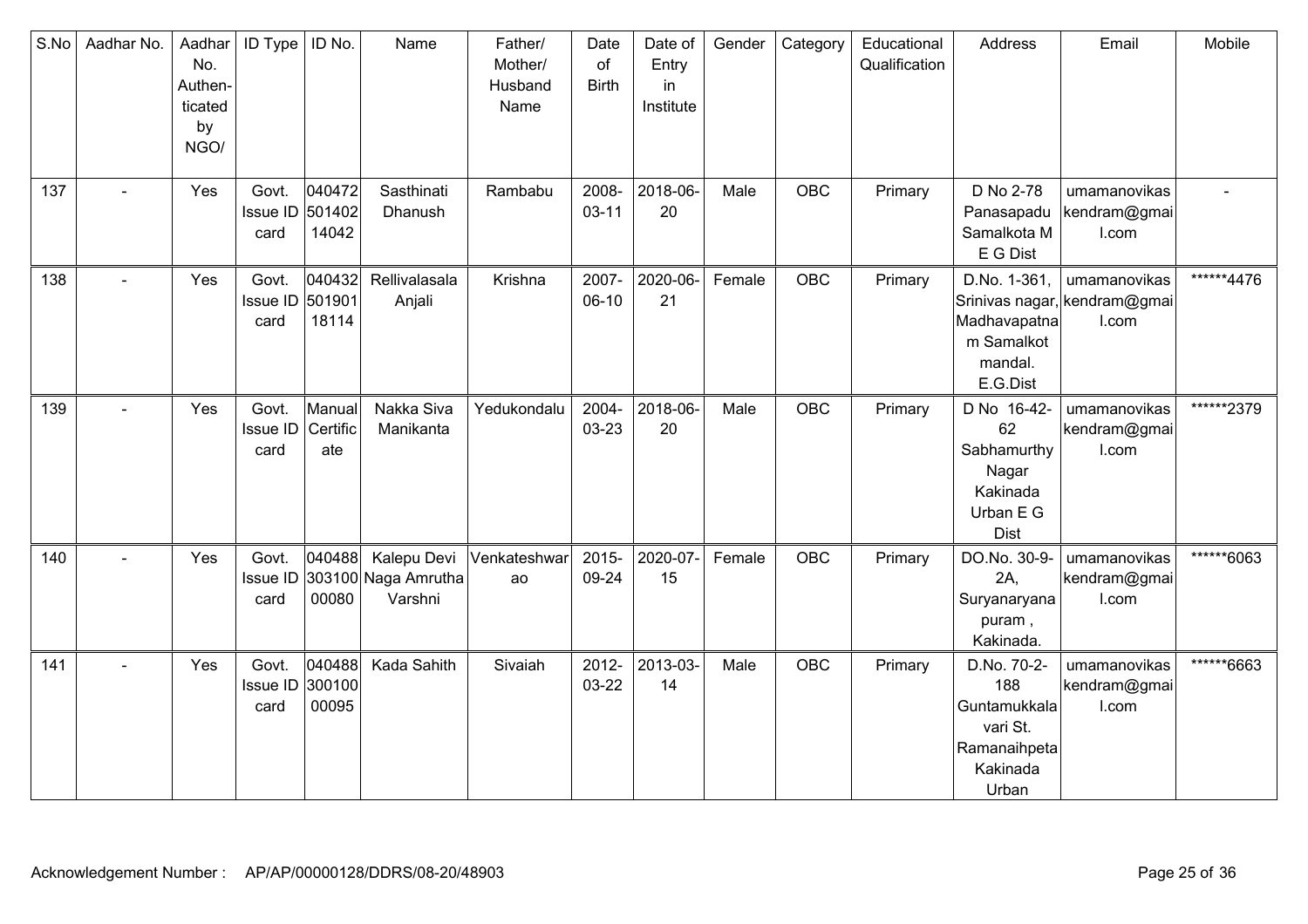| S.No | Aadhar No. | Aadhar<br>No.<br>Authen-<br>ticated<br>by<br>NGO/ | <b>ID Type</b>                   | ID No.                    | Name                              | Father/<br>Mother/<br>Husband<br>Name | Date<br>of<br><b>Birth</b> | Date of<br>Entry<br>in<br>Institute | Gender | Category   | Educational<br>Qualification | Address                                                                | Email                                               | Mobile     |
|------|------------|---------------------------------------------------|----------------------------------|---------------------------|-----------------------------------|---------------------------------------|----------------------------|-------------------------------------|--------|------------|------------------------------|------------------------------------------------------------------------|-----------------------------------------------------|------------|
| 142  |            | <b>No</b>                                         | Govt.<br><b>Issue ID</b><br>card | 040488<br>300200<br>00018 | Shaik Kamal<br>Bhasha             | Rasheed                               | 2005-<br>$10 - 26$         | 2018-06-<br>21                      | Male   | <b>OBC</b> | Primary                      | D No 70-5-36<br>Ramkrishna<br>Raopeta<br>Kakinada<br>Urban E GD<br>ist | umamanovikas<br>kendram@gmai<br>I.com               |            |
| 143  |            | Yes                                               | Driving<br>Licence               | 040488<br>300900<br>0049  | Ponnada<br>Jessy Rani             | Raju                                  | 2005-<br>06-30             | 2013-04-<br>07                      | Female | <b>OBC</b> | Primary                      | D.No 69-6A-<br>116A,<br>Gogailupadu<br>Kakinada -3                     | umamanovikas<br>kendram@gmai<br>I.com               | ******7492 |
| 144  |            | Yes                                               | Govt.<br>Issue ID<br>card        | 040421<br>801001<br>1092  | Ganja<br>Balaksrishna             | Rajababu                              | 2006-<br>$01 - 18$         | 2018-06-<br>22                      | Male   | OBC        | Primary                      | D No 5-1351<br>m Jaggampeta<br>Mandal E<br>GDist                       | umamanovikas<br>Gurrappapale kendram@gmai<br>I.com  |            |
| 145  |            | Yes                                               | Govt.<br>Issue ID<br>card        | 040488<br>302700<br>00124 | Adigarla<br>Ramalakshmi           | Raju                                  | 2009-<br>$11 - 10$         | 2013-12-<br>01                      | Female | <b>OBC</b> | Primary                      | D.No 41-2-<br>131,<br>Pyadavari<br>Doddi,<br>Budampeta,<br>Kakinada -1 | umamanovikas<br>kendram@gmai<br>I.com               | ******7021 |
| 146  |            | Yes                                               | Govt.<br>Issue ID<br>card        | 800601<br>06100           | 040493 Gudala Shashi<br>Kiran     | Sathi Babu                            | 2004-<br>06-25             | 2018-06-<br>22                      | Male   | <b>OBC</b> | Primary                      | D No 5-205<br>Gollapalem<br>Village<br>Kajuluru<br>Mandal              | umamanovikas<br>kendram@gmai<br>I.com               |            |
| 147  |            | Yes                                               | Govt.<br>Issue ID<br>card        | 040488<br>00071           | Medisetti<br>303000 Jayanth Anoop | Gopalakrishna                         | 2012-<br>$01 - 23$         | 2014-06-<br>12                      | Female | General    | Primary                      | D.No 35-2-<br><b>Street</b><br>Kakinada -1                             | umamanovikas<br>131, Pydavari kendram@gmai<br>I.com | ******1596 |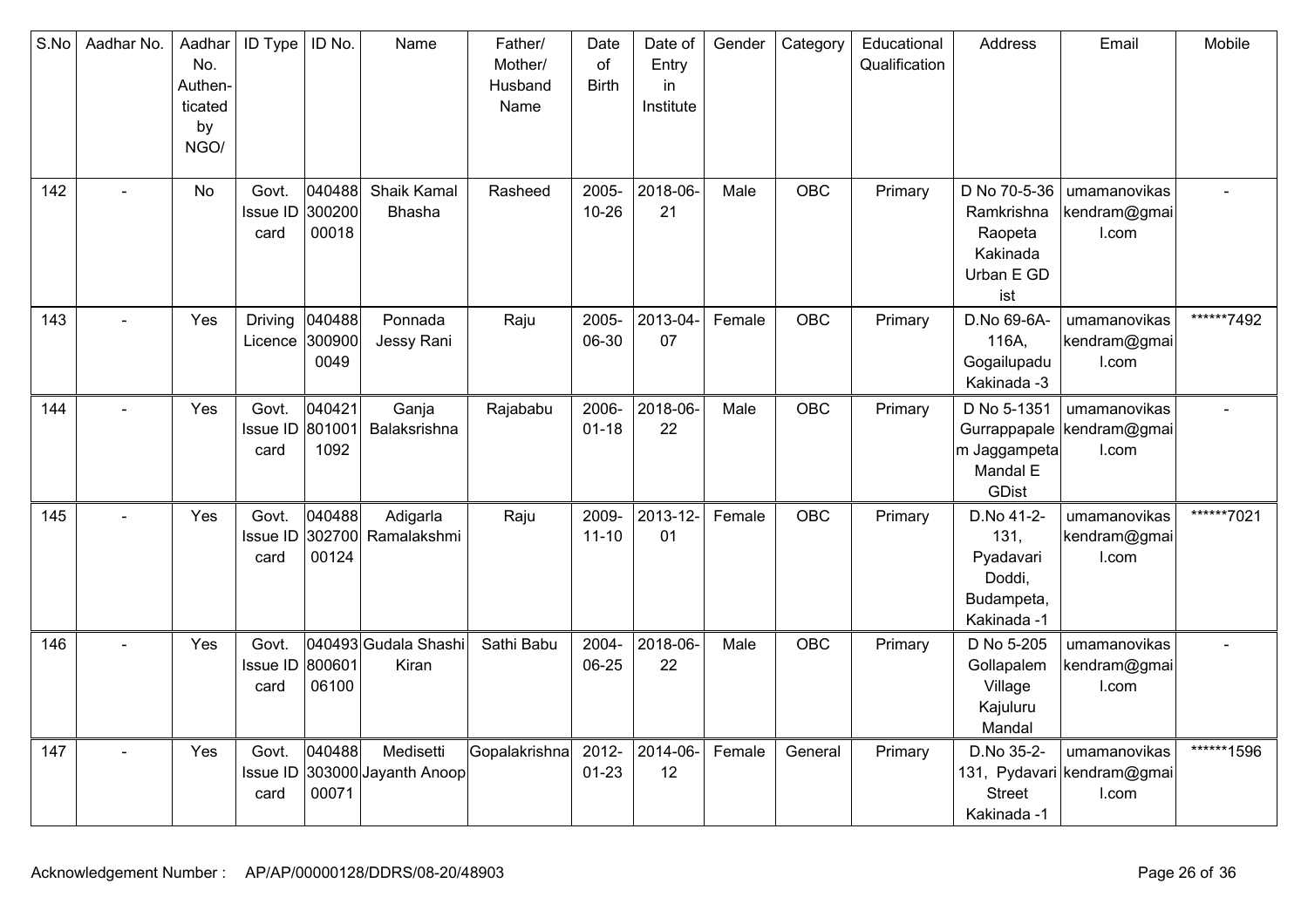| S.No | Aadhar No.     | Aadhar<br>No.<br>Authen-<br>ticated<br>by<br>NGO/ | <b>ID Type</b>                   | ID No.                     | Name                                      | Father/<br>Mother/<br>Husband<br>Name | Date<br>of<br><b>Birth</b> | Date of<br>Entry<br>in<br>Institute | Gender | Category   | Educational<br>Qualification | Address                                                             | Email                                                | Mobile     |
|------|----------------|---------------------------------------------------|----------------------------------|----------------------------|-------------------------------------------|---------------------------------------|----------------------------|-------------------------------------|--------|------------|------------------------------|---------------------------------------------------------------------|------------------------------------------------------|------------|
| 148  |                | Yes                                               | Govt.<br><b>Issue ID</b><br>card | 300601<br>08148            | 040472 Korla Moksha<br>Sri                | Prabhavathi                           | 2012-<br>$07 - 22$         | 2014-06-<br>12                      | Female | General    | Primary                      | D.NO 3-146,<br>Vakalapudi<br>Kakinada-05                            | umamanovikas<br>kendram@gmai<br>I.com                | ******0993 |
| 149  |                | No                                                | Govt.<br><b>Issue ID</b><br>card | 602201<br>19040            | 040450 Pampanaboin<br>a Prasad            | Srinu                                 | 2008-<br>08-14             | 2018-06-<br>23                      | Male   | <b>OBC</b> | Primary                      | Chevuru<br>Village Tuni<br>Mandal EG<br><b>Dist</b>                 | G Koneru peta umamanovikas<br>kendram@gmai<br>I.com  |            |
| 150  |                | Yes                                               | Govt.<br><b>Issue ID</b><br>card | 304300<br>00039            | 040488 Munagalavala<br>sa Abhi<br>Samhith | Rambabu                               | 2007-<br>$10 - 27$         | 2014-06-<br>12                      | Male   | General    | Primary                      | D.No 8-11-17,<br>Gandhi Nagar<br>Kakinada -4                        | umamanovikas<br>kendram@gmai<br>I.com                | ******1801 |
| 151  | $\blacksquare$ | Yes                                               | Govt.<br><b>Issue ID</b><br>card | 040488<br>301200<br>0067   | Kurupudi<br>Vijayalaxmi                   | Kumar                                 | 2010-<br>$05 - 15$         | 2014-06-<br>25                      | Female | <b>OBC</b> | Primary                      | D.No 17-10-<br>27918 Sanjay<br>Nagar<br>Kothapakala<br>Kakinada -1  | umamanovikas<br>kendram@gmai<br>I.com                | ******1341 |
| 152  |                | No                                                | Govt.<br>Issue ID<br>card        | 040493 <br>700606<br>08018 | Oleti Sathish                             | Lakshmana<br>Swamy                    | 2003-<br>05-05             | 2018-06-<br>23                      | Male   | OBC        | Primary                      | D No 4-197<br>Tallarevu Md<br>E G Dist                              | umamanovikas<br>Pedavalasala   kendram@gmai<br>I.com | ******8310 |
| 153  |                | No                                                | Govt.<br>Issue ID<br>card        | 040488<br>302500<br>0103   | Baipireddy<br>Joshna<br>Bhavani           | Veerababu                             | 2006-<br>$01 - 01$         | 2018-06-<br>23                      | Female | <b>OBC</b> | Primary                      | D No 70-16-A<br>Godarigunta<br>Kakinada<br>Urban E G<br><b>Dist</b> | umamanovikas<br>kendram@gmai<br>I.com                | ******9179 |
| 154  |                | No                                                | Govt.<br>Issue ID 401304<br>card | 040545<br>14002            | Thota Siva                                | Suresh                                | 2007-<br>$04 - 27$         | 2018-06-<br>26                      | Male   | <b>OBC</b> | Primary                      | D No 10-41<br>Kunankapalli<br>Peruri Village<br>Amalapuram          | umamanovikas<br>kendram@gmai<br>I.com                | ******3955 |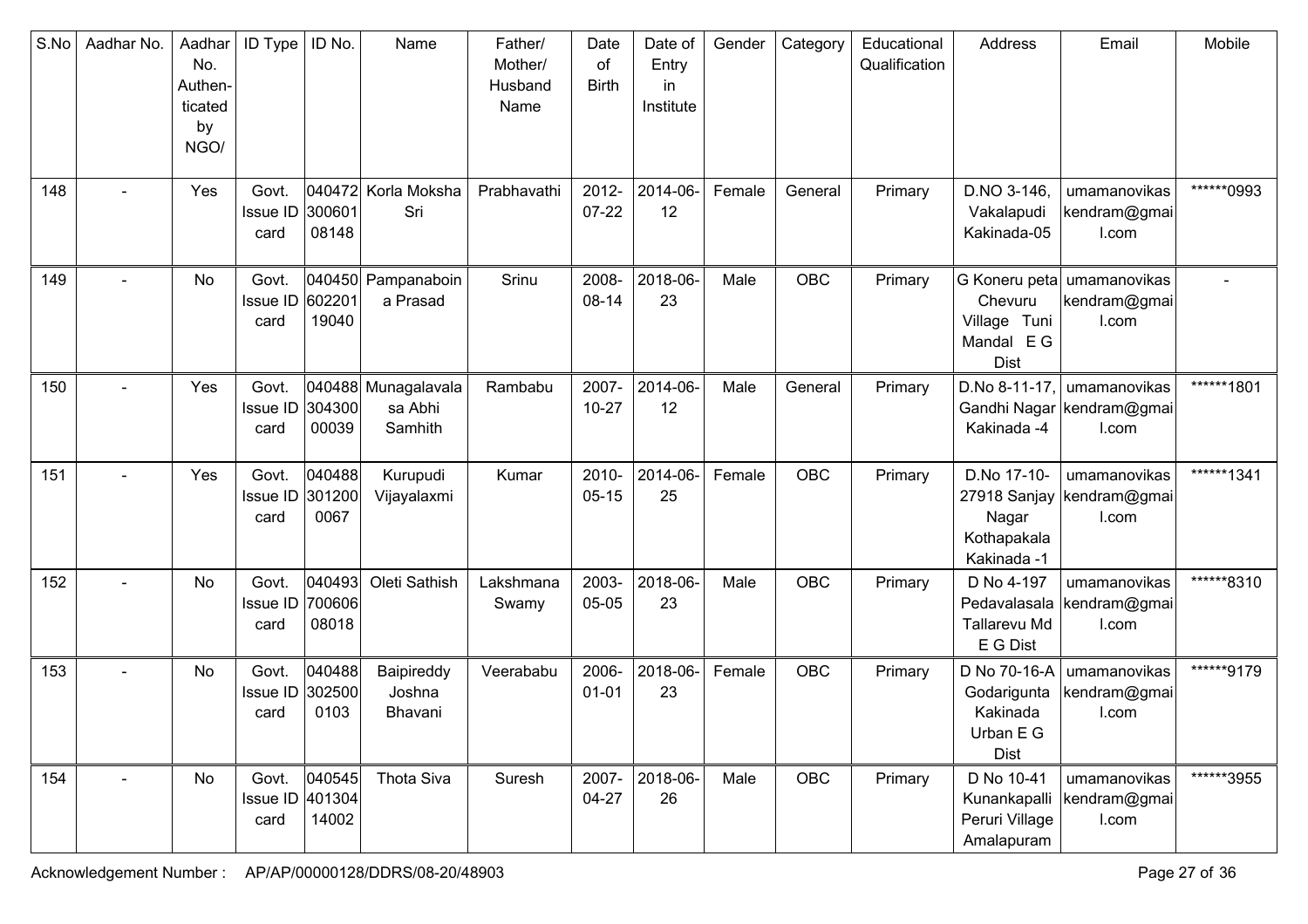| S.No | Aadhar No. | Aadhar<br>No.<br>Authen-<br>ticated<br>by<br>NGO/ | <b>ID Type</b>                   | ID No.                           | Name                               | Father/<br>Mother/<br>Husband<br>Name | Date<br>of<br><b>Birth</b> | Date of<br>Entry<br>in.<br>Institute | Gender | Category   | Educational<br>Qualification | Address                                                             | Email                                                              | Mobile     |
|------|------------|---------------------------------------------------|----------------------------------|----------------------------------|------------------------------------|---------------------------------------|----------------------------|--------------------------------------|--------|------------|------------------------------|---------------------------------------------------------------------|--------------------------------------------------------------------|------------|
| 155  |            | Yes                                               | Govt.<br>Issue ID<br>card        | <b>R42</b>                       | 2014M Palepu Pallavi               | Govaraju                              | 2008-<br>$11 - 20$         | 2018-06-<br>26                       | Female | <b>OBC</b> | Primary                      | Savitri Nagar<br>Yanam                                              | D No 5-13-174 umamanovikas<br>kendram@gmai<br>I.com                | ******9470 |
| 156  |            | Yes                                               | Govt.<br>Issue ID 001010<br>card | 404937<br>1067                   | Dekka Sri                          | Vasu                                  | 2009-<br>$02 - 17$         | 2018-06-<br>30                       | Female | General    | Primary                      | D No 1-210,<br>Chollangi<br>Tallarevu Md<br>E G Dist                | umamanovikas<br>kendram@gmai<br>I.com                              | ******8692 |
| 157  |            | Yes                                               | Govt.<br>Issue ID<br>card        | 2014M<br><b>R38</b>              | Pesingi B M<br>Trinadh             | Gangadharara<br>o                     | 2006-<br>03-23             | 2018-06-<br>30                       | Male   | OBC        | Primary                      | D NO 5-7-004<br>Giruyampeta<br>Yanam                                | umamanovikas<br>kendram@gmai<br>I.com                              | ******8012 |
| 158  |            | Yes                                               | Govt.<br>Issue ID 301001<br>card | 14167                            | 040472 Vommu V S V<br>Mahesh       | Naneswarara<br>$\circ$                | 2004-<br>$04-19$           | 2019-06-<br>12                       | Male   | <b>OBC</b> | Primary                      | D No 2-136<br>Indrapalem<br>Kakinada E G<br><b>Dist</b>             | umamanovikas<br>kendram@gmai<br>I.com                              | ******0300 |
| 159  |            | Yes                                               | Govt.<br>Issue ID<br>card        | 281400<br>000170<br>605839<br>17 | Dharmadi<br>Satya sree             | Dharmadi<br>Satish                    | 2012-<br>09-14             | 2016-08-<br>22                       | Female | General    | Primary                      | near<br>papulamill<br>Kakinada -2                                   | D.No 51-1-422 umamanovikas<br>Sri ram nagar, kendram@gmai<br>I.com | ******2255 |
| 160  |            | Yes                                               | Govt.<br>Issue ID 302700<br>card | 040488<br>00072                  | Tallauri Sai<br>Lakshmi            | Satyanarayan<br>a                     | 2003-<br>$10 - 05$         | 2019-06-<br>12                       | Male   | General    | Primary                      | D No 43-3-<br>31/A<br>Indrapalem<br>Kakinada, E G<br><b>Dist</b>    | umamanovikas<br>kendram@gmai<br>I.com                              | ******9982 |
| 161  |            | Yes                                               | Govt.<br>Issue ID 304900<br>card | 040488<br>000080                 | Dandumenu<br>Satya Durga<br>Prasad | Srinivas                              | 2007-<br>$12 - 16$         | 2019-06-<br>14                       | Male   | OBC        | Primary                      | D No 68-10-<br>15/3 Vidyuth<br>Nagar<br>Kakinada E G<br><b>Dist</b> | umamanovikas<br>kendram@gmai<br>I.com                              | ******6889 |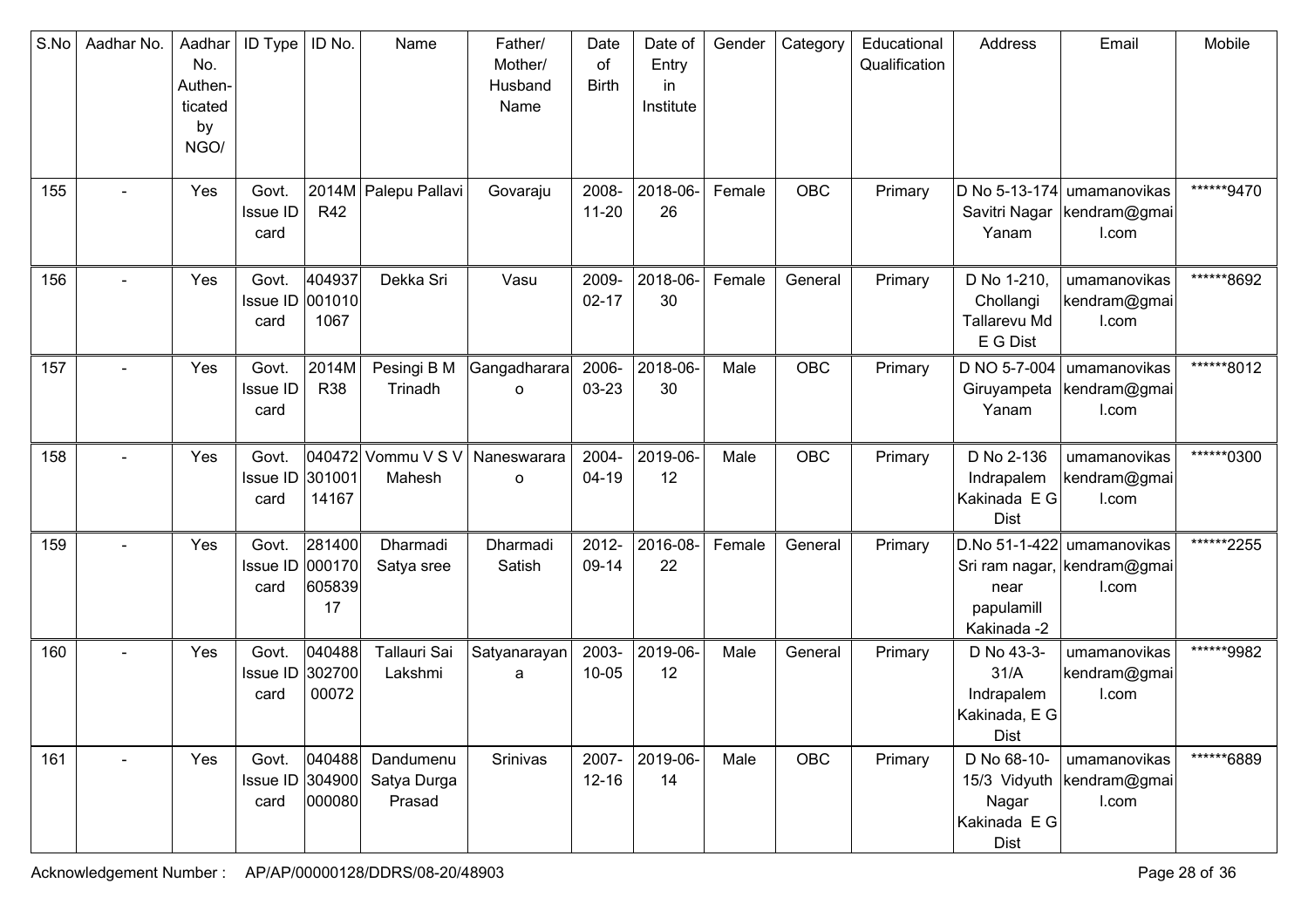| S.No | Aadhar No. | Aadhar<br>No.<br>Authen-<br>ticated<br>by<br>NGO/ | <b>ID Type</b>                   | ID No.                    | Name                                | Father/<br>Mother/<br>Husband<br>Name | Date<br>of<br><b>Birth</b> | Date of<br>Entry<br>in<br>Institute | Gender | Category | Educational<br>Qualification | Address                                                                    | Email                                                  | Mobile     |
|------|------------|---------------------------------------------------|----------------------------------|---------------------------|-------------------------------------|---------------------------------------|----------------------------|-------------------------------------|--------|----------|------------------------------|----------------------------------------------------------------------------|--------------------------------------------------------|------------|
| 162  |            | Yes                                               | Govt.<br>Issue ID 300800<br>card | 040488 <br>00158          | Shaik Ashiya                        | Nagur Meera                           | $2011 -$<br>10-28          | 2016-09-<br>10                      | Female | OBC      | Primary                      | D.No 3-470<br>Malikipuram                                                  | umamanovikas<br>Padmja Road   kendram@gmai<br>I.com    | ******6260 |
| 163  |            | Yes                                               | Govt.<br><b>Issue ID</b><br>card | 040488<br>303600<br>00090 | Kambala<br>Karuna                   | Veerapratap                           | $2011 -$<br>09-12          | 2017-01<br>30                       | Female | OBC      | Primary                      | D.No 39-4-13,<br>Vivekananda<br>St.<br>Suryanarayan<br>a puram<br>Kakinada | umamanovikas<br>kendram@gmai<br>I.com                  | ******7582 |
| 164  |            | Yes                                               | Govt.<br>Issue ID<br>card        | 302600<br>00069           | 040488 Kunjumalla Sai<br>Harsha     | Dilip Kumar                           | 2009-<br>07-09             | 2017-06-<br>25                      | Male   | General  | Primary                      | D.No. $14-2-14$<br>St. Salipeta<br>Kakinada                                | umamanovikas<br>Chinthaluruvar kendram@gmai<br>I.com   | ******9516 |
| 165  |            | Yes                                               | Govt.<br>Issue ID 800901<br>card | 040460<br>09155           | Mainam<br>Krishna<br>Kishore        | Srinivas                              | 2003-<br>09-29             | 2017-12-<br>14                      | Male   | General  | Primary                      | D.No. 6-126<br>Pallipalem<br>Gollaprolu<br>E.G.Dist.                       | umamanovikas<br>kendram@gmai<br>I.com                  | ******3026 |
| 166  |            | No                                                | Govt.<br><b>Issue ID</b><br>card | 040488<br>303500<br>00075 | Gurimilli Arun<br>Kumar             | <b>Srinivas</b>                       | $2011 -$<br>$07 - 27$      | 2019-06-<br>14                      | Male   | General  | Primary                      | D No 45-2-<br><b>Street</b><br>Kakinada<br>Urban E G<br><b>Dist</b>        | umamanovikas<br>16/4 Yesuvari kendram@gmai<br>I.com    | ******0731 |
| 167  |            | Yes                                               | Govt.<br>Issue ID<br>card        | 600400<br>00041           | 040468 Koppisetti Siva<br>Manikanta | Venkata<br>Ramana                     | 2010-<br>$11-07$           | 2019-06-<br>18                      | Male   | OBC      | Primary                      | D No 4-1-86,<br>Pithapuram E<br><b>G</b> Dist                              | umamanovikas<br>Setti Balijipeta kendram@gmai<br>I.com | ******6614 |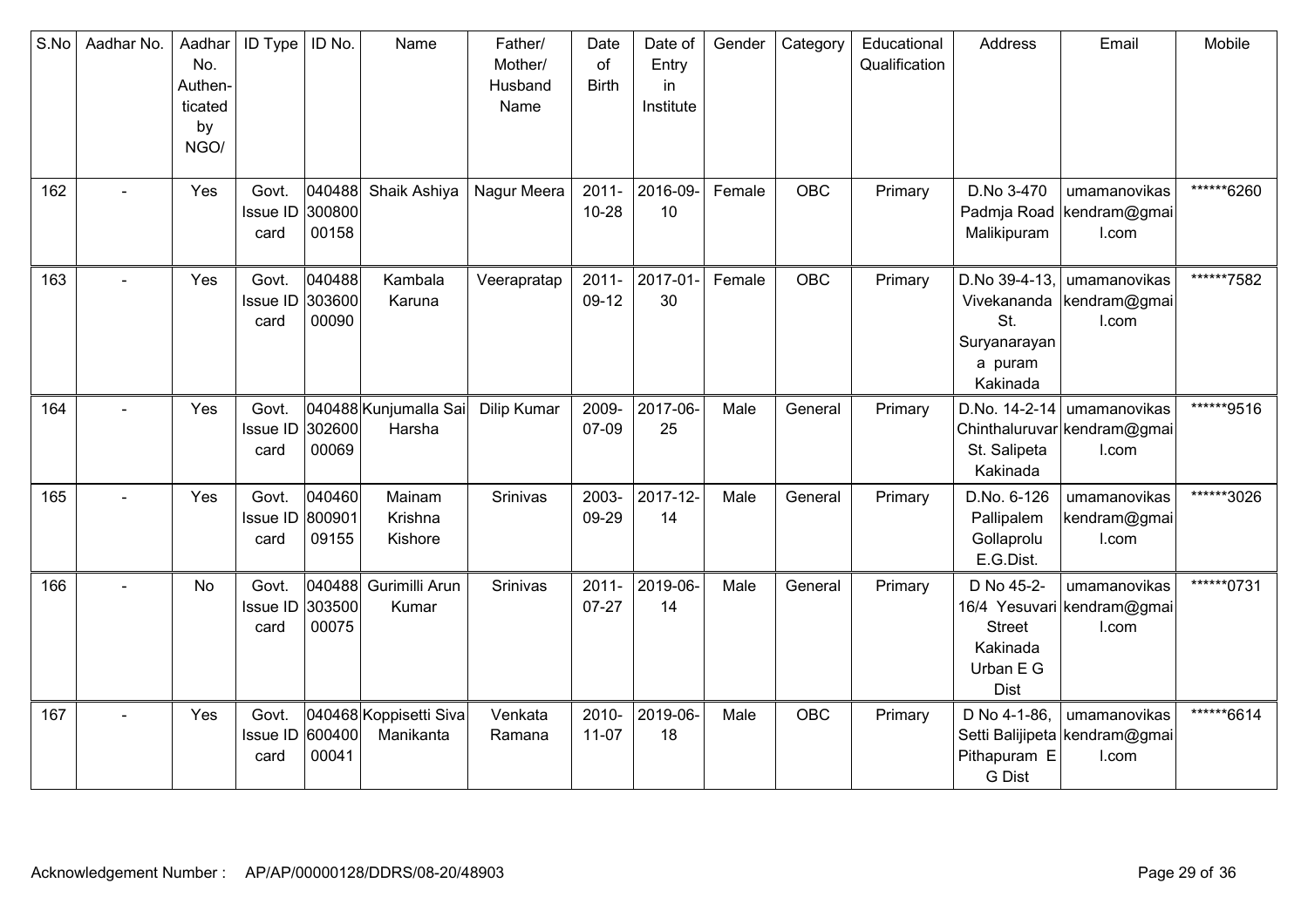| S.No | Aadhar No. | Aadhar<br>No.<br>Authen-<br>ticated<br>by<br>NGO/ | <b>ID Type</b>                   | ID No.                    | Name                        | Father/<br>Mother/<br>Husband<br>Name | Date<br>of<br><b>Birth</b> | Date of<br>Entry<br>in<br>Institute | Gender | Category   | Educational<br>Qualification | Address                                                                                      | Email                                               | Mobile     |
|------|------------|---------------------------------------------------|----------------------------------|---------------------------|-----------------------------|---------------------------------------|----------------------------|-------------------------------------|--------|------------|------------------------------|----------------------------------------------------------------------------------------------|-----------------------------------------------------|------------|
| 168  |            | Yes                                               | Govt.<br>Issue ID<br>card        | 040462<br>101001<br>11081 | Yalla<br>Narayana<br>Murthy | Chinna Rao                            | 2008-<br>$11 - 26$         | 2019-06-<br>18                      | Male   | OBC        | Primary                      | D No 2-20,<br>Divan Dhoddi,<br>Mangathurthi<br>E G Dist                                      | umamanovikas<br>kendram@gmai<br>I.com               | ******1683 |
| 169  |            | Yes                                               | Govt.<br>Issue ID<br>card        | 506201<br>16024           | 040006 Uke Sadhana          | Narasimha<br>Rao                      | 2013-<br>$01 - 03$         | 2019-06-<br>19                      | Female | General    | Primary                      | D No 1-115,<br>Thotapalli, E G<br><b>Dist</b>                                                | umamanovikas<br>Ayyavari Peta kendram@gmai<br>I.com | ******5534 |
| 170  |            | Yes                                               | Govt.<br>Issue ID<br>card        | 040488<br>302700<br>00011 | Vuda Revathi                | Srinivas                              | 2003-<br>$12 - 20$         | 2019-06-<br>19                      | Female | General    | Primary                      | D No 41-2-5,<br>Kakinada, E G<br><b>Dist</b>                                                 | umamanovikas<br>Munjuvaripeta kendram@gmai<br>I.com | ******6984 |
| 171  |            | Yes                                               | Govt.<br>Issue ID<br>card        | 040488<br>300300<br>00073 | Purnapu<br>Sambha<br>Murthy | Venkatarama<br>na                     | 2003-<br>$03 - 11$         | 2019-06-<br>19                      | Male   | <b>OBC</b> | Primary                      | D No 70-15-<br>23/2,<br>Godarigunta<br>Kakinada, E G<br>Dist                                 | umamanovikas<br>kendram@gmai<br>I.com               | ******1683 |
| 172  |            | Yes                                               | Govt.<br>Issue ID 301300<br>card | 00129                     | 040488K Veera Durga<br>Devi | Jyothi                                | 2009-<br>09-20             | 2020-06-<br>21                      | Female | General    | Primary                      | Sandya nagar<br>Ramarao<br><b>Street Dairy</b><br>foram centre<br>Kakinada(U) E<br>G Dist    | umamanovikas<br>kendram@gmai<br>I.com               | ******1734 |
| 173  |            | Yes                                               | Govt.<br>Issue ID 002007<br>card | 120066<br>8               | 281400 Chekka Hindu         | Bujji                                 | 2007-<br>05-26             | 2020-06-<br>25                      | Male   | <b>OBC</b> | Primary                      | D No 47-7-<br>53/1 Nandi<br>Temple,<br>Yetimoga<br>Jegannadhapu<br>ram, Kakinada<br>E G Dist | umamanovikas<br>kendram@gmai<br>I.com               | ******3849 |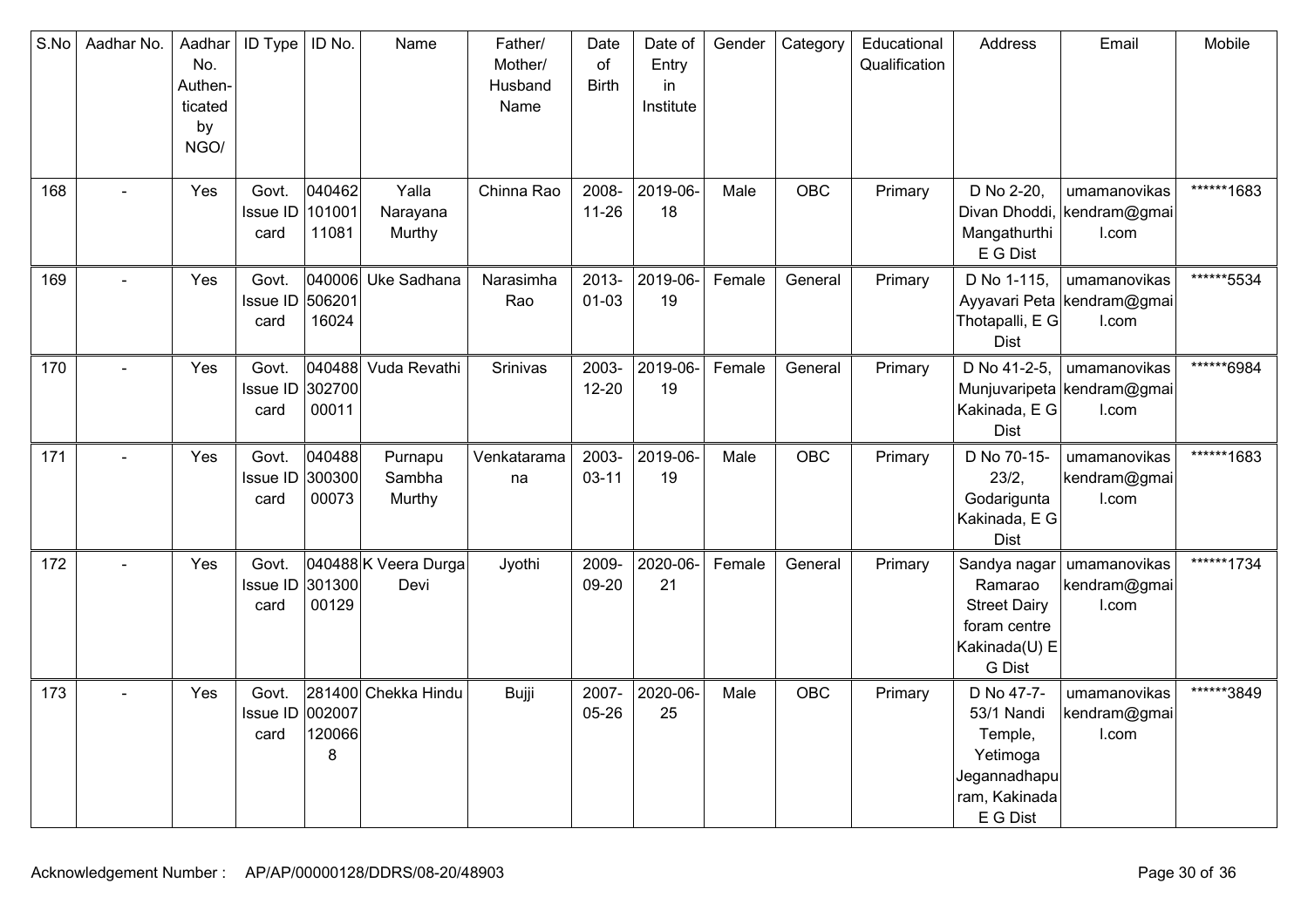| S.No | Aadhar No. | Aadhar<br>No.<br>Authen-<br>ticated<br>by<br>NGO/ | ID Type                          | ID No.                            | Name                     | Father/<br>Mother/<br>Husband<br>Name | Date<br>of<br><b>Birth</b> | Date of<br>Entry<br>in<br>Institute | Gender | Category   | Educational<br>Qualification | Address                                                               | Email                                                             | Mobile      |
|------|------------|---------------------------------------------------|----------------------------------|-----------------------------------|--------------------------|---------------------------------------|----------------------------|-------------------------------------|--------|------------|------------------------------|-----------------------------------------------------------------------|-------------------------------------------------------------------|-------------|
| 174  |            | No                                                | Govt.<br>Issue ID 002007<br>card | 281400<br>191049<br>9             | Malladi<br>Lokeswari     | Nooka<br>Rathnam                      | 2009-<br>$02 - 26$         | 2020-06-<br>25                      | Female | OBC        | Primary                      | D No7-5-134<br>Giriyam Peta,<br>Yanam,<br>Puducherry                  | umamanovikas<br>kendram@gmai<br>I.com                             | ******4216  |
| 175  |            | Yes                                               | Govt.<br>Issue ID 011000<br>card | 404883<br>0150                    | Marakana<br>Zeeshaan     | Sarath Babu                           | 2006-<br>$10 - 16$         | 2017-12-<br>14                      | Male   | OBC        | Primary                      | D.No. 4-8-23<br>St.<br>R.K.Raopeta<br>Kakinada1                       | umamanovikas<br>Krishnamurthi kendram@gmai<br>I.com               |             |
| 176  |            | Yes                                               | Govt.<br>Issue ID<br>card        | 281400<br>002007<br>125312<br>6   | Pinapotu<br>Nooka Sruthi | P Jyothi                              | 2017-<br>$06-12$           | 2020-06-<br>26                      | Female | OBC        | Primary                      | D No 8-159,<br>Georgipeta,<br>Tallarevu<br>Mandal, E G<br><b>Dist</b> | umamanovikas<br>kendram@gmai<br>I.com                             | ******2909  |
| 177  |            | Yes                                               | Govt.<br><b>Issue ID</b><br>card | 014177                            | Pemmadi<br>Durga         | Srinu                                 | 2015-<br>09-26             | 2020-06-<br>26                      | Female | <b>OBC</b> | Primary                      | Savitri Nagar,<br>Yanam,<br>Puducherry                                | D No 5-11-059 umamanovikas<br>kendram@gmai<br>I.com               |             |
| 178  |            | No                                                | Govt.<br><b>Issue ID</b><br>card | 281740<br>000017<br>070356<br>729 | Udugula<br>Mokshgyan     | Adivishnu                             | $2011 -$<br>$01 - 22$      | 2018-06-<br>25                      | Male   | OBC        | Primary                      | D.No 1-269,<br>Tghotapeta,<br>Tallarevu Md.<br>E.G.Dist               | umamanovikas<br>kendram@gmai<br>I.com                             | ******1933  |
| 179  |            | Yes                                               | Govt.<br>Issue ID<br>card        | 2018M<br><b>R13</b>               | Kola Bhavya              | Veera Babu                            | 2015-<br>08-25             | 2018-06-<br>25                      | Female | General    | Primary                      | Yanam                                                                 | D.No 10-4-018 umamanovikas<br>Kanakalapeta, kendram@gmai<br>I.com | ******8124  |
| 180  |            | No                                                | Govt.<br>Issue ID<br>card        | 404535<br>100601<br>06095         | Rayapureddy<br>Aishwarya | Venkanna<br>Babu                      | $2011 -$<br>$04 - 20$      | 2018-06-<br>25                      | Female | General    | Primary                      | D.No5-145,<br>Guthinadeevi<br>I.Polavaram<br>Md. E.G.Dist             | umamanovikas<br>kendram@gmai<br>I.com                             | *******2614 |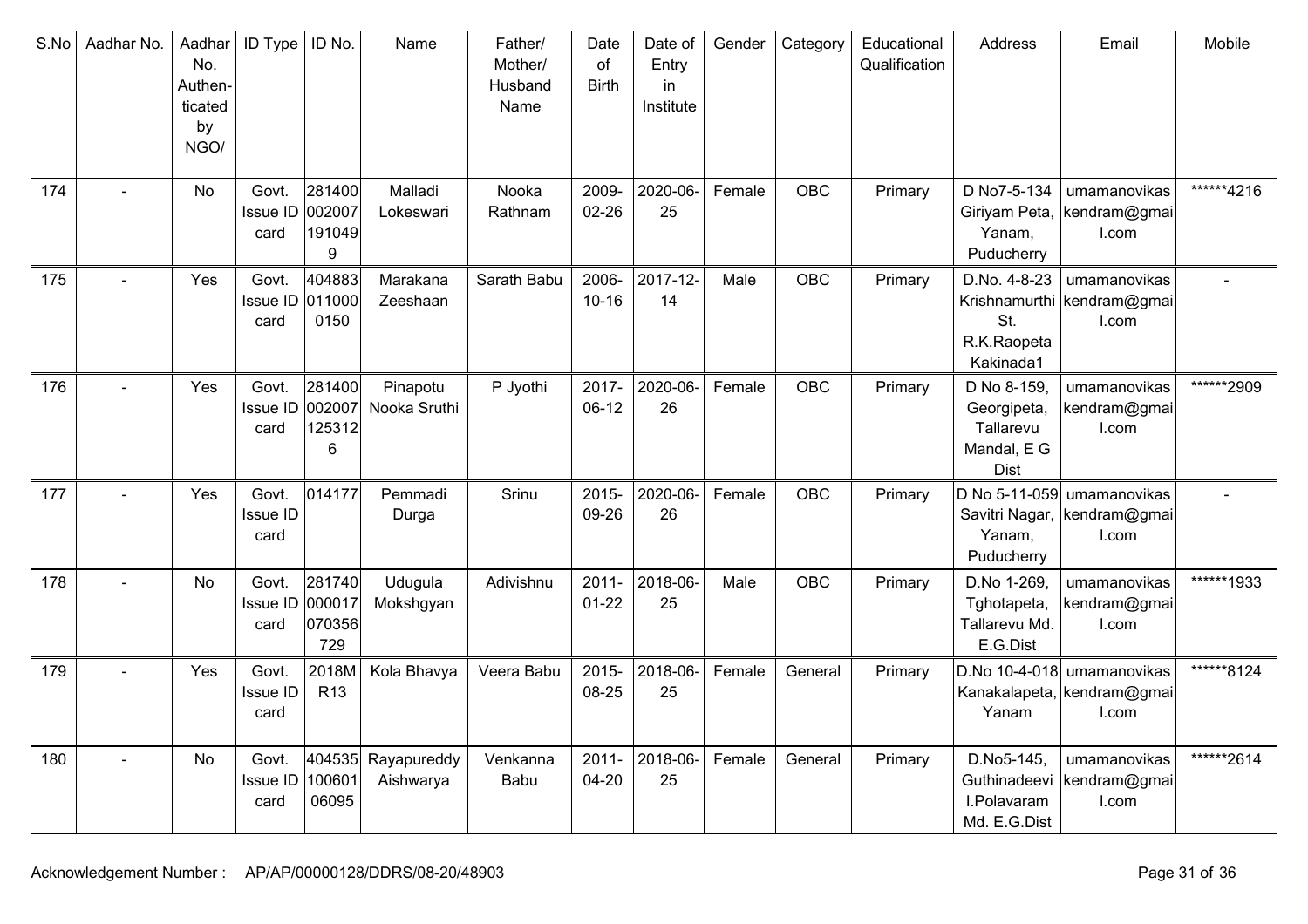| S.No | Aadhar No.     | Aadhar<br>No.<br>Authen-<br>ticated<br>by<br>NGO/ | <b>ID Type</b>                   | ID No.                    | Name                                       | Father/<br>Mother/<br>Husband<br>Name | Date<br>of<br><b>Birth</b> | Date of<br>Entry<br>in<br>Institute | Gender | Category | Educational<br>Qualification | Address                                                                           | Email                                                | Mobile     |
|------|----------------|---------------------------------------------------|----------------------------------|---------------------------|--------------------------------------------|---------------------------------------|----------------------------|-------------------------------------|--------|----------|------------------------------|-----------------------------------------------------------------------------------|------------------------------------------------------|------------|
| 181  |                | Yes                                               | Govt.<br><b>Issue ID</b><br>card | 040493<br>700602<br>07158 | Pati Teja Sri<br>Siva Sai                  | Uma Shankar                           | 2005-<br>$11 - 30$         | 2020-06-<br>26                      | Female | General  | Primary                      | D No 10-189<br>Polekurru<br>Tallarevu<br>Mandal, E G<br><b>Dist</b>               | umamanovikas<br>Gandhi nagar, kendram@gmai<br>I.com  | ******9290 |
| 182  |                | Yes                                               | Govt.<br>Issue ID<br>card        | 040460<br>800901<br>09524 | Anasuri Sai<br>Chandra                     | Baburao                               | 2013-<br>03-20             | 2018-06-<br>25                      | Male   | OBC      | Primary                      | D.No. 6-154<br>Gollaprolu<br>E.G.Dist                                             | umamanovikas<br>kendram@gmai<br>I.com                | ******1878 |
| 183  | $\blacksquare$ | Yes                                               | Govt.<br><b>Issue ID</b><br>card | 040514<br>502001<br>19107 | Thadala<br>Ruthika                         | Srirama<br>Chandra<br>Murthy          | $2011 -$<br>$10 - 27$      | 2020-06-<br>28                      | Female | General  | Primary                      | D No 2-28<br>Udimudi,<br>Kotipalli,<br>K.Gangavara<br>m Mandal E G<br><b>Dist</b> | umamanovikas<br>kendram@gmai<br>I.com                | ******0145 |
| 184  |                | No                                                | Govt.<br>Issue ID 301001<br>card | 040472<br>14187           | Nakka<br>Gowthami                          | Veerababu                             | 2009-<br>09-30             | 2018-06-<br>25                      | Female | OBC      | Primary                      | D.No. 10-46<br>Kakinada<br>Rural E.G.Dist.                                        | umamanovikas<br>Suryaraopeta   kendram@gmai<br>I.com | ******9583 |
| 185  |                | Yes                                               | Govt.<br>Issue ID 801601<br>card | 14487                     | 040421 Kadavala Bujji                      | Venkanna                              | $2011 -$<br>08-30          | 2020-07-<br>03                      | Female | OBC      | Primary                      | D No 7-306<br>Neelajalam<br>Street,<br>Jeggampeta<br>Md E G Dist                  | umamanovikas<br>kendram@gmai<br>I.com                | ******1747 |
| 186  |                | Yes                                               | Govt.<br>Issue ID 701802<br>card | 081220 <br>09037          | Duggampudi<br>Sai Naga<br>Hemanth<br>Reddy | Thirupathi<br>Reddy                   | 2009-<br>$02 - 19$         | 2018-06-<br>25                      | Male   | General  | Primary                      | D.No.4-114<br>Dornala<br>Mandal<br>Prakasham<br>Dist.                             | umamanovikas<br>China Dornala kendram@gmai<br>I.com  | ******8940 |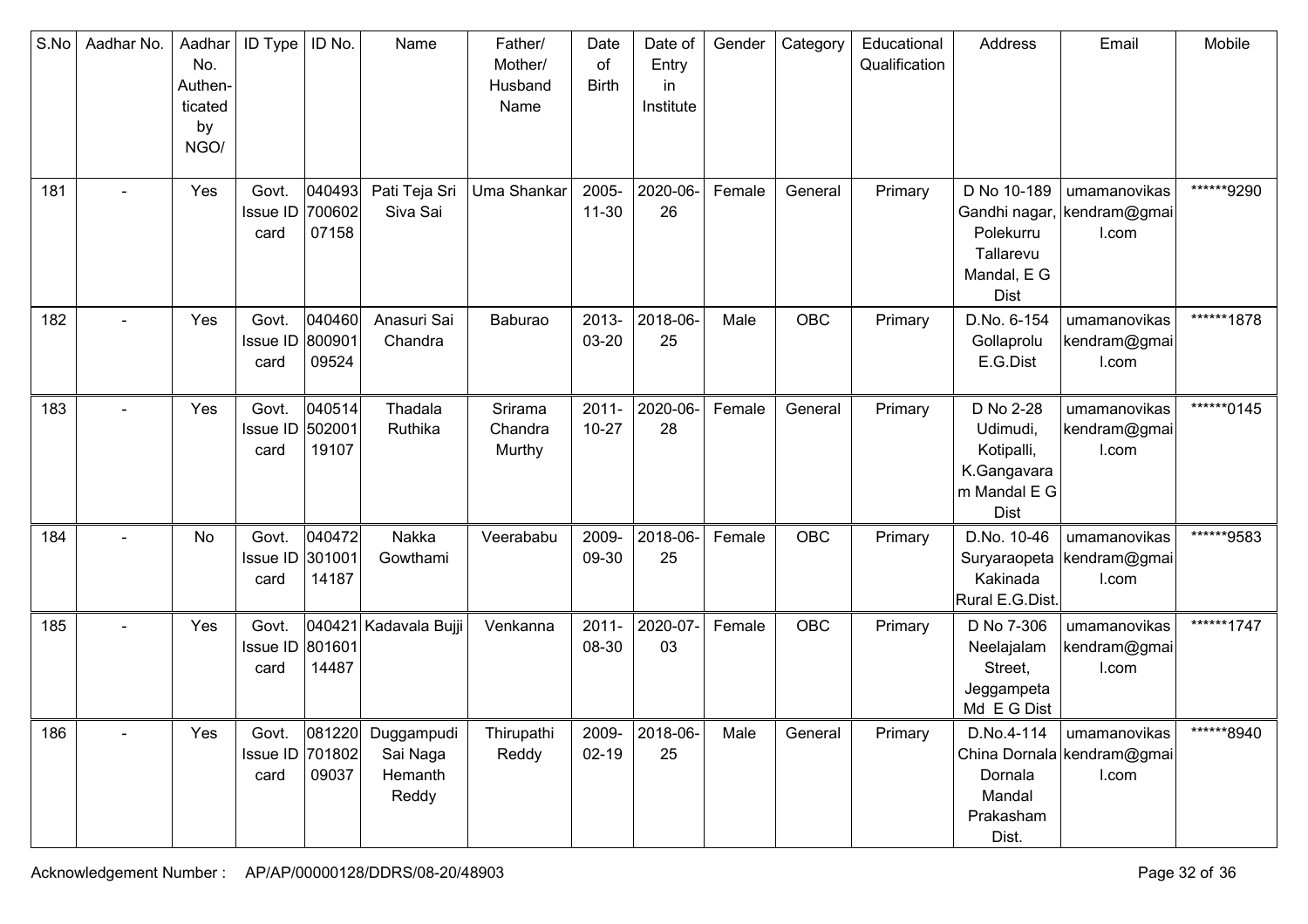| S.No | Aadhar No. | Aadhar<br>No.<br>Authen-<br>ticated<br>by<br>NGO/ | ID Type                   | ID No.                    | Name                            | Father/<br>Mother/<br>Husband<br>Name | Date<br>of<br><b>Birth</b> | Date of<br>Entry<br>in<br>Institute | Gender | Category | Educational<br>Qualification | Address                                                                            | Email                                               | Mobile     |
|------|------------|---------------------------------------------------|---------------------------|---------------------------|---------------------------------|---------------------------------------|----------------------------|-------------------------------------|--------|----------|------------------------------|------------------------------------------------------------------------------------|-----------------------------------------------------|------------|
| 187  |            | Yes                                               | Govt.<br>Issue ID<br>card | 040461<br>119156          | Kolamuka<br>003900 Bala Gowtham | Acharao                               | 2013-<br>$10 - 10$         | 2018-06-<br>30                      | Male   | General  | Primary                      | D.No. 5-22<br>Rachapalli<br>Prathipadu<br>Md. E.G.Dist.                            | umamanovikas<br>kendram@gmai<br>I.com               | ******4913 |
| 188  |            | Yes                                               | Govt.<br>Issue ID<br>card | 040472<br>300801<br>11210 | Ganjikunta<br>Srijan            | Suresh                                | 2016-<br>$01 - 12$         | 2020-07-<br>03                      | Male   | OBC      | Primary                      | D No 5-10/3A<br>Srinivasa<br>Nagar, Vakalap<br>udi Kakinada<br>Md E G Dist         | umamanovikas<br>kendram@gmai<br>I.com               |            |
| 189  |            | No                                                | Govt.<br>Issue ID<br>card | 050608<br>500400<br>00025 | G D N Surya<br>Seranya          | Ganga Raju                            | 2010-<br>$11 - 15$         | 2018-06-<br>30                      | Female | General  | Primary                      | D.No.6-3-30<br>Kotigattu<br>Palakollu<br>Urban<br>W.G.Dist.                        | umamanovikas<br>kendram@gmai<br>I.com               | ******2635 |
| 190  |            | Yes                                               | Govt.<br>Issue ID<br>card | 040472<br>200501<br>06137 | Sanapalli<br>Thomas             | Rama Krishna                          | $2011 -$<br>$11 - 03$      | 2018-06-<br>30                      | Male   | OBC      | Primary                      | D.No. 8-92<br>Mulapeta<br>U.Kothapalli<br>Md. E.G.Dist.                            | umamanovikas<br>kendram@gmai<br>I.com               | ******9955 |
| 191  |            | Yes                                               | Govt.<br>Issue ID<br>card | Manual<br>Certifict<br>ae | Koduri<br>Dhanesu               | Naga Babu                             | 2015-<br>07-29             | 2020-07-<br>03                      | Male   | OBC      | Primary                      | D No 5-17<br>Saibaba<br>Temple Street,<br>Jonnada<br>Alamuru Md E<br><b>G</b> Dist | umamanovikas<br>kendram@gmai<br>I.com               | ******9333 |
| 192  | $\sim$     | Yes                                               | Govt.<br>Issue ID<br>card | 040450<br>501101<br>07164 | Nayudanna<br>Siva Satya         | Adiyya                                | 2007-<br>12-09             | 2018-06-<br>30                      | Female | General  | Primary                      | D.No. 5-90<br>a Kotananduru<br>Md. E.G.Dist.                                       | umamanovikas<br>Thimmarajupet kendram@gmai<br>I.com | ******0967 |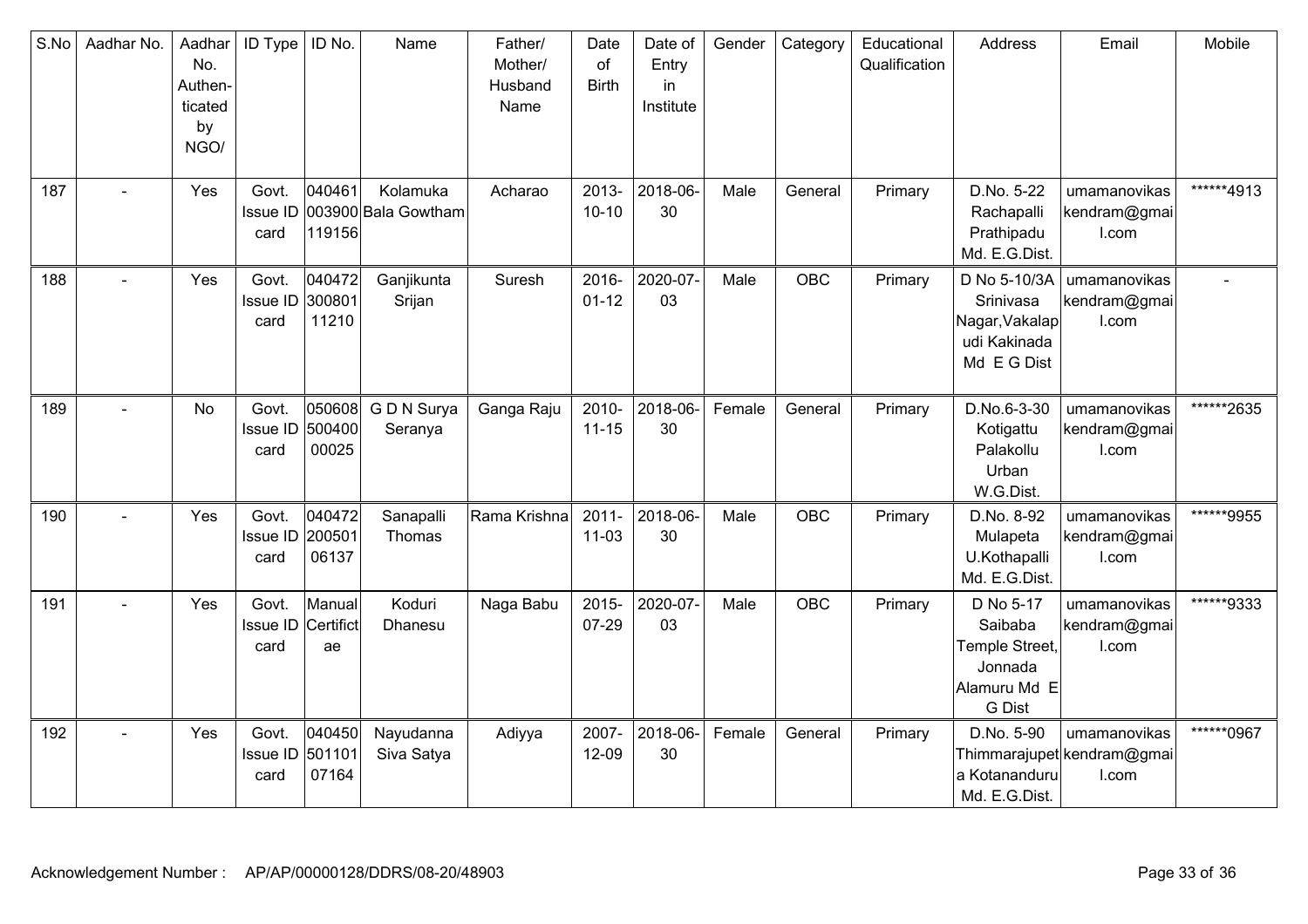| S.No | Aadhar No.     | Aadhar<br>No.<br>Authen-<br>ticated<br>by<br>NGO/ | ID Type                          | ID No.                           | Name                                | Father/<br>Mother/<br>Husband<br>Name | Date<br>of<br><b>Birth</b> | Date of<br>Entry<br>in<br>Institute | Gender | Category   | Educational<br>Qualification | Address                                                                                            | Email                                 | Mobile     |
|------|----------------|---------------------------------------------------|----------------------------------|----------------------------------|-------------------------------------|---------------------------------------|----------------------------|-------------------------------------|--------|------------|------------------------------|----------------------------------------------------------------------------------------------------|---------------------------------------|------------|
| 193  |                | Yes                                               | Govt.<br><b>Issue ID</b><br>card | 040006<br>501201<br>03033        | P Jagadeesh<br>Manikanta            | Suresh                                | 2013-<br>11-09             | 2018-07-<br>03                      | Male   | <b>OBC</b> | Primary                      | D.No. 1-26<br>Chinthala<br>Gudem<br>Lakshmi<br>Puram                                               | umamanovikas<br>kendram@gmai<br>I.com | ******1878 |
| 194  |                | Yes                                               | Govt.<br><b>Issue ID</b><br>card | 201631<br>$\overline{4}$         | Gangumalla<br>Varalakshmi           | Satyanarayan<br>a                     | 2016-<br>04-04             | 2020-07-<br>03                      | Female | <b>ST</b>  | Illiterate                   | D No 8-2-047<br>Siddardha<br>nagar, Yanam,<br>Puducherry                                           | umamanovikas<br>kendram@gmai<br>I.com |            |
| 195  |                | $\blacksquare$                                    | Govt.<br>Issue ID<br>card        | 100701<br>06525                  | 040441 Nanduri V S S<br>R N Tejaswi | Sriram                                | 2007-<br>$04 - 20$         | 2018-07-<br>03                      | Female | General    | Primary                      | D.No. 3-81<br>Vaguvari<br>Veedhi<br>Yeleswaram<br>mandal<br>E.G.Dist.                              | umamanovikas<br>kendram@gmai<br>I.com |            |
| 196  | $\sim$         | Yes                                               | Govt.<br>Issue ID<br>card        | 281400<br>000200<br>719096<br>19 | Pinapothu<br>Ganmya<br>Hasini       | Srinu                                 | 2017-<br>$12 - 23$         | 2020-06-<br>26                      | Female | General    | Primary                      | D.No.47-1-<br>133C<br>Kondababu<br>Colony<br>Yetimoga<br>Jegannadhapu<br>ram Kakinada<br>E.G.Dist. | umamanovikas<br>kendram@gmai<br>I.com | ******7937 |
| 197  | $\blacksquare$ | Yes                                               | Govt.<br>Issue ID<br>card        | 040488<br>304700<br>00042        | Chilla<br>Sandeep                   | Venkata<br>Lakshmi                    | 2009-<br>$01 - 01$         | 2014-06-<br>12                      | Male   | <b>SC</b>  | Primary                      | D.No 10-3-12A<br>Meduri vari<br>street<br>Ramarao peta<br>Kakinada-1                               | umamanovikas<br>kendram@gmai<br>I.com | ******3499 |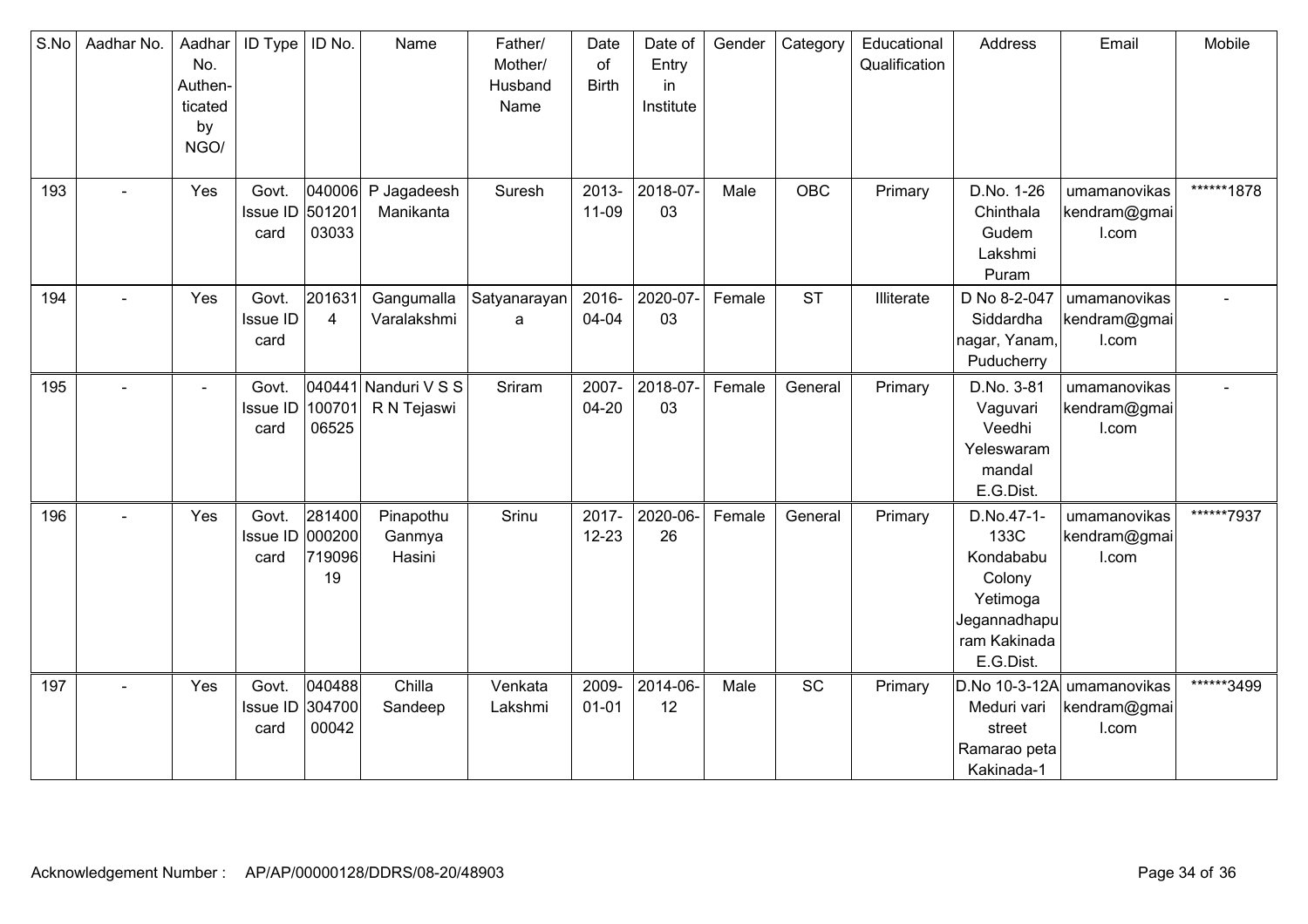| S.No | Aadhar No.     | Aadhar<br>No.<br>Authen-<br>ticated<br>by<br>NGO/ | <b>ID Type</b>                   | ID No.                    | Name                                    | Father/<br>Mother/<br>Husband<br>Name | Date<br>of<br><b>Birth</b> | Date of<br>Entry<br>in<br>Institute | Gender | Category  | Educational<br>Qualification | Address                                                                     | Email                                                 | Mobile      |
|------|----------------|---------------------------------------------------|----------------------------------|---------------------------|-----------------------------------------|---------------------------------------|----------------------------|-------------------------------------|--------|-----------|------------------------------|-----------------------------------------------------------------------------|-------------------------------------------------------|-------------|
| 198  |                | Yes                                               | Govt.<br>Issue ID<br>card        | 040488<br>303900<br>00094 | Bathula<br>Kristaphar                   | Simhachelam                           | 2000-<br>$11-07$           | 2010-06-<br>03                      | Male   | SC        | Primary                      | D NO 24-8-17<br>Kacheripeta<br>Kakinada<br>Urban                            | umamanovikas<br>Old Bus stand   kendram@gmai<br>I.com | ******8057  |
| 199  | $\overline{a}$ | Yes                                               | Govt.<br>card                    | 404723<br>0190            | Nethala<br>Issue ID 007011 Deleep Kumar | Vaikunta Rao                          | 2004-<br>$12 - 30$         | 2011-06-<br>28                      | Male   | SC        | Primary                      | Balaji nagar<br><b>APSP</b><br>Kakinada                                     | umamanovikas<br>kendram@gmai<br>I.com                 | ******3534  |
| 200  |                | <b>No</b>                                         | Govt.<br>Issue ID<br>card        | 040460<br>800501<br>05438 | Satyada<br>Dhanush                      | Ramesh                                | 2014-<br>$01 - 06$         | 2018-06-<br>02                      | Male   | SC        | Primary                      | D.No. 1-330<br>Chebrulu<br>Gollaprolu Md.<br>E.G.Dist.                      | umamanovikas<br>kendram@gmai<br>I.com                 | *******0901 |
| 201  |                | Yes                                               | Govt.<br><b>Issue ID</b><br>card | Manual<br>Certific<br>ate | Eeduri<br>Mahima                        | E Rupa                                | 2004-<br>04-04             | 2014-06-<br>25                      | Female | SC        | Primary                      | D No 3-14-17,<br>Kakinada<br>Urban                                          | umamanovikas<br>Recharla Peta kendram@gmai<br>I.com   | ******5412  |
| 202  |                | Yes                                               | Govt.<br>Issue ID<br>card        | 040488<br>302400<br>00149 | Akupati<br>Viharsh                      | Gopi krishna                          | 2013-<br>$03 - 18$         | 2020-06-<br>10                      | Male   | SC        | Primary                      | D.No.51-2-2,<br>Narsimha<br>Road,<br>Jagnayakapur<br>am, Kakinada<br>urban. | umamanovikas<br>kendram@gmai<br>I.com                 | ******0901  |
| 203  | $\overline{a}$ | Yes                                               | Govt.<br><b>Issue ID</b><br>card | 040462<br>102601<br>23159 | Konduru<br>Deepthi                      | Venkateswara<br>Rao                   | 2007-<br>$10 - 23$         | 2017-08-<br>03                      | Female | <b>SC</b> | Primary                      | D No 7-389<br>Durga devi<br>guddi st<br>Chitrada East<br>Godavari dist      | umamanovikas<br>kendram@gmai<br>I.com                 | ******6039  |